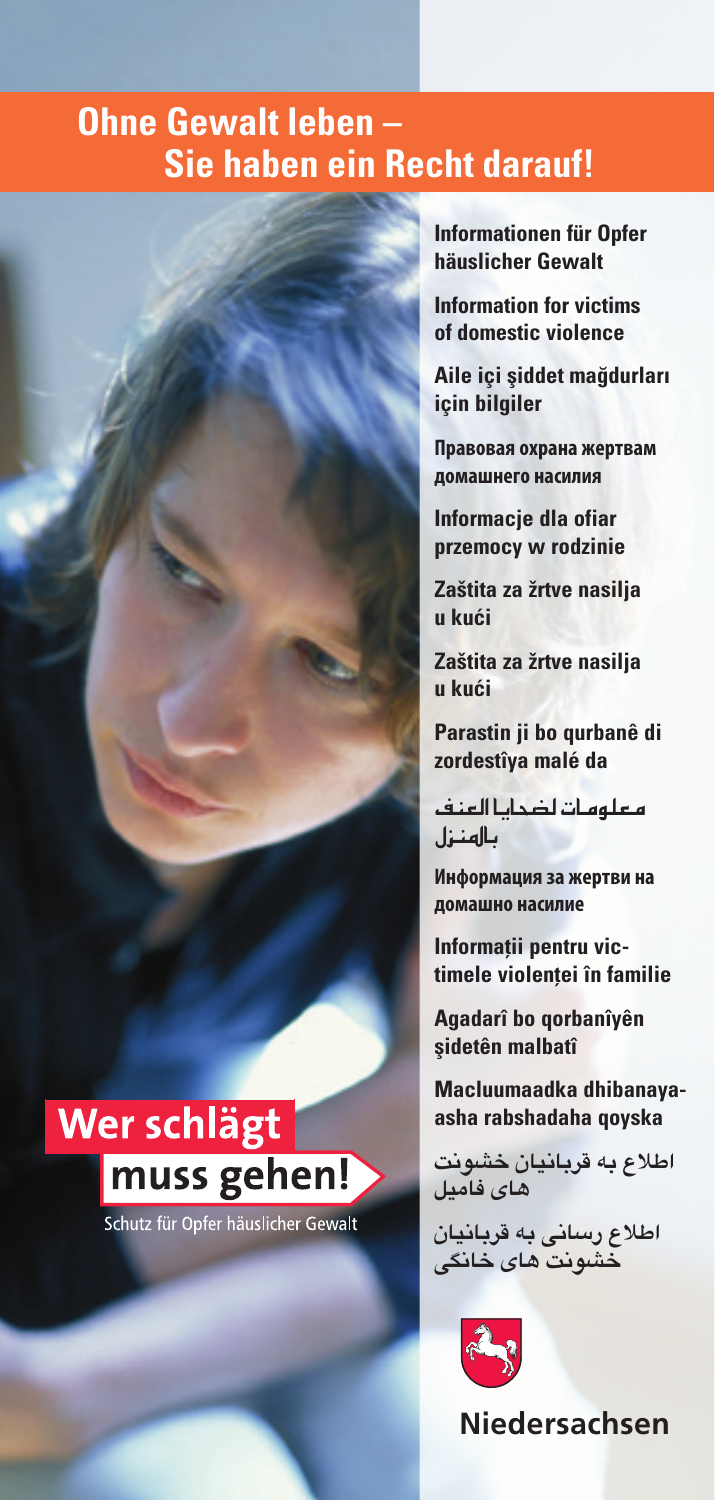# **Wer schlägt muss gehen!**

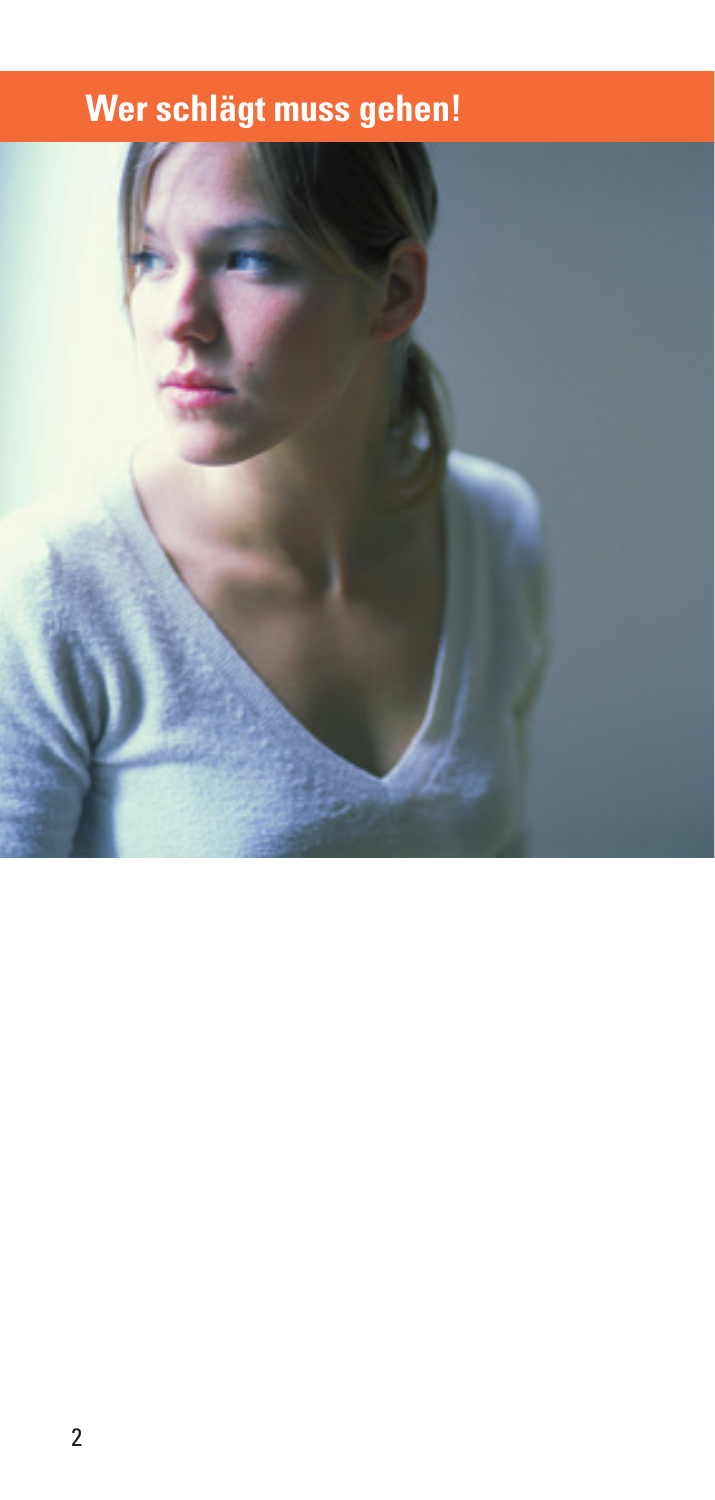# **Inhaltsübersicht**

| Deutsch                 | $4 - 7$   |
|-------------------------|-----------|
| Englisch                | $8 - 11$  |
| Türkisch (Türkçe)       | $12 - 15$ |
| Russisch (русский)      | $16 - 19$ |
| Polnisch (język polski) | $20 - 23$ |
| Bosnisch (bosanski)     | $24 - 27$ |
| Serbisch (Српски)       | $28 - 31$ |
| Kurdisch                | $32 - 35$ |
| Arabisch (العربية)      | $36 - 39$ |
| Bulgarisch (български)  | $40 - 43$ |
| Rumänisch (română)      | $44 - 47$ |
| Kurmandschi (Kurmanci)  | $48 - 51$ |
| Somali (soomaali)       | $52 - 55$ |
| (دری) Dari              | $56 - 59$ |
| (فارسے) Farsi           | $60 - 63$ |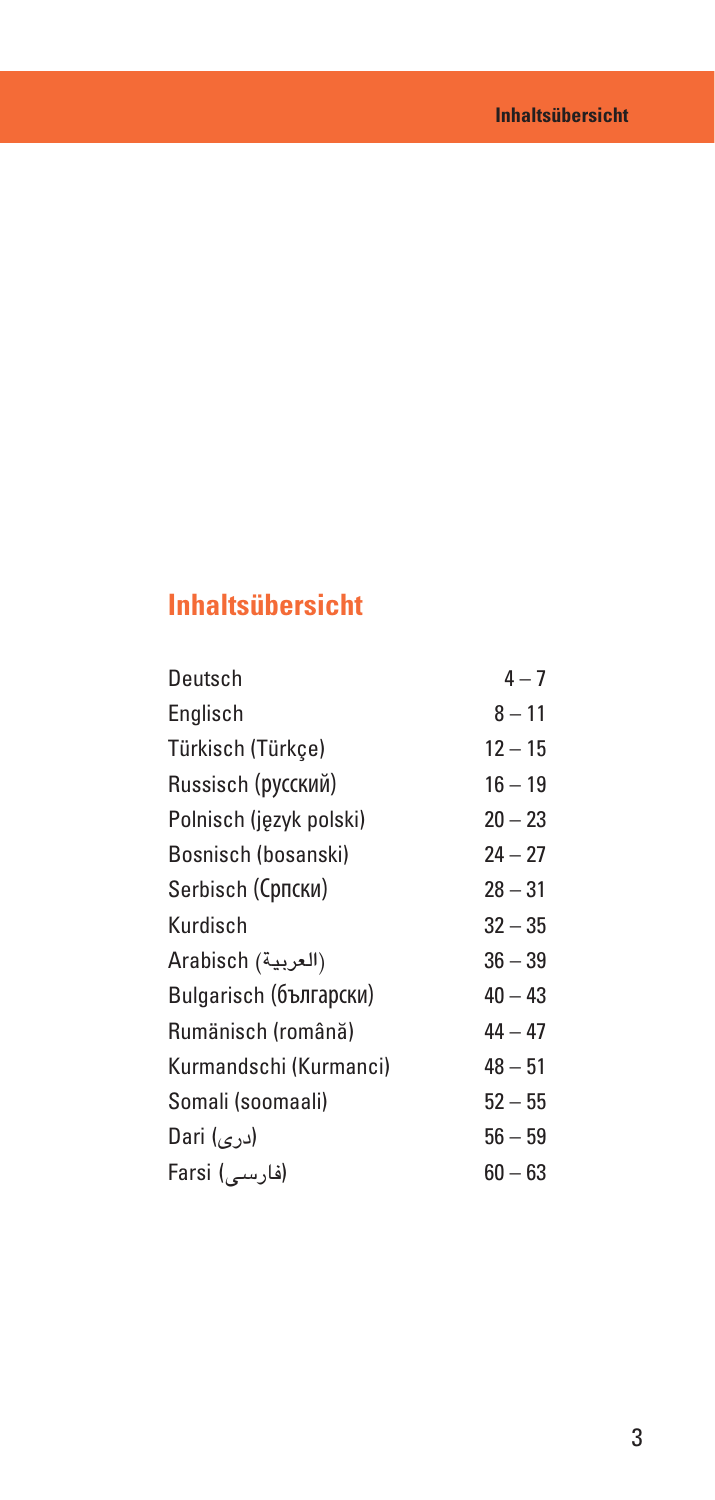# **Wer schlägt muss gehen!**

# **Jeder Mensch hat ein Recht auf ein gewaltfreies Leben.**

**"Jeder hat das Recht auf Leben und körperliche Unversehrtheit. Die Freiheit der Person ist unverletzlich."** Grundgesetz Artikel 2, Absatz 2



Das heißt:

- das Recht dazu, Nein zu sagen auch in einer Partnerschaft,
- das Recht, von einem Partner oder jemand anders mit Respekt behandelt und ernst genommen zu werden,
- das Recht, sich von einem Partner zu trennen.

# **Sind Sie oder jemand aus Ihrem engeren Umfeld von Gewalt durch einen Lebenspartner betroffen?**

Ihr Lebenspartner oder jemand anders

- beleidigt Sie und macht Sie bei Freundinnen und Freunden oder Familienmitgliedern schlecht?
- hindert Sie, Ihre Familie oder Freundinnen und Freunde zu treffen?
- hält Sie davon ab, das Haus zu verlassen?
- kontrolliert Ihre Finanzen?
- wird plötzlich wütend und rastet aus?
- beschädigt Ihre Sachen?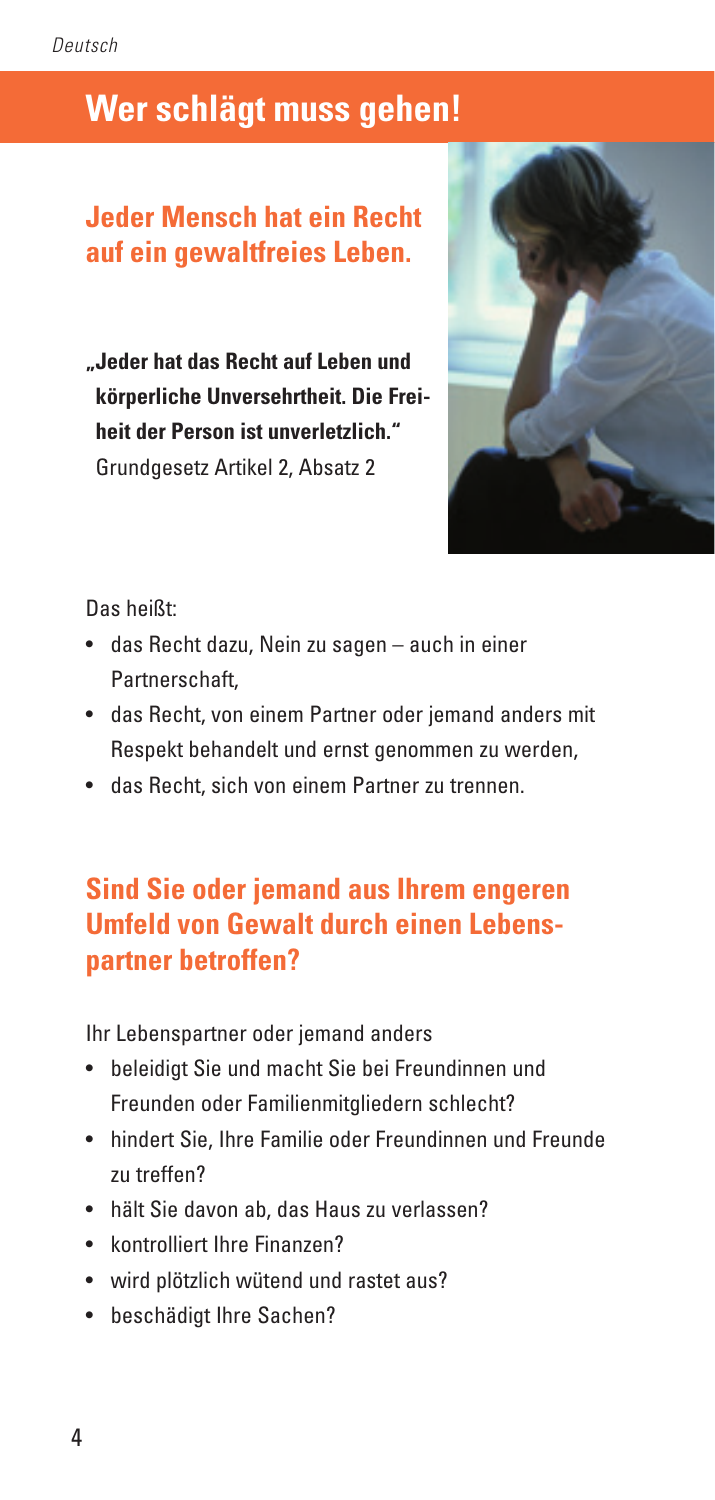- droht damit, Sie, Ihre Kinder, Verwandte, Freundinnen und Freunde, Ihre Haustiere oder sich selbst zu verletzten?
- schlägt, stößt, schubst, beißt Sie?
- zwingt Sie zum Sex?
- akzeptiert nicht, dass Sie sich getrennt haben oder trennen wollen und verfolgt, belästigt oder terrorisiert Sie?

### **Das müssen Sie nicht hinnehmen!**

Suchen Sie die Schuld nicht bei sich selbst: Es gibt keine Rechtfertigung, Frauen oder Kinder zu bedrohen oder zu schlagen. Die Verantwortung trägt der Gewalttäter, nicht Sie.

# **Nutzen Sie Ihr Recht auf eine zivilrechtliche Schutzanordnung.**

## **Das Gewaltschutzgesetz stärkt Ihre Rechte gegen Ihren gewalttätigen Partner.**

- Auf Ihren Antrag hin kann das Gericht den Gewalttäter für in der Regel **sechs Monate** aus der gemeinsamen Wohnung weisen, auch wenn er der Mieter oder Eigentümer ist.
- Das Gesetz schützt Sie auch außerhalb des häuslichen Bereichs vor Nachstellungen und Belästigungen. Das Gericht kann Anordnungen erlassen, die dem Täter verbieten, sich Ihnen gegen Ihren Willen zu nähern, Sie anzurufen Kontakt zu Ihnen aufzunehmen usw.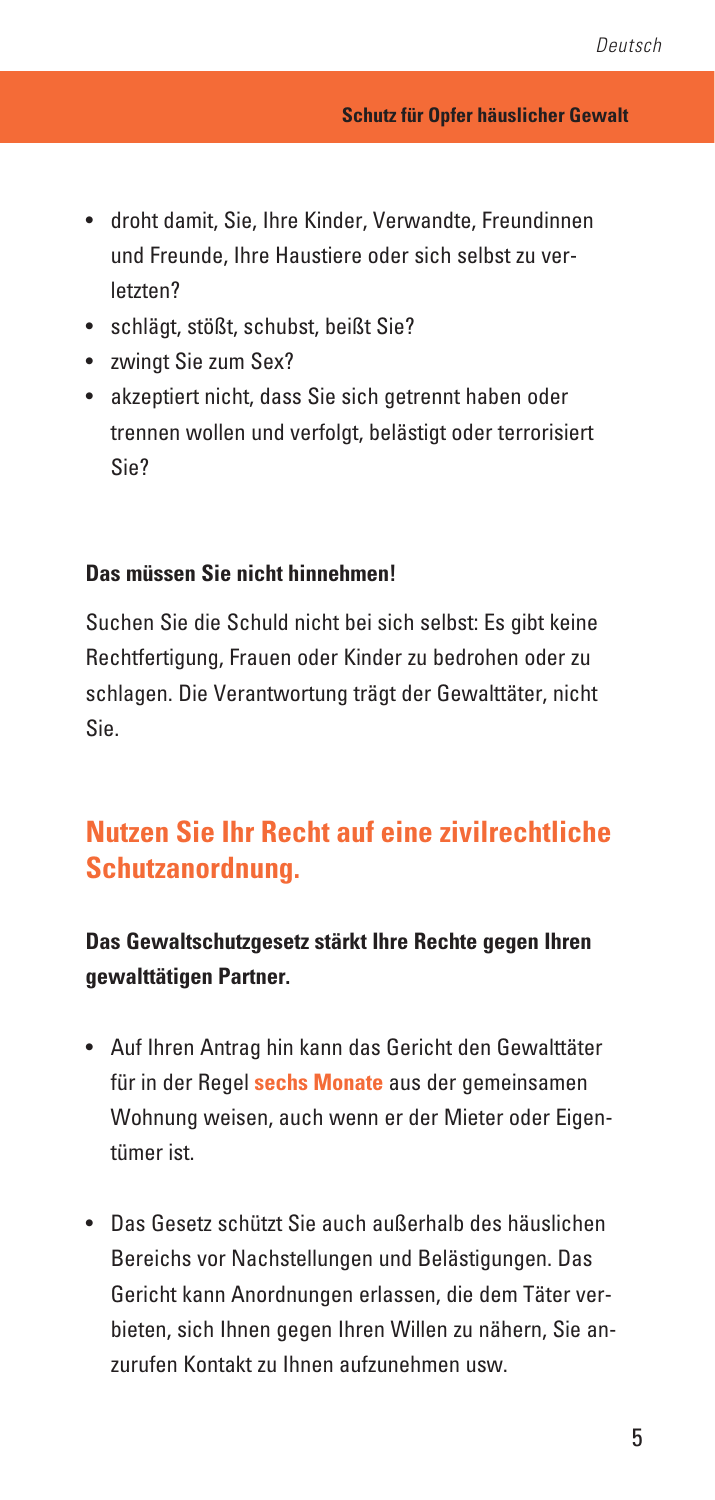#### **Schutz für Opfer häuslicher Gewalt**



## **Was können Sie im Notfall tun?**

- Wenn Ihr Partner oder jemand aus Ihrem engeren Umfeld gewalttätig wird, rufen Sie die Polizei: **110** – Die Polizei muss Sie schützen und kann dazu den Täter für maximal 14 Tage aus der Wohnung weisen (Platzverweis).
- Fühlen Sie sich in Ihrer Wohnung nicht sicher und haben Sie Angst oder brauchen Sie intensive Unterstützung, wenden Sie sich an ein Frauenhaus. Sie und Ihre Kinder finden dort Begleitung und Schutz.
- Lassen Sie Ihre Verletzungen immer von einer Ärztin oder einem Arzt dokumentieren.
- Das Netzwerk ProBeweis bietet die fachgerechte und gerichtsverwertbare Dokumentation von Verletzung und Sicherung von Spuren an. Hierzu können Sie sich an die Medizinische Hochschule in Hannover oder Oldenburg oder an eine der zahlreichen Partnerkliniken im Land wenden. Die Ergebnisse der Untersuchung unterliegen der ärztlichen Schweigepflicht und werden nur auf Ihren ausdrücklichen Wunsch, z. B. an die Polizei oder die Staatsanwaltschaft, weitergegeben.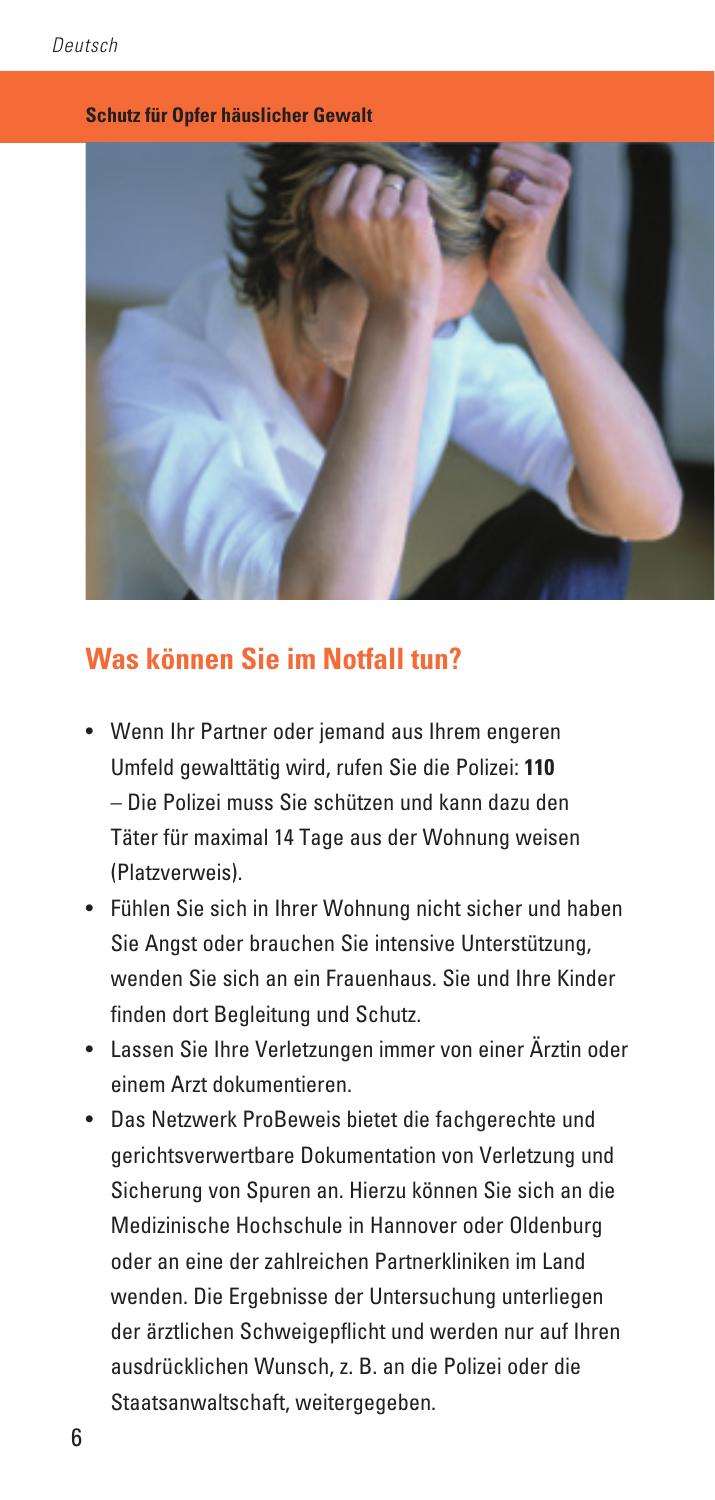Nähere Informationen finden Sie unter: www.mh-hannover.de/probeweis. html Telefonisch erhalten Sie Informationen unter 0511/532-5533 (Ambulanz Hannover) und 0176/1532 4572 (Ambulanz Oldenburg).

• Suchen Sie schon bei einer Gewaltandrohung, spätestens aber nach einer Gewalthandlung alle wichtigen Dokumente zusammen, besorgen Sie sich Bargeld und heben Sie alles – zur Vorbereitung einer eventuell notwendig werdenden Flucht – an einem sicheren Ort auf.

## **Wo bekommen Sie Unterstützung?**

Warten Sie nicht, bis Sie schwere Verletzungen erlitten haben, Gewalt steigert sich. Suchen Sie sich rechtzeitig Hilfe und Unterstützung bei:

- **Frauenhäusern, Beratungsstellen, Notrufen\***
- **Freundinnen und Freunden, Verwandten, Nachbarinnen und Nachbarn**
- **einer Anwältin /einem Anwalt oder einer Rechtsberatungsstelle**
- **den Opferhilfebüros in Ihrer Nähe.**

# **Was können Sie tun, wenn eine Freundin, Nachbarin oder Verwandte betroffen ist?**

### **Sehen Sie nicht weg!**

Bieten Sie ihr Unterstützung an. Haben Sie Geduld. Bedenken Sie dabei: Es ist nicht leicht, über Misshandlung zu sprechen. Stellen Sie sich vor, was für Sie selbst in einer vergleichbaren Lage gut wäre.

<sup>\*</sup> Die Telefonnummern finden Sie in der örtlichen Tageszeitung (meist bei den Notfalltelefonnummern) oder im Telefonbuch (vielfach auch unter "Frauen helfen Frauen").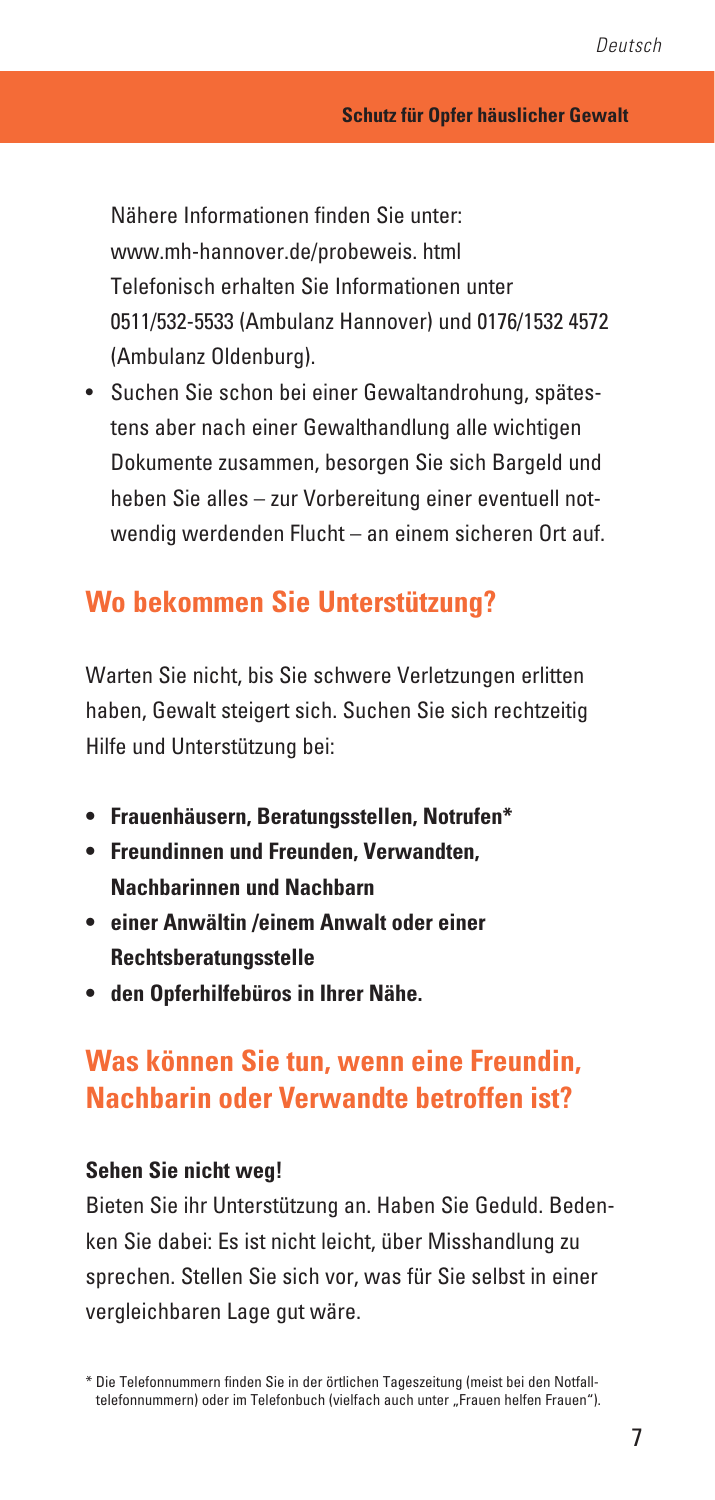# **The batterer must go!**

# **Everyone has a right to a life free of violence**

**"Every person has the right to life and physical sanctity. The freedom of the individual is inviolable."** German Constitution Article 2, Paragraph 2



That means:

- The right to say "no" including in a partnership
- The right to be treated with respect and taken seriously by your spouse, partner or anyone else
- The right to separate from a partner

# **Are you the victim of an act of violence perpetrated by your spouse, partner or someone close to you?**

Your spouse, partner or anyone else…

- put you down in front of friends or family members?
- prevent you from seeing your friends and relatives?
- stop you from leaving your home?
- keep control over your finances or withhold money from you?
- suddenly get furious, losing his temper?
- destroy your belongings?
- utter threats to hurt you, your children, relatives, friends, and pets, or does he threaten to hurt himself?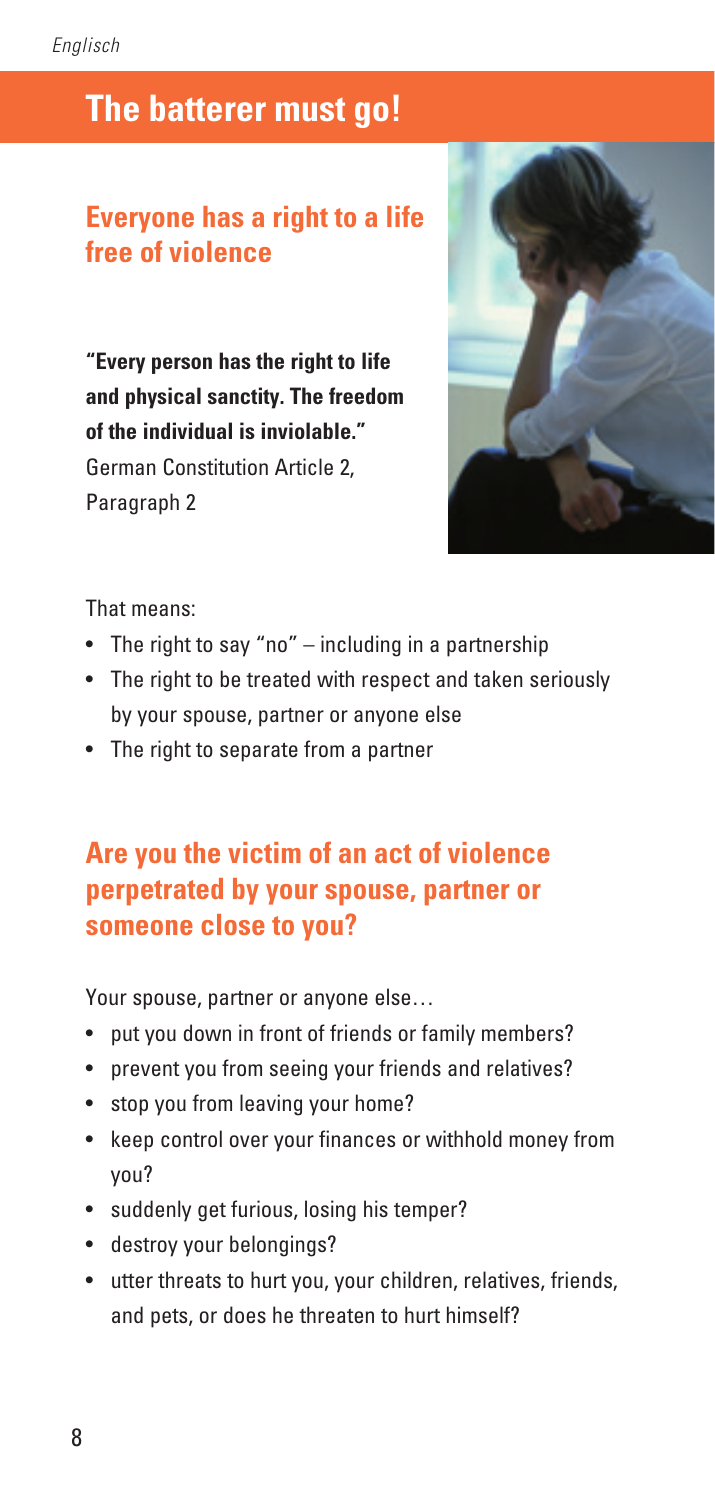- batter, push, punch, bite you?
- use force or coercion to obtain sex or perform sexual acts?
- not accept that you have separated from him, or intend to go; follow, harass or terrorise you?

### **You don't have to put up with it!**

You are not to blame for this violence. There is absolutely no justification to threaten or beat women or children. He is the person responsible for his abusive behaviour, not you.

## **Make use of your right to get a civil protection order**

### **The Domestic Violence Protection Law boosts your right to protect yourself from abuse from an intimate partner.**

- If you submit a petition for court protection, the court can issue a Temporary Restraining Order, as a rule for **six months**, and can mandate that the perpetrator vacate a shared residence even when he is the tenant or owner.
- The Domestic Violence Law also protects you from further abuse and harassment of any type outside your domicile. A court can forbid the abuser from contacting or phoning you against your will etc.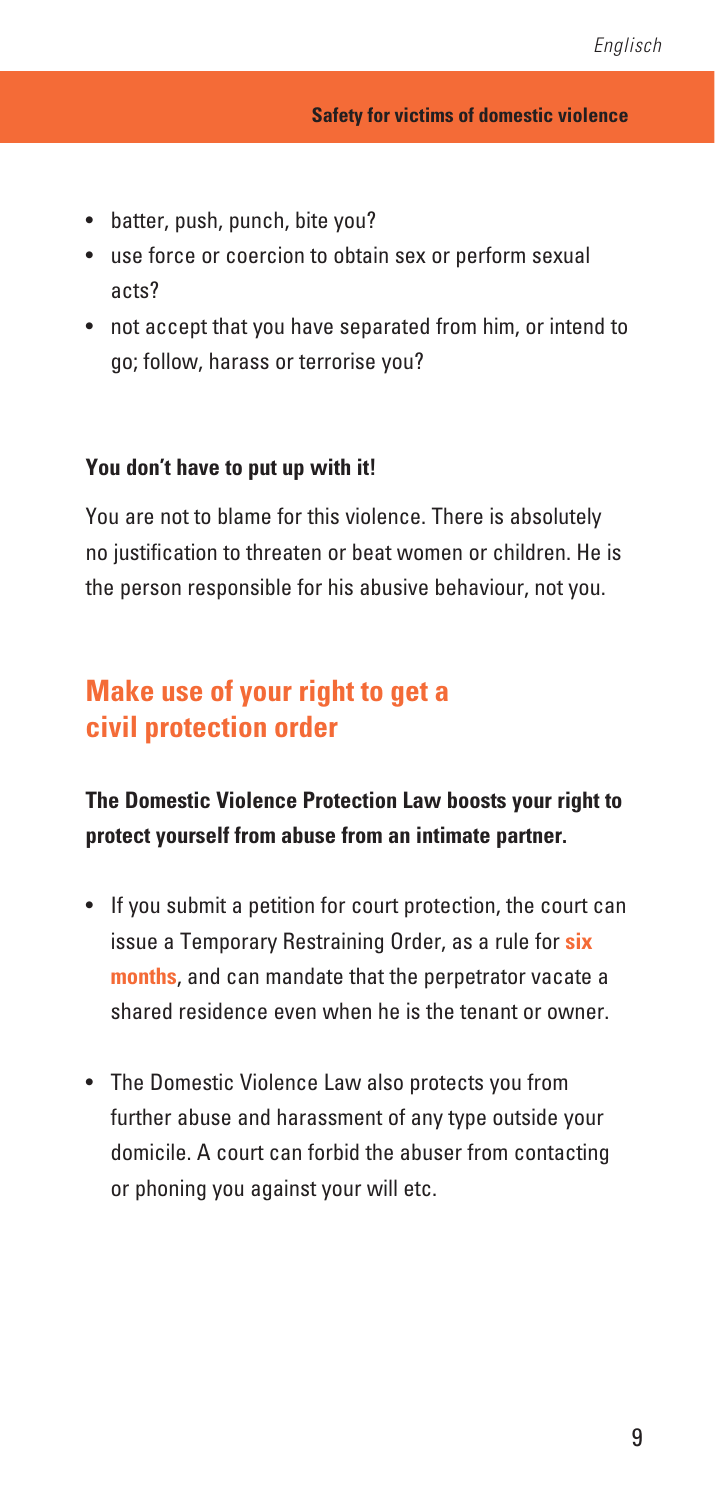#### **Safety for victims of domestic violence**



## **What can you do in a case of an emergency?**

- If your spouse, partner or someone close to you is behaving violently, call the police immediately: dial **110**. The police has a legal obligation to protect you. They can order the abuser to leave the residence. This police ban applies for up to 14 days.
- If you feel unsafe in your home, are scared or need intensive support, contact a woman's refuge. You and your children will find assistance and shelter there.
- Always go and see a doctor to get a medical certificate of your injuries as evidence.
- The ProBeweis network offers the professional and evidential documentation of injury and traces. For this you can contact the Medical School in Hannover or Oldenburg or one of the numerous partner clinics in the country. The results of the examination are subject to medical confidentiality and are only transmitted, for example, to the police or the prosecutor's office, at your explicit request. For more information, please visit: www. mh-hannover.de/probeweis.html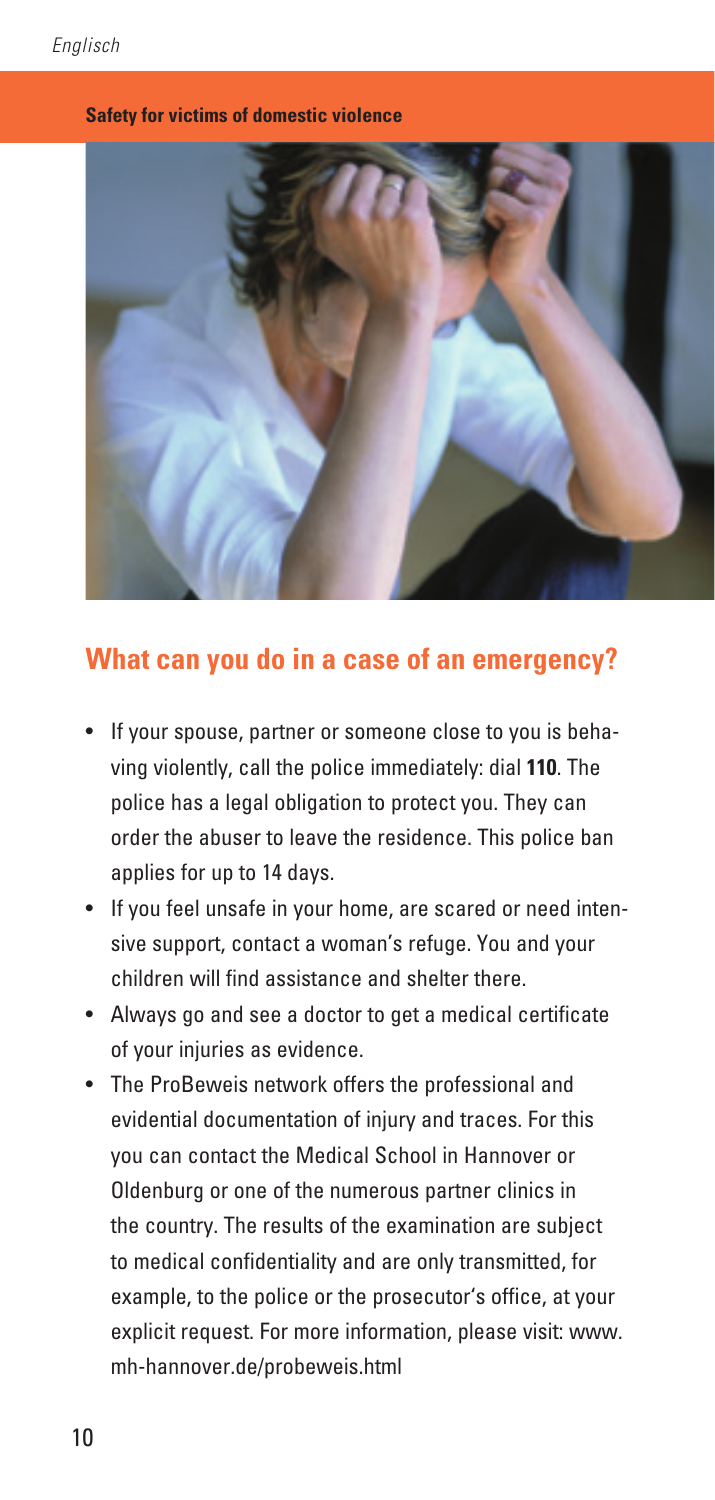Call for information at 0511/532-5533 (Hannover a mbulance) and 0176/1532 4572 (Oldenburg ambulance).

• In case of abusive threatening, but especially in case of an act of violence, you should keep all important personal documents and some cash in a safe place – this can help you to get away quickly in an emergency.

## **Where do you get support?**

Don't wait until you suffer from serious injuries. Violence increases in both frequency and severity (cycle of violence). Seek help and support early on at:

- **at women's refuges, crisis intervention centres, telephone hotlines\***
- **from friends, relatives, and neighbours**
- **from lawyers, at legal advice centres, or counselling services**
- **victim support offices in your area.**

## **What can you do when a friend, a neighbour, or a relative is affected?**

#### **Don't look the other way!**

Offer your support and help. Be patient. Consider that it is not easy to talk about violence or abusive situations. Imagine what would be helpful for you if you were in the same situation.

<sup>\*</sup> You'll find appropriate telephone numbers in the local newspapers (in the emergency numbers section) or in the first pages of the telephone directory (often listed under "women help women").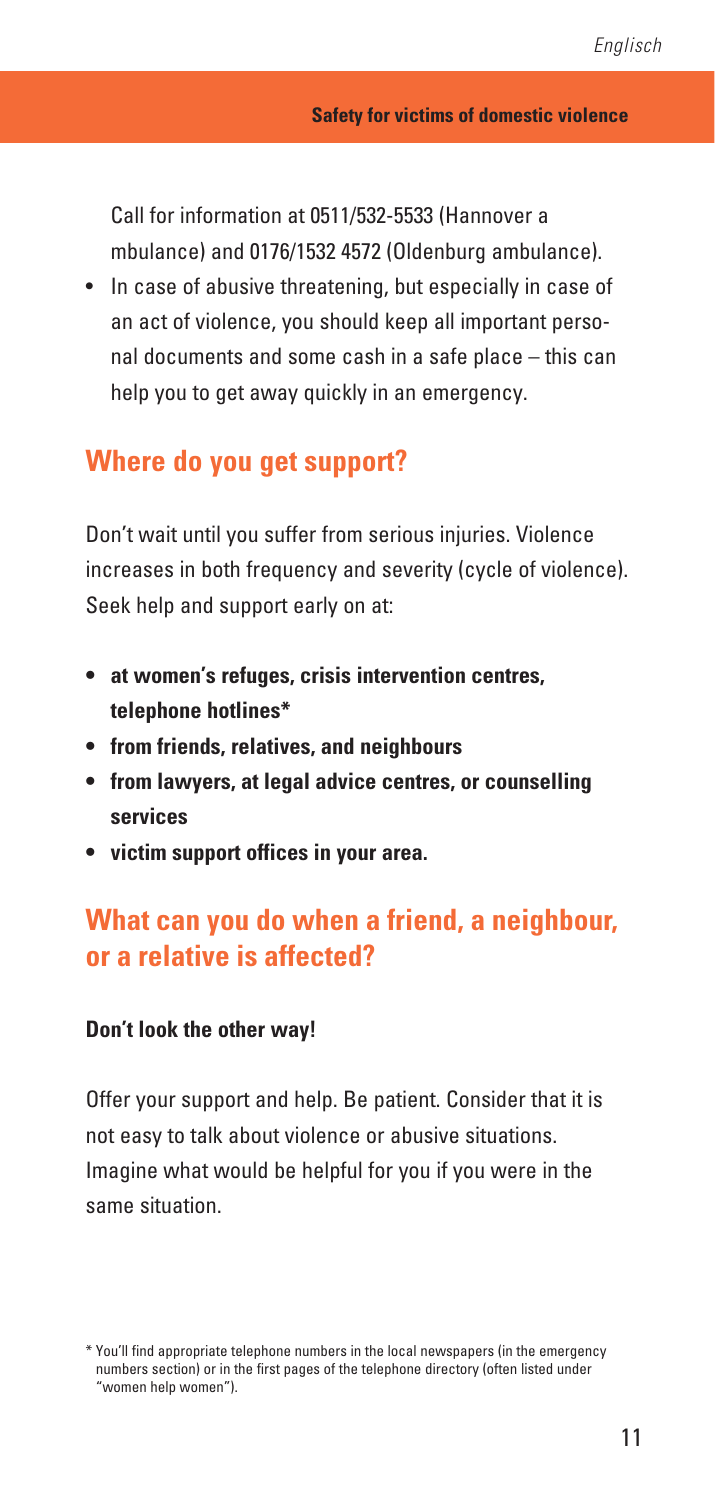# **Dayak atan kişi gitmeli!**

# **Her insanın şiddetsiz bir Yaşam Hakkı vardır.**

**"Herkesin Yaşam Hakkı ve Bedeni Dokunulmazlık Hakkı vardır. Kişinin özgürlüğüne dokunulamaz."** Anayasanın 2. Maddesinin 2. Paragrafı



Bu su demek:

- Evlilikte dahi "Hayır" diyebilme hakkı.
- Bir partner veya başka biri tarafından saygılı davranılma ve ciddiye alınma hakkı
- Eşten ayrılma hakkı.

# **Hayat arkadaşınızın veya yakın çevrenizden birinin şiddet uygulamasına maruz kaldınız mı?**

Hayat arkadaşınız veya başka biri…

- Sizi, arkadaşlarınızın, dost ve akrabalarınızın yanında kötüleyip, size hakaret ediyor mu?
- Sizin, arkadaşlarınızla, dostlarınızla ve ailenizle buluşmanıza izin veriyor mu?
- Sizin, evi terketmenize engel mi oluyor?
- Sizin, para durumunuzu kontrol mü ediyor?
- Aniden öfkelenip, kendini mi kaybediyor?
- Sizin eşyalarınıza zarar mı veriyor?
- Sizi, çocuklarınızı, akrabalarınızı, arkadaşlarınızı, ev hayvanlarınızı ve hatta kendi kendini yaralamakla mı tehdit ediyor?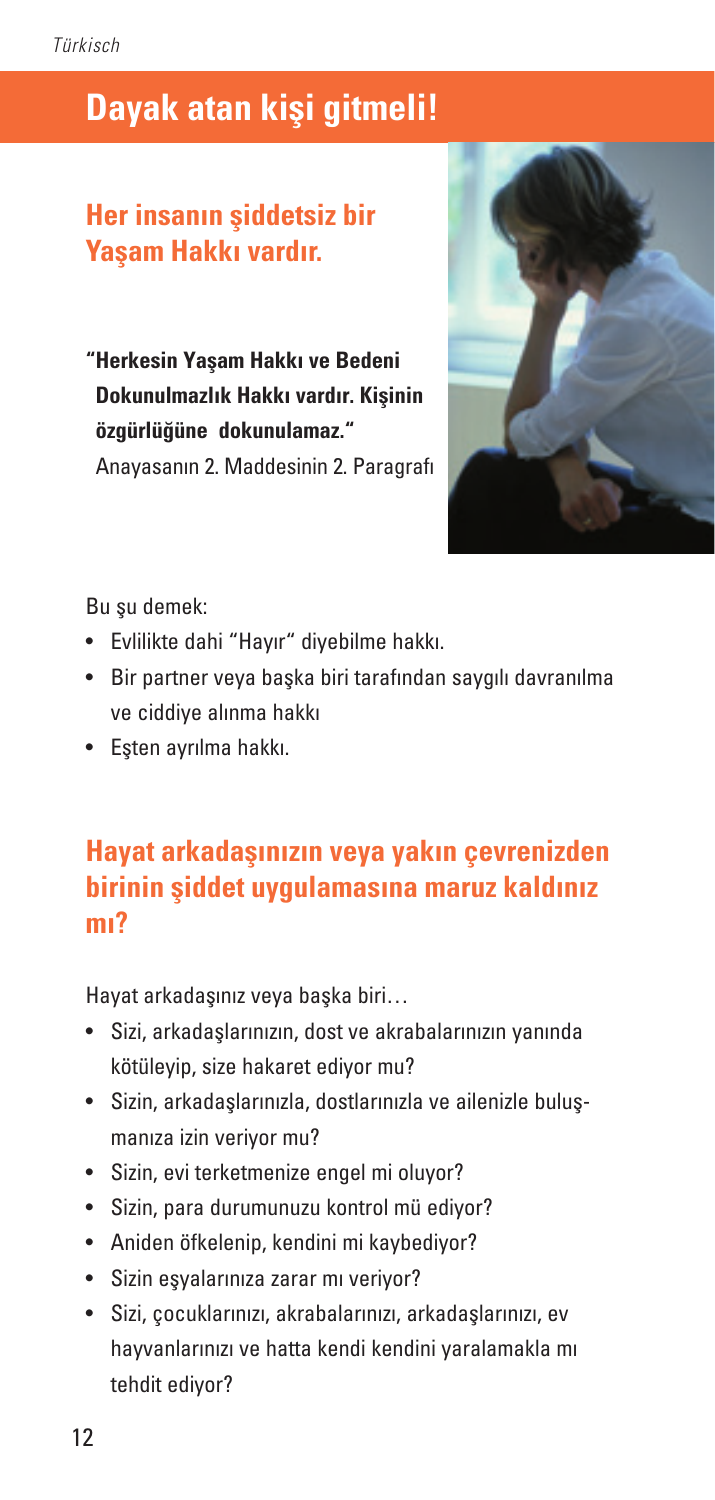- Sizi dövüyor, itip kakıyor veya ısırıyor mu?
- Sizi cinsel ilişkiye mi zorluyor?
- Sizin ayrılmanızı veya ayrılmak istemenizi kabullenemeyip, sizi takip mi ediyor? Sizi rahatsız edip, size askıntı mı oluyor? Sizi korkutuyor mu?

### **Bunlara katlanmak zorunda değilsiniz!**

Suçu kendinizde aramayın! Kadınları veya çocukları tehdit etmenin veya onları dövmenin savunulacak hiçbir tarafı yoktur. Hesap verecek olan şiddet uygulayandır, Siz değil.

# **Medeni Kanunun Size tanıdığı Korunma Hakkınızı kullanın**

**Şiddeti Önleme Yasası, Sizin haklarınızı, Size karşı şiddet kullanan eşinize karşı kuvvetlendirmektedir.**

- Başvurmanız halinde, mahkeme şiddet kullanan kişiyi, bu kişi kirada oturuyor yada mal sahibi dahi olsa, yasa gereği **altı ay** süreyle birlikte oturulan evden uzaklaştırabilir.
- Yasa, Sizi evin dışında uğrayabileceğiniz taciz ve sarkıntılıklara karşı da koruma altına almaktadır. Mahkeme vereceği kararla, şiddet kullanan kişinin, Sizin arzunuz dışında Size yaklaşmasını, Size Telefon etmesini ve sizinle temas kurmasını yasaklayabilir.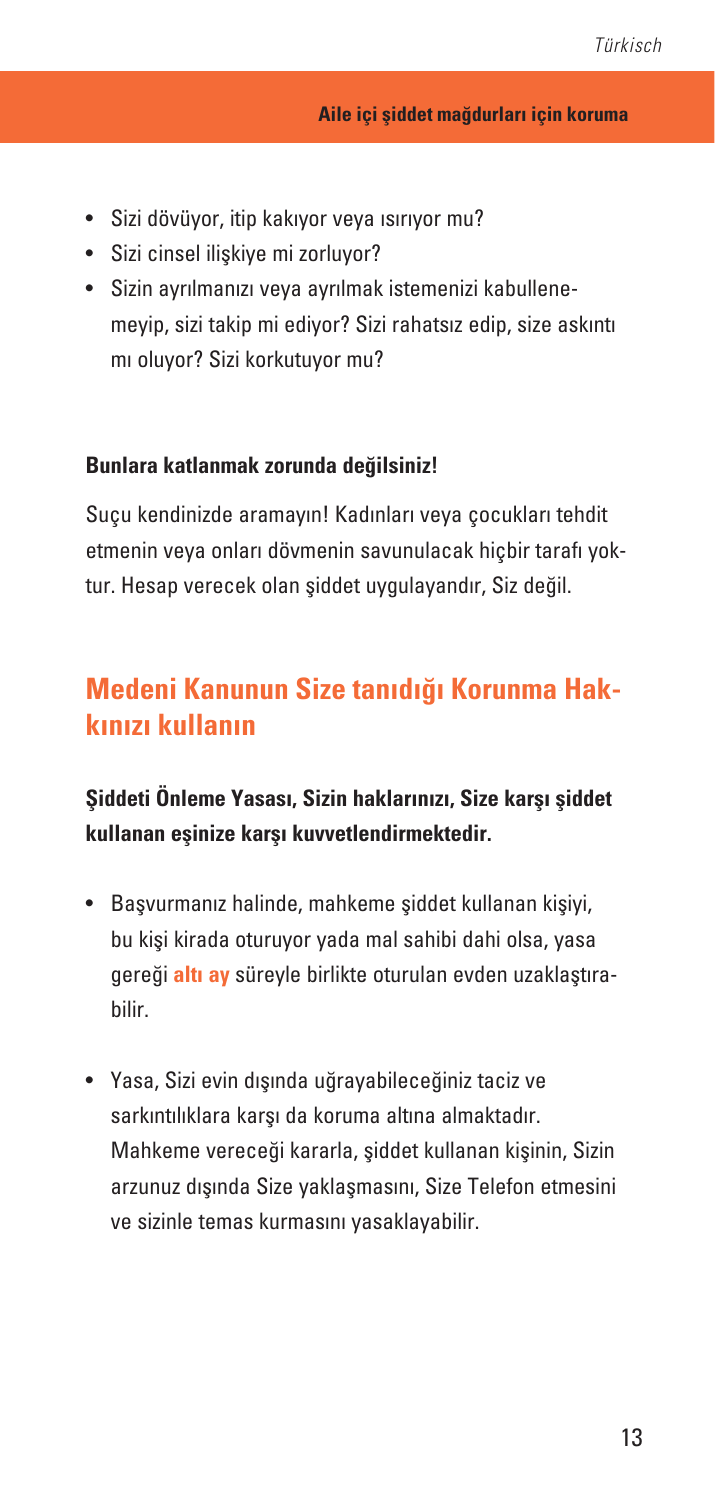#### **Aile içi şiddet mağdurları için koruma**



## **Acil durumda ne yapabilirsiniz?**

- Partnerinize veya yakın çevrenizden birine şiddet uygulanması durumunda polise telefon ediniz: **110** – Polis Sizi korumak zorundadır ve gerekirse şiddet kullanan kişiyi maksimum 14 gün süreyle evden uzaklaştırabilir (Evden Uzaklaştırma).
- Kendinizi evinizde güvende hissetmiyorsanız ve korkuyorsanız veya daha fazla yardıma ve desteğe ihtiyaç duyuyorsanız, bir Kadın Evine (Frauenhaus) başvurunuz. Siz ve çocuklarınız orada yanlız olmayacaksınız ve himaye altında olacaksınız.
- Yara izlerinizi daima bir doktor raporuyla belgeleyiniz
- ProBeweis ağı, yaralanma söz konusu olduğunda bu durumun usulüne uygun ve mahkeme tarafından değerlendirilebilecek şekilde belgelenmesine ve yaralanma izlerinin emniyet altına alınmasına yönelik hizmetler vermektedir. Bu amaçla Hannover veya Oldenburg Tıp Yüksekokulu'na veya ülkedeki sayısız partner kliniğe başvuruda bulunabilirsiniz. Muayene sonuçları tıbbi gizlilik yükümlülüğüne tabidir ve sadece açıkça talep edilmesi halinde örneğin, polise veya savcılığa iletilebilir.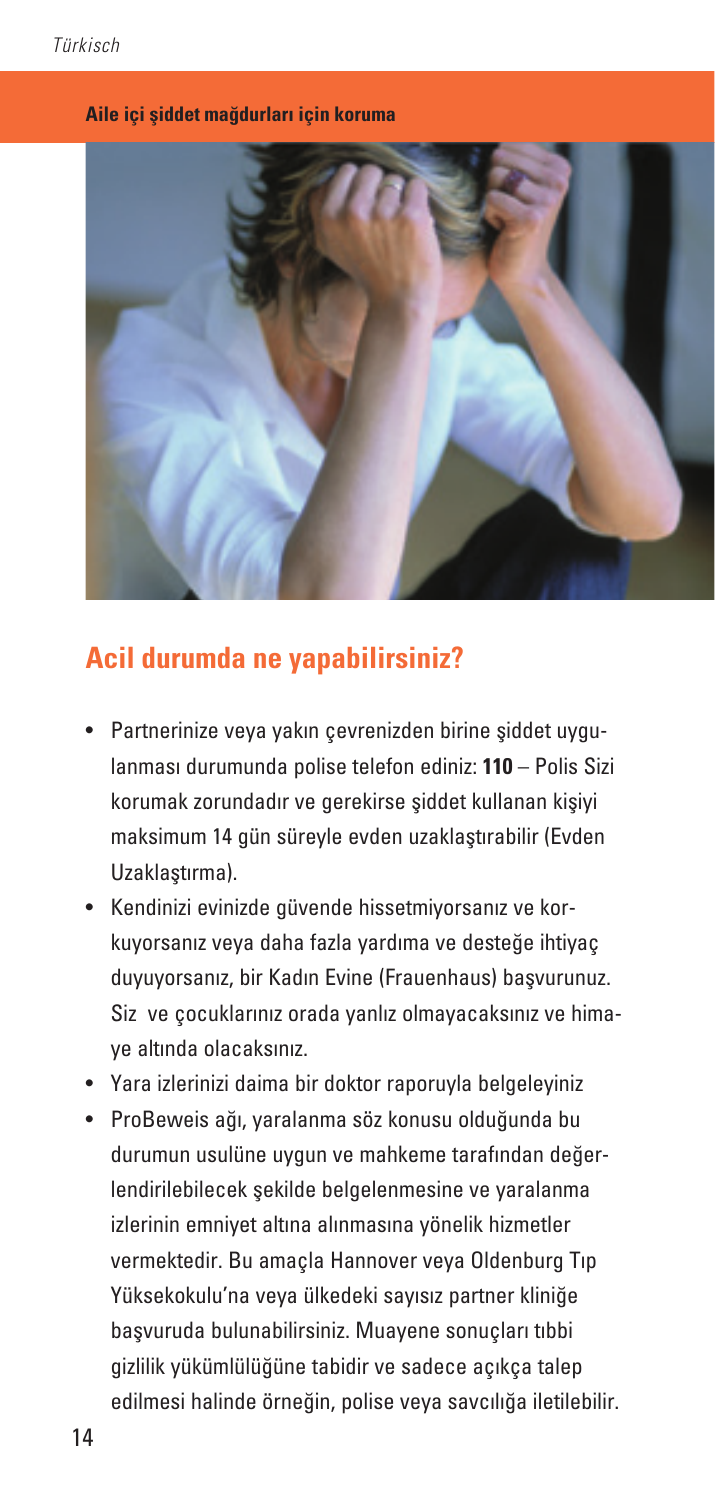Daha fazla bilgi için www.mh-hannover.de/probeweis. html adresini ziyaret ediniz. 0511/532-5533 (Hannover Ambulansı) ve 0176/1532 4572 (Oldenburg Ambulansı) numaralı telefonlardan da bilgi alabilirsiniz.

• Dayakla tehdit edildiğiniz an, ama en geç şiddete maruz kaldıktan hemen sonra, bütün önemli belgeleri toplayınız, nakit para temin ediniz ve Size gerektiğinde belkide kaçmanız için gerekli olacak olan herşeyi emin ve güvenli bir yerde saklayınız.

## **Nereden nereden yardım isteyebilirsiniz?**

Ciddi bir şekilde yaralanmayı beklemeyiniz. Şiddetin dozu artacaktır. Zamanında Yardım ve Koruma için.

- **• Kadın Evlerine (Frauenhäuser), Danışma Bürolarına (Beratungsstellen), \* Acil Yardıma (Notruf)**
- **• Arkadaşlara, dostlara, akrabalara ve komşulara**
- **• Bir Avukata veya bir Hukuk İşleri Bürosuna (Rechtsberatungsstelle)**
- **• Yakınınızdaki Mağdurlar için Yardım Bürolarına (Opferhilfebüros)**

## **Kurban eğer bir bayan arkadaşınız, komşunuz veya akrabanızsa, ne yapabilirsiniz?**

### **İlgisiz kalmayın!**

Yardım elinizi uzatın. Sabırlı olun. Şunu unutmayın: Kötü muamele konusunda konuşmak hiç de kolay değildir. Şöyle düşünün, kendiniz buna benzer bir durumda olsanız, sizin için ne iyi olabilir.

<sup>\*</sup> Telefon numaralarını günlük gazetelerde, genellikle Acil Yardım (Notfalltelefonnummer) Telefonlarının yanında veya Telefon Rehberinde (Kadınlar Kadınlara yardım ediyor "Frauen helfen Frauen" bölümünde) bulabilirsiniz.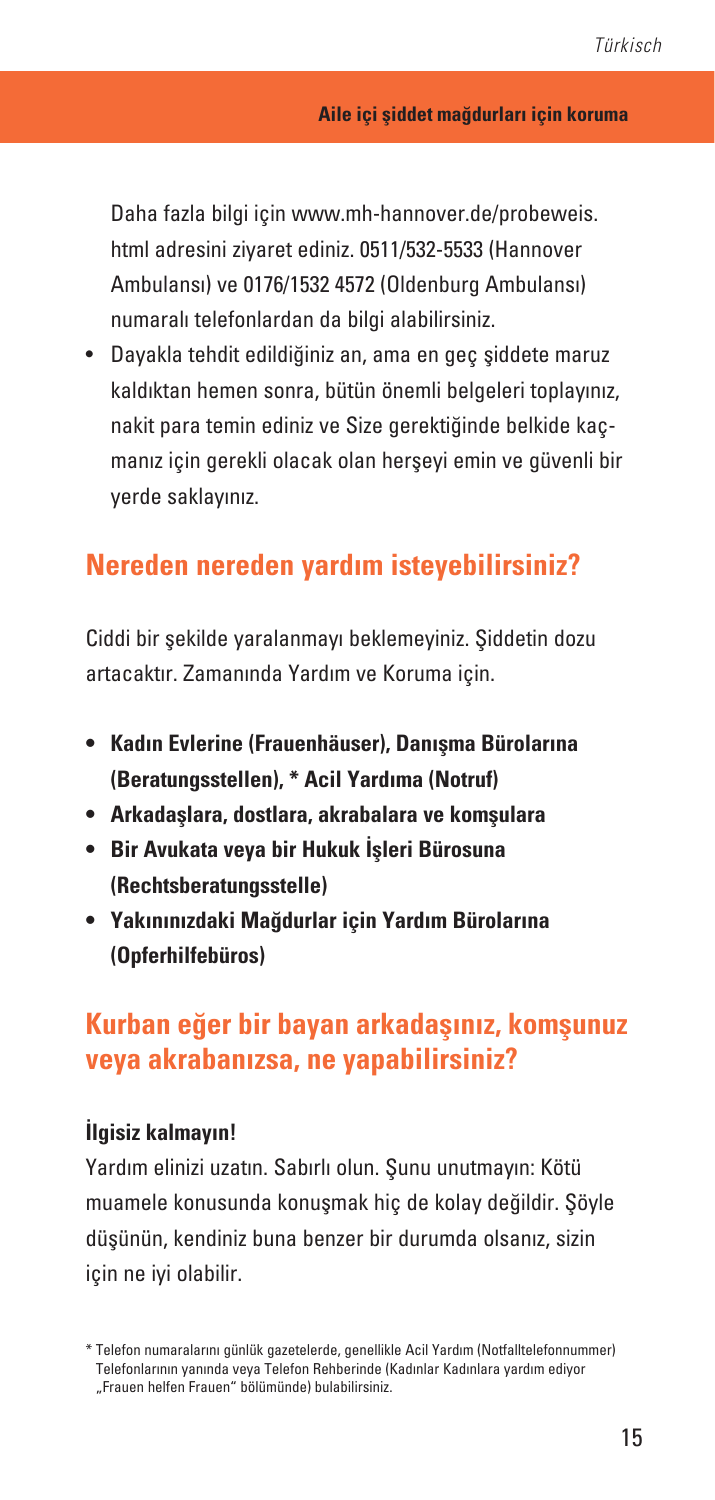# **Tот кто бьет, должен уйти!**

# **Kаждый человек имеет право жить без насилия над ним.**

**«Kаждый имеет право на жизнь и телесную невредимость, это нерушимое право человека»**  2 статья конституции, 2 абзац



Это значит:

- Иметь право сказать нет даже в партнерстве.
- Право на то, чтобы спутник жизни или любой другой человек обращался с Вами уважительно и принимал Вас всерьез
- Иметь право расстаться с партнером.

# **Вам угрожает насилие со стороны спутника жизни или другого человека из Вашего близкого окружения?**

Ваш спутник жизни или другой человек…

- Вас оскорбляет и унижает перед друзьями либо членами семьи?
- Bам препятствует встречаться с Bашими друзьями?
- Bас принудительно удерживает дома?
- Kонтролирует Bаши финансовые дела?
- Bнезапно раздражается и нападает?
- Портит Bаши вещи?
- Угрожает причинить боль Bам, Bашим детям, родственникам, Bашим домашним животным или самому себе?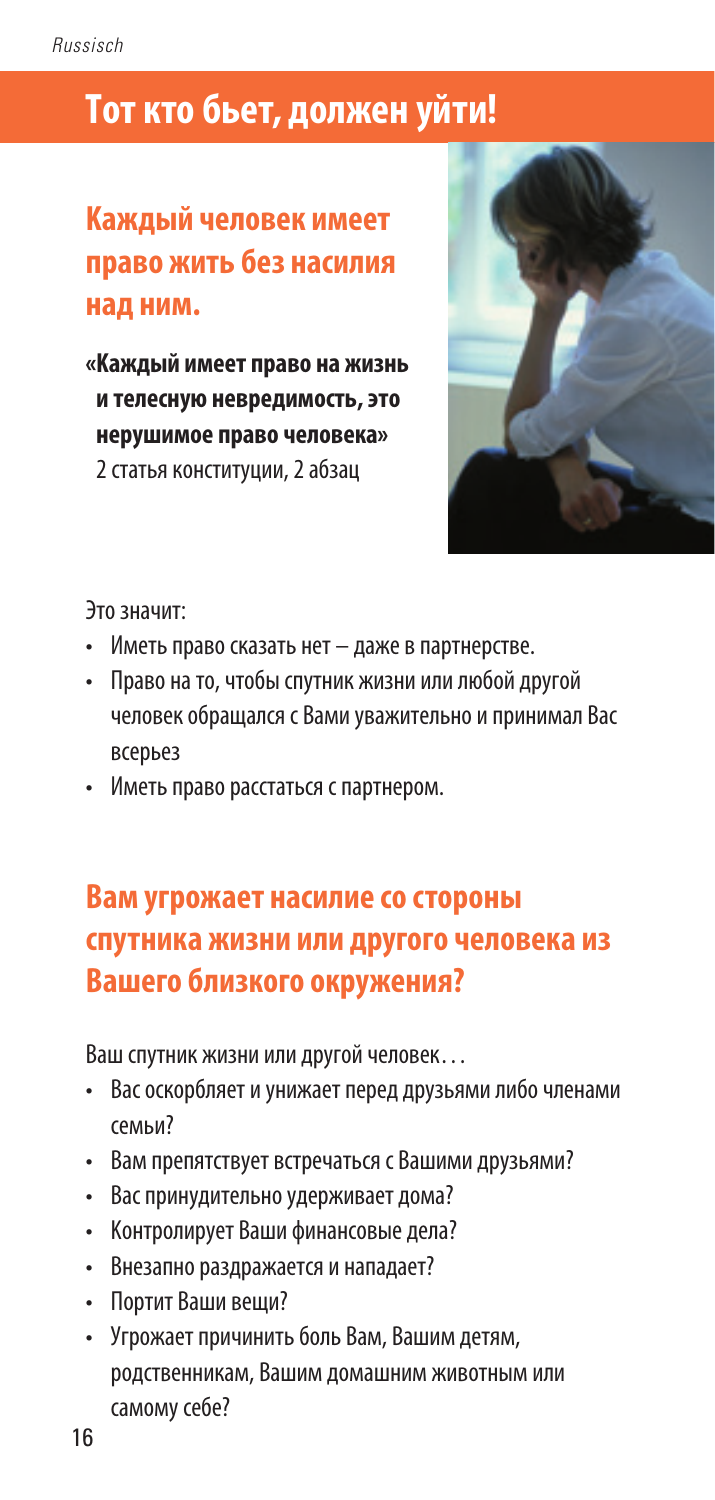#### **Правовая охрана жертвам домашнего насилия**

- Bас бьет, толкает, кусает, пихает?
- Принуждает Bас к сексу?
- Hе может смириться с тем, что Bы разошлись или намерены разойтись с ним и преследует, оказывает давление и терроризирует Bас?

### **Bы не должны мириться с этим!**

Hе вините себя: нет никакого оправдания угрожающему или бьющему женщин и детей. Ответственность за это несет насильник, а не Bы.

# **Пользуйтесь Bашим правом на распоряжение об гражданcко правовой охране**

## **Hовый закон расширяет Bаши права перед Bашим партнером -насильником.**

- По Bашему заявлению суд может насильника выселить на шесть месяцев из общей квартиры даже и в том случае, если он сам является квартиронанимателем или владельцем жилья.
- 3акон Bас защищает от преследования и обременения и вне домашних пределов. Cуд может выдать распоряжение, запрещающее виновнику против Bашей воли приблизиться к Bам, Bам звонить, вступить с Bами в контакт и т.д.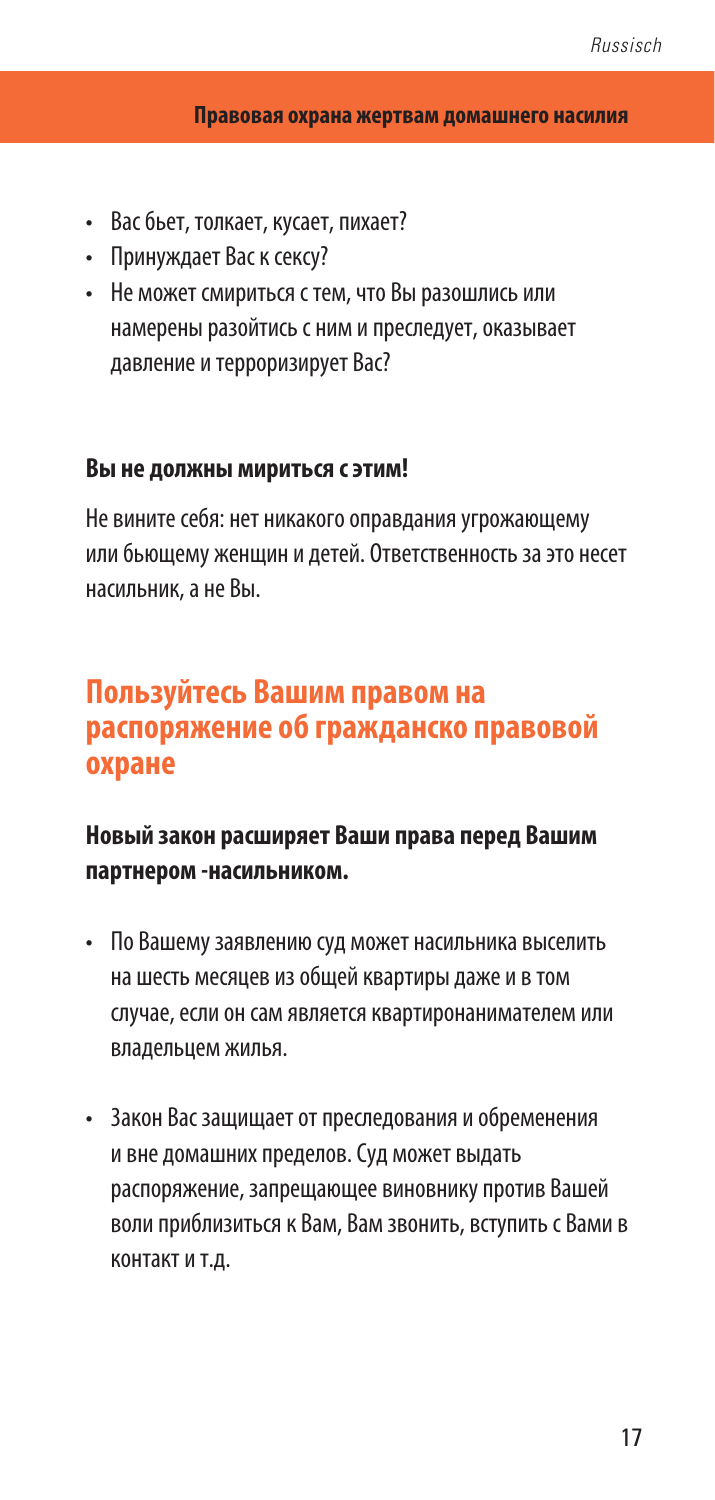

#### **Правовая охрана жертвам домашнего насилия**

# **Что делать в крайнем случае, если Bы пострадали?**

- Если Ваш спутник жизни или другой человек из Вашего близкого окружения применяет к Вам насилие, вызовите полицию: **110**. nолиция обязана Bас защитить, а также может, как правило на 14 дней, выселить виновника из квартиры.
- Eсли Bы себя дома не чувствуете безопасно и испытываете страх, либо нуждаетесь в серьезной помощи, обращайтесь в женский дом, где Bаши дети и Bы найдете присмотр и будете в безопасности.
- Обратитесь к доктору, чтобы он выдал свидетельство о причиненных Bам ранениях.
- Сеть ProBeweis предлагает компетентное и отвечающее требованиям судопроизводства документирование травм и фиксацию следов. Для этого Вы можете также обратиться в Медицинский институт в Ганновере или Ольденбурге или же в одну из многочисленных клиникпартнеров федеральной земли Нижняя Саксония. Результаты обследования являются врачебной тайной и могут быть переданы, например, в полицию или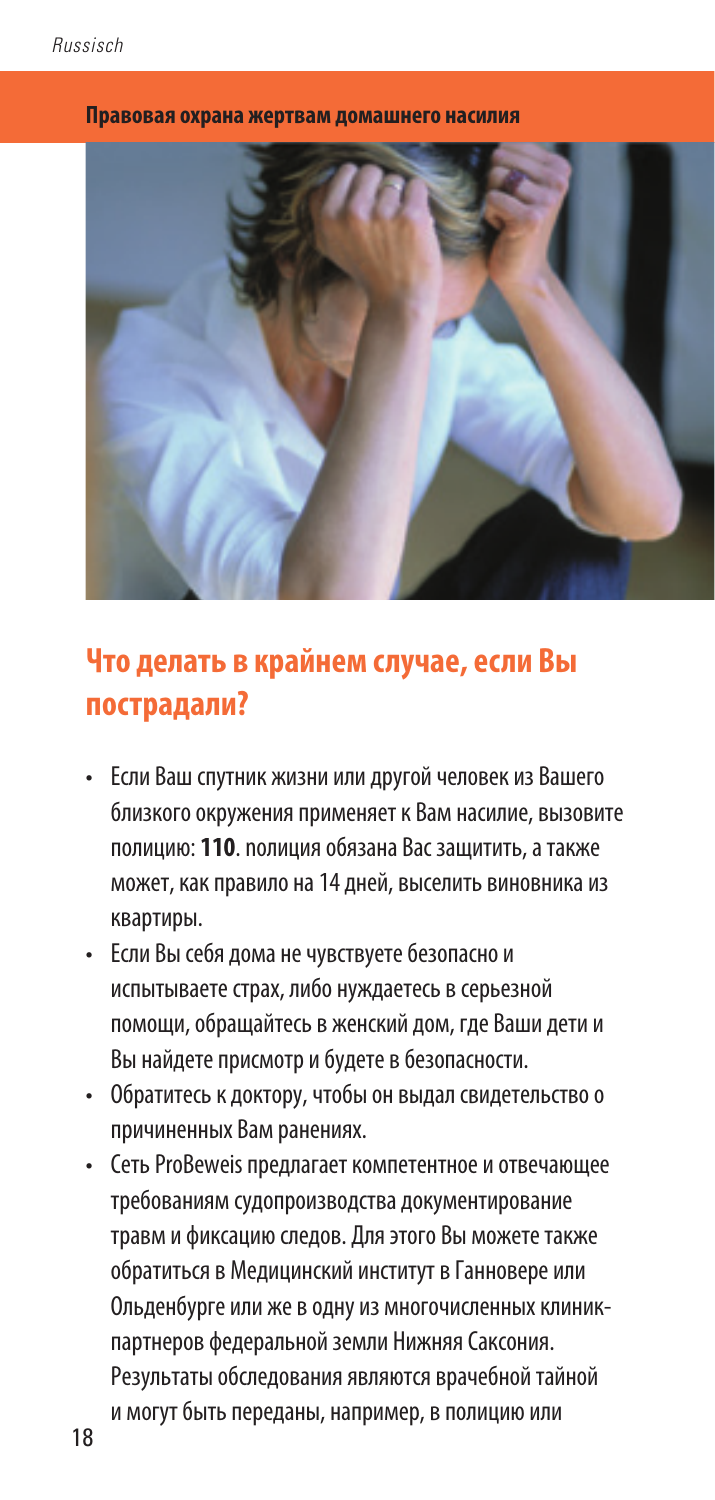прокуратуру только с Вашего однозначного разрешения. Более подробную информацию Вы найдете на сайте www.mh-hannover.de/probeweis.html Вы можете также получить информацию по телефону 0511/532-5533 (амбулаторное отделение Ганновера) и 0176/1532 4572 (амбулаторное отделение Ольденбурга).

• При угрозе насилием, в крайнем случае после применения насилия соберите все свои важные документы, наличные деньги и держите их в надежном месте – на тот случай, если понадобиться скрыться.

# **Γде Bы получите поддержку?**

Hе ждите, пока потерпите тяжелые травмы, так как насилие усиливается. Обращайтесь вовремя за помощью и поддержкой:

- **B женские дома, консультационные центры, звоните по телефонам помощи\***
- **K друзьям, родственникам, соседям**
- **K адвокату или в юридический консультационный центр.**
- **B ближайшие учреждения, оказывающие помощь жертвам насилия.**

# **Что Bы можете сделать, если это коснулось Bашей подруги, соседки или родственницы?**

### **Не отварачивайтесь!**

nредложите ей свою помощь. Будьте терпеливой. Умейте ввиду, что говорить о жестоком обращении к себе нелегко. nодумайте, что помогло бы Bам в подобной ситуации.

<sup>\*</sup> Tелефонные номера Bы найдете в местных газетах, либо в телефонной книге под рубрикой «женщины помогают женщинам».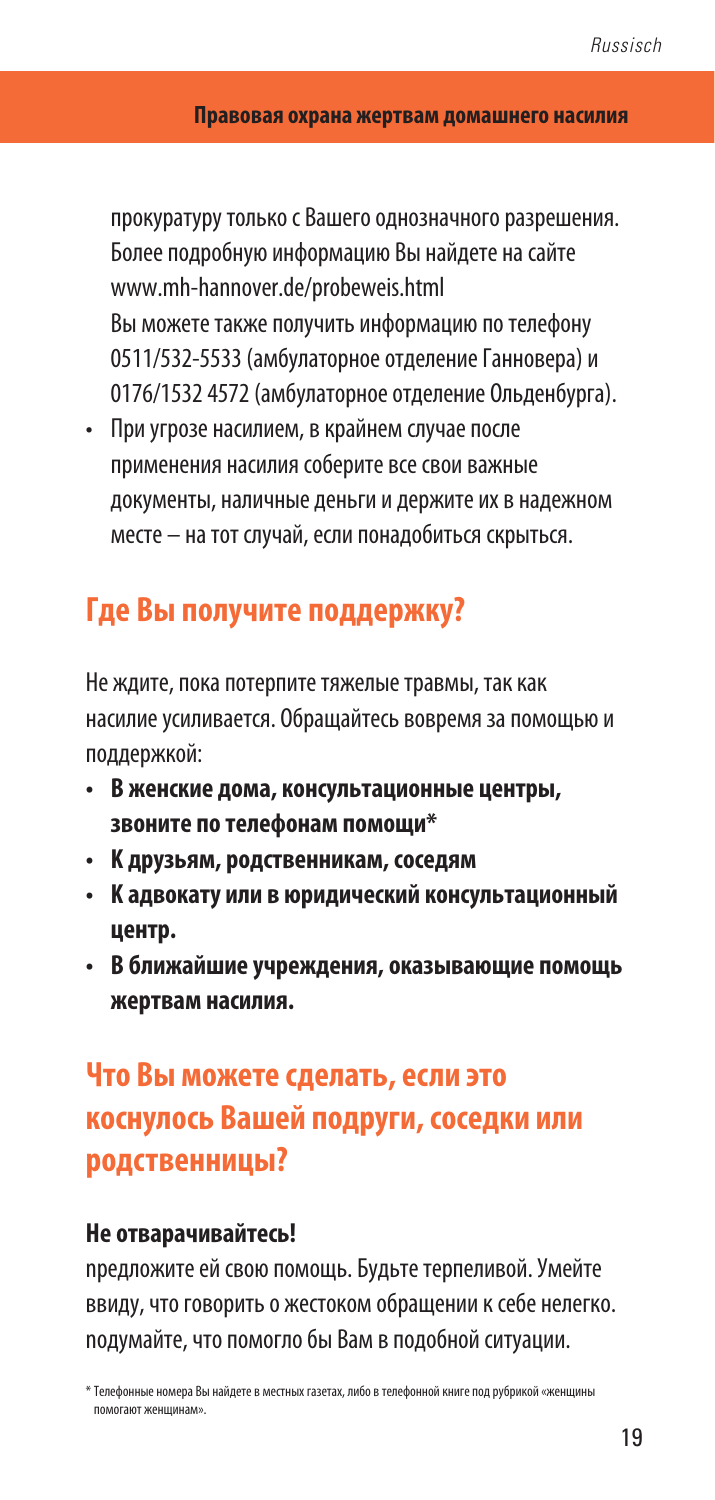# **Kto bije musi odejść!**

# **Każdy człowiek ma prawo do życia bez przemocy**

**"Każdy człowiek ma prawo do życia i cielesną nienaruszalność. Wolność człowieka jest nietykalna."**

Art 2, ust. 2 niemieckiej Konstytucji



To oznacza:

- prawo aby powiedzieć "Nie", również do swojego partnera
- prawo do traktowania przez partnera lub inną osobę z powagą, prawo do respektowania przez te osoby naszych praw osobowych.
- prawo do odejścia od partnera

# **Czy spotkał się Pan (czy spotkała się Pani) z zastosowaniem siły fizycznej przez partnerkę życiową (partnera życiowego) lub osobę z bliskiego Pana/Pani otoczenia?**

Pana/Pani partnerka życiowa (partner życiowy) lub ktoś inny …

- obraża cię, dyskredytuje cię wobec twoich przyjaciół lub rodziny?
- zabrania ci abyś spotykała się z twoimi przyjaciółmi lub rodziną?
- zabrania ci wyjść z domu?
- kontroluje twoje finanse?
- wpada niespodziewanie w złość lub szał?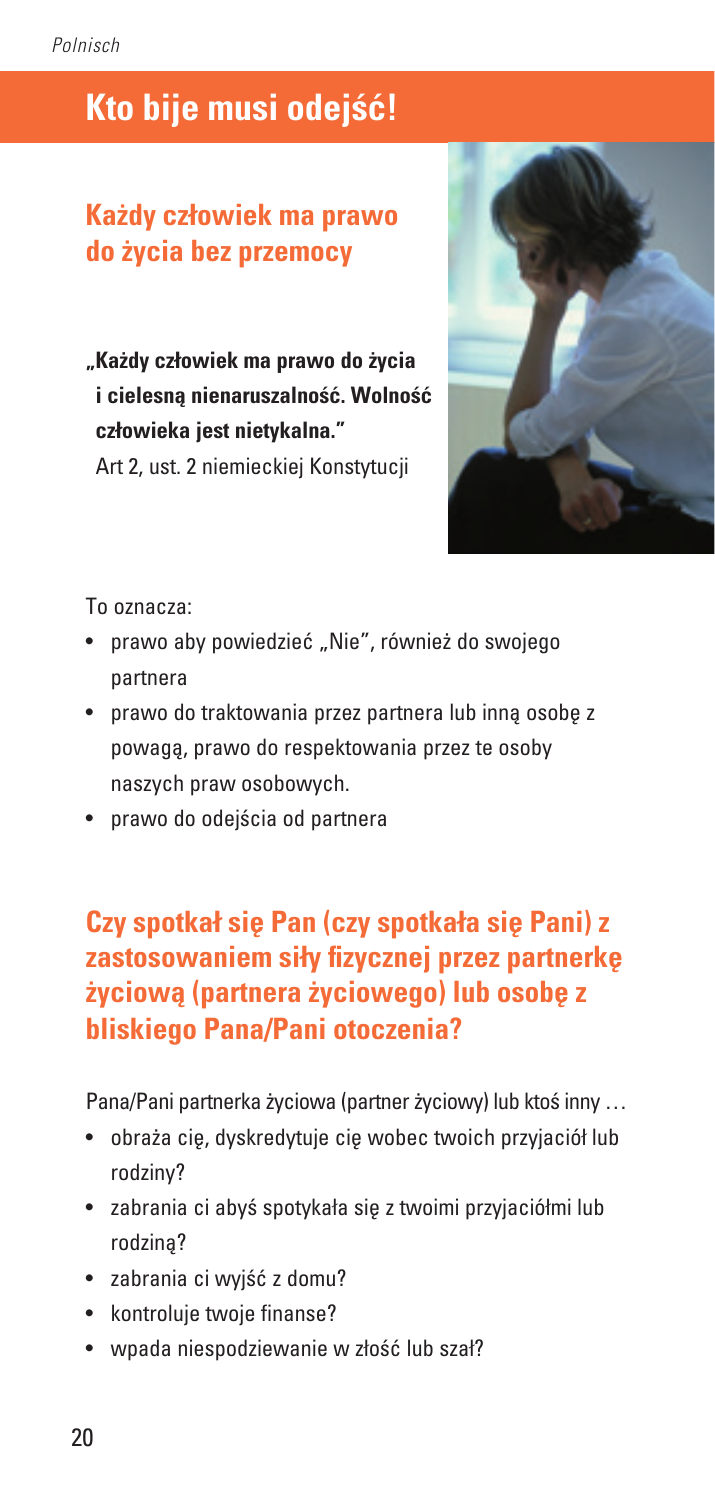- niszczy twoje rzeczy?
- grozi, że zrobi coś tobie, twoim dzieciom, rodzinie, przyjaciołom lub zwierzętom domowym?
- bije, uderza, popycha, gryzie cię?
- zmusza cię do seksu?
- nie akzeptuje, że odeszłaś albo chcesz odejść od niego i dlatego prześladuje, napastuje i teroryzuje cię?

### **Nie musisz godzić się na to!**

Nie szukaj winy po twojej stronie! Nic nie usprawiedliwia grożenia tobie albo dzieciom, lub też i bicia. Odpowiedzialność ponosi za to sprawca, a nie ty.

# **Skorzystaj z twojego prawa na cywilno-prawną decyzję ochronną.**

**Nowy przepis o ochronie przed przemocą podmurowuje twoje prawa wobec partnera stosującego przemoc.**

- Sąd może na twój wniosek wydać orzeczenie wydalające mężczyznę używającego przemocy – z reguły na okres **sześciu miesięcy** – ze wspólnego mieszkania, również wtedy jeśli to on jest najemcą lub właścicielem mieszkania.
- Przepis ten chroni ciebie również poza twoim domen przed napastowaniem i prześladowaniem. Sąd może wydać orzeczenia, zabraniające sprawcy zbliżanie się do ciebie przeciwko twojej woli, dzwonienie do ciebie i podejmowanie jakiegokolwiek kontaktu z tobą itp.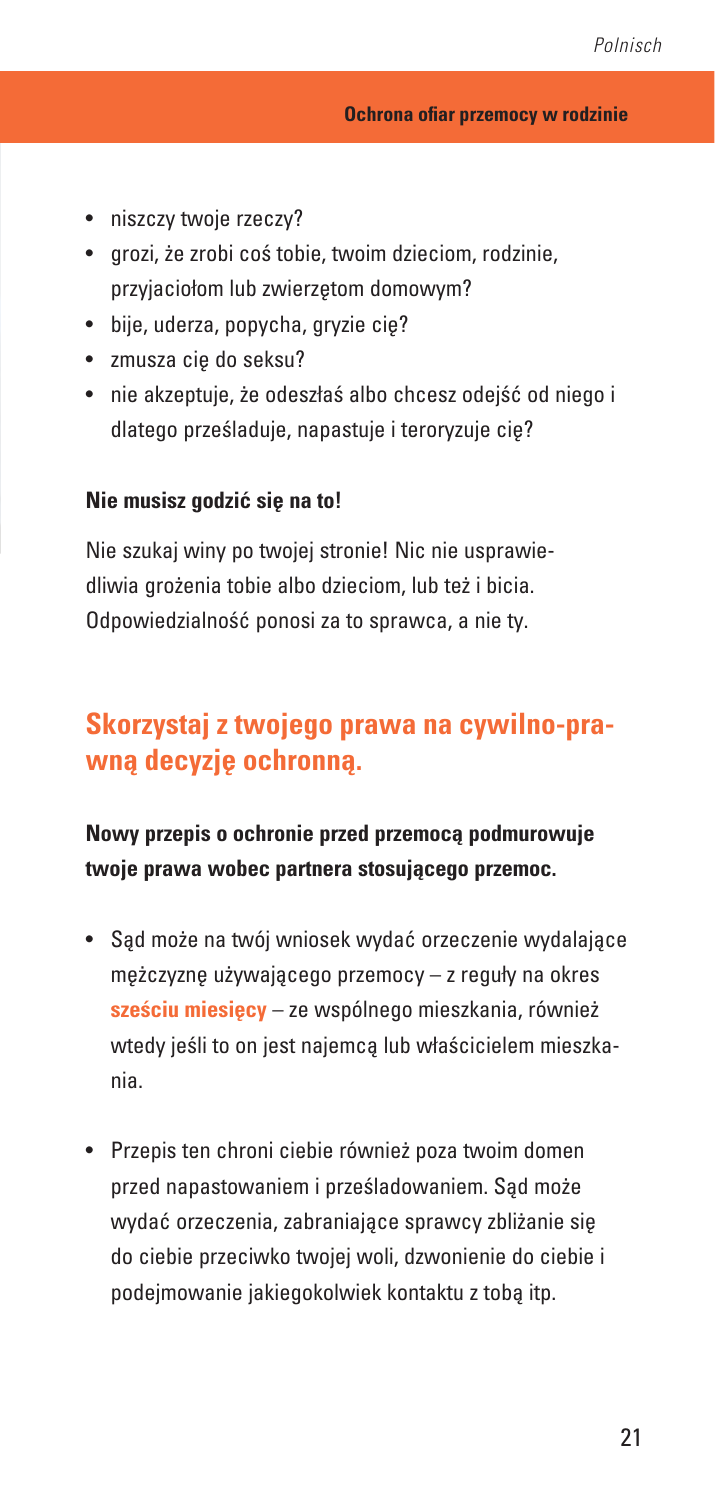#### **Ochrona ofiar przemocy w rodzinie**



## **Co mogę w razie konieczności zrobić?**

- W przypadku, gdy Pana/Pani partner/partnerka lub ktoś z najbliższego otoczenia użyje siły fizycznej, proszę wezwać Policję pod nr telefonu **110**. Policja musi ciebie ochronić i może w takich przypadku wydalić sprawcę z mieszkania z reguły na okres siedmiu dni (nakaz opuszczenia miejsca).
- Jeżeli nie czujesz się bezpiecznie w twoim mieszkaniu, boisz się lub potrzebujesz intensywnego wsparcia, zwróć się do domu dla kobiet. Ty i twoje dzieci znajdziecie tam wsparcie i ochronę.
- Za każdym razem żądaj sporządzenia przez lekarkę lub lekarza dokumentacji odnośnie twoich skaleczeń.
- Sieć ProBeweis oferuje sporządzenie dokumentacji obrażeń i zabezpieczenie śladów dla celów wdrożenia postępowania sądowego. W tym celu można się zgłosić do Medycznej Szkoły Wyższej w Hannowerze lub w Oldenburgu, albo do jednej z licznych krajowych klinik partnerskich. Wyniki badań objęte są tajemnicą lekarską i przekazywane mogą być tylko za Pana/Pani zgodą i na Pana/Pani wyraźne życzenie, np. na policji lub prokuraturze.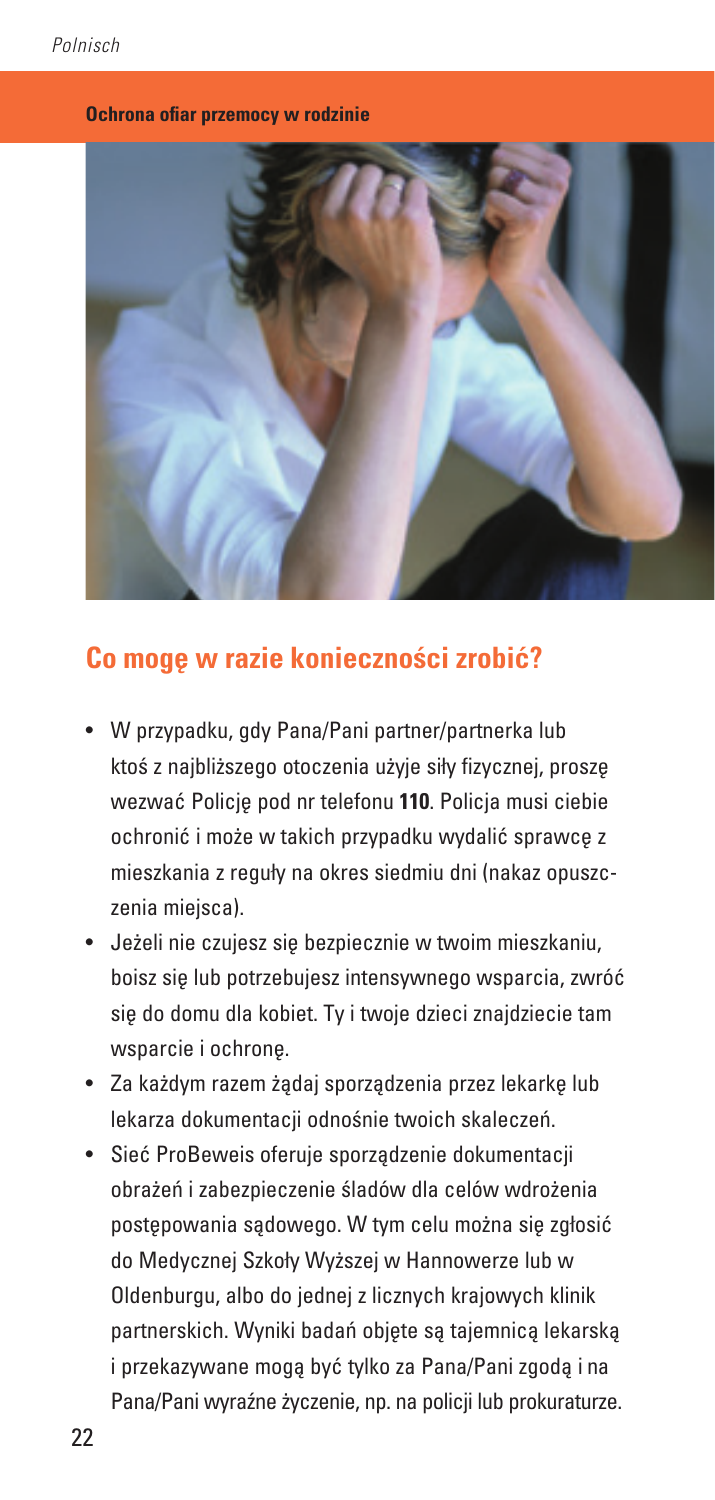Bliższe informacje na ten temat zawarte są na stronie: www.mh-hannover.de/probeweis.html.

Można także uzyskać informacje drogą telefoniczną pod numerem telefonu 0511/532-5533 (pogotowie ratunkowe w Hanowerze) lub 0176/1532 4572 (pogotowie ratunkowe w Oldenburgu).

• Proszę zebrać już w przypadku groźby przemocy – najpóżniej jednak w przypadku zastosowania przemocy – wszystkie najważniejsze dokumenty, zorganizuj gotówkę i przechowuj je w bezpiecznym miejscu na wypadek ewentualnie koniecznej ucieczki.

## **Gdzie otrzymam pomoc?**

Nie czekaj, aż zostaniesz silnie okaleczona. Przemoc wzrasta. Szukaj od razu pomocy i wsparcia:

- **• w domach dla kobiet, punktach doradnictwa, telefonicznych służbach pomocy\***
- **• u przyjaciółek i przyjaciół, krewnych, sąsiadek i sąsiadów**
- **• adwokata lub radcy prawnego**
- **• w lokalnych biurach pomocy ofiarom**

# **Co możesz zrobić jeśli twoja przyjaciółka, sąsiadka lub krewna znalazła się w takiej sytuacji?**

### **Nie ignoruj tego!**

Zaproponuj twoją pomoc. Bądź cierpliwa. Pamiętaj o tym, że nie jest łatwo mówić o maltretowaniu. Zastanów się, co byłoby najlepsze dla ciebie samej w takiej właśnie sytuacji.

<sup>\*</sup> Numery telefoniczne znajdziesz w lokalnej prasie (przeważnie przy numerach telefonicznych służb pomocy) lub w książce telefonicznej (często pod hasłem "kobiety pomagają kobietą")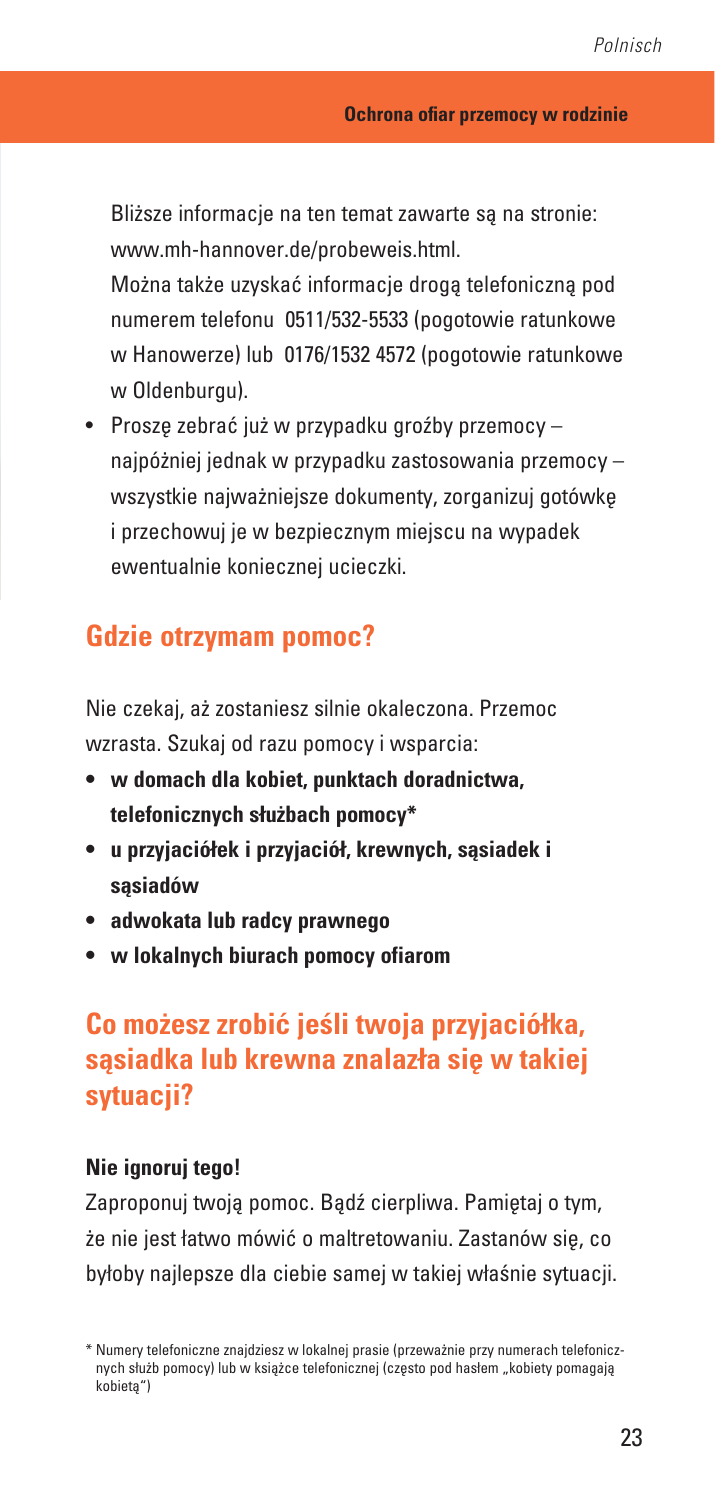# **Tko udara taj mora da ide!**

## **Svaki čovjek ima pravo na život bez nasilja.**

**«Svatko ima pravo na život i tjelesnu neoštećenost. Sloboda lica je nepovrediva.»** Ustav, članak 2, stav 2



### To znači:

- pravo na to da kažete Ne čak i u partnerstvu,
- pravo, da se partner ili neko drugi ophodi prema Vama s poštovanjem i da Vas uzima ozbiljno.
- pravo na to da se rastanete od partnera.

## **Vi ste pogođeni nasiljem od strane životnog partnera ili nekoga iz Vaše bliže okoline?**

Vaš životni partner ili neko drugi…

- vređa vas i ogovara vas kod prijateljica i prijatelja ili članova porodice?
- sprječava da se sastajete sa porodicom ili prijateljicama ili prijateljima?
- ne daje vam da napustite kuću?
- kontrolira vaše financije?
- pobjesni iznenada i izgubi kontrolu nad sobom?
- razbija vaše stvari?
- prijeti da će povrijediti vas, vašu djecu, rođake, prijateljice i prijatelje, vaše domaće životinje ili samoga sebe?
- tuče, udara, gura, ujeda vas?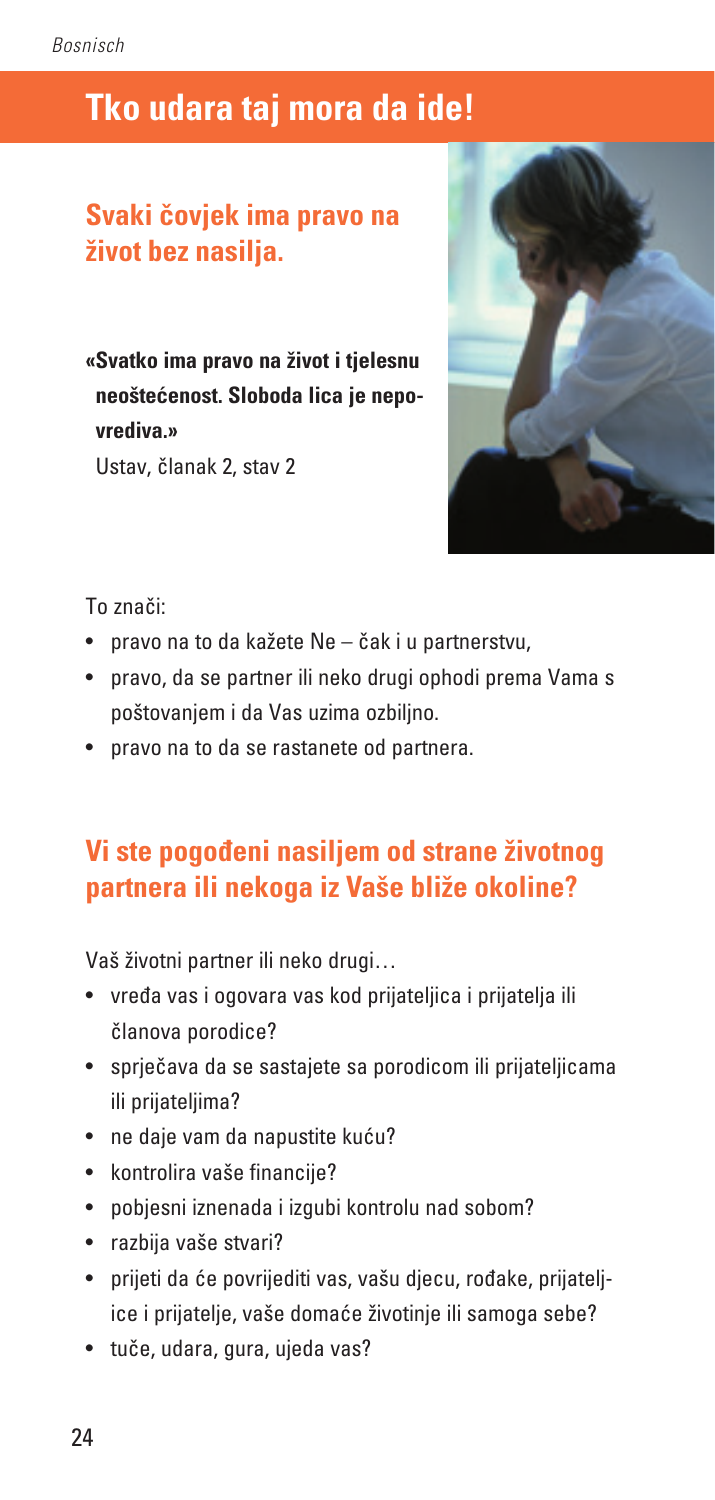- prisiljava vas na seks?
- ne prihvaća da ste se rastali od njega ili da ga namjeravate napustiti i proganja vas, uznemiruje ili terorizira?

#### **To ne morate trpiti!**

Ne tražite krivicu kod sebe same: Nema opravdanja za to da se prijeti ženama ili djeci ili da ih netko tuče. Odgovornost snosi nasilnik, ne vi.

# **Koristite vaše pravo na izdavanje građansko-pravne naredbe za zaštitu osobe.**

## **Novi zakon o zaštiti od nasilja jača vaša prava protiv vašeg nasilnog partnera.**

- Na vaš zahtjev sud može istjerati nasilnika iz zajedničkog stana, u pravilu za **šest mjeseci**, čak iako je on zakupac tog stana ili vlasnik istoga.
- Zakon vas štiti i u oblasti izvan kuće od toga da vaš partner vreba na vas ili vas uznemiruje. Sud može izdati naredbe koje zabranjuju počiniocu da vam se približava protiv vaše volje, da vas nazove, da sa vama stupi u kontakt itd.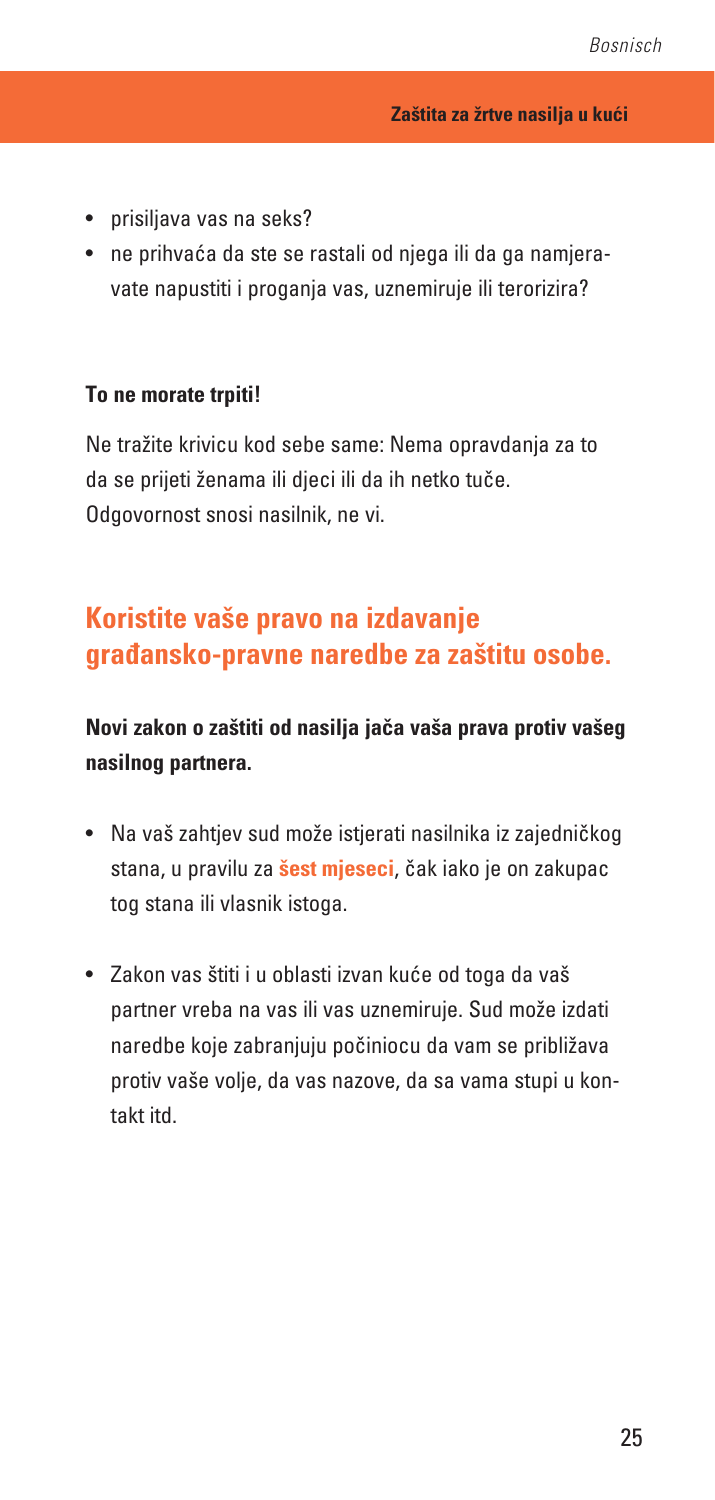### **Zaštita za žrtve nasilja u kući**



# **Što možete učiniti u slučaju nužde?**

- Ako Vaš partner ili neko iz Vaše bliže okoline postane nasilan, pozovite policiju: **110** – policija vas mora štititi i u tu svrhu može istjerati počinioca iz stana, u pravilu za sedam dana (mjera udaljavanja osobe sa određenog mjesta).
- Ako se ne osjećate sigurno u vašem stanu i ako se bojite ili ako vam je potrebna intenzivna podrška, obratite se jednom domu za žene. Vi i vaša djeca naći ćete tamo pratnju i zaštitu.
- Neka vaše povrede dokumentira liječnica ili liječnik zatražite uvjek liječničku pomoć.
- Mreža ProBeweis nudi stručnu dokumentaciju ozljeda i siguranje tragova, koji se mogu sudski upotrijebiti. Za ovo se možete obratiti Medicinskoj visokoj školi u Hannoveru ili Oldenburgu ili brojnim partnerskim klinikama u pokrajini. Rezultati pregleda podliježu ljekarskoj obavezi šutanja i dalje se prosljeđuju samo na izričitu želju, npr. policiji ili državnom tužilaštvu. Pobliže informacije nalazite pod: www.mh-hannover.de/probeweis.html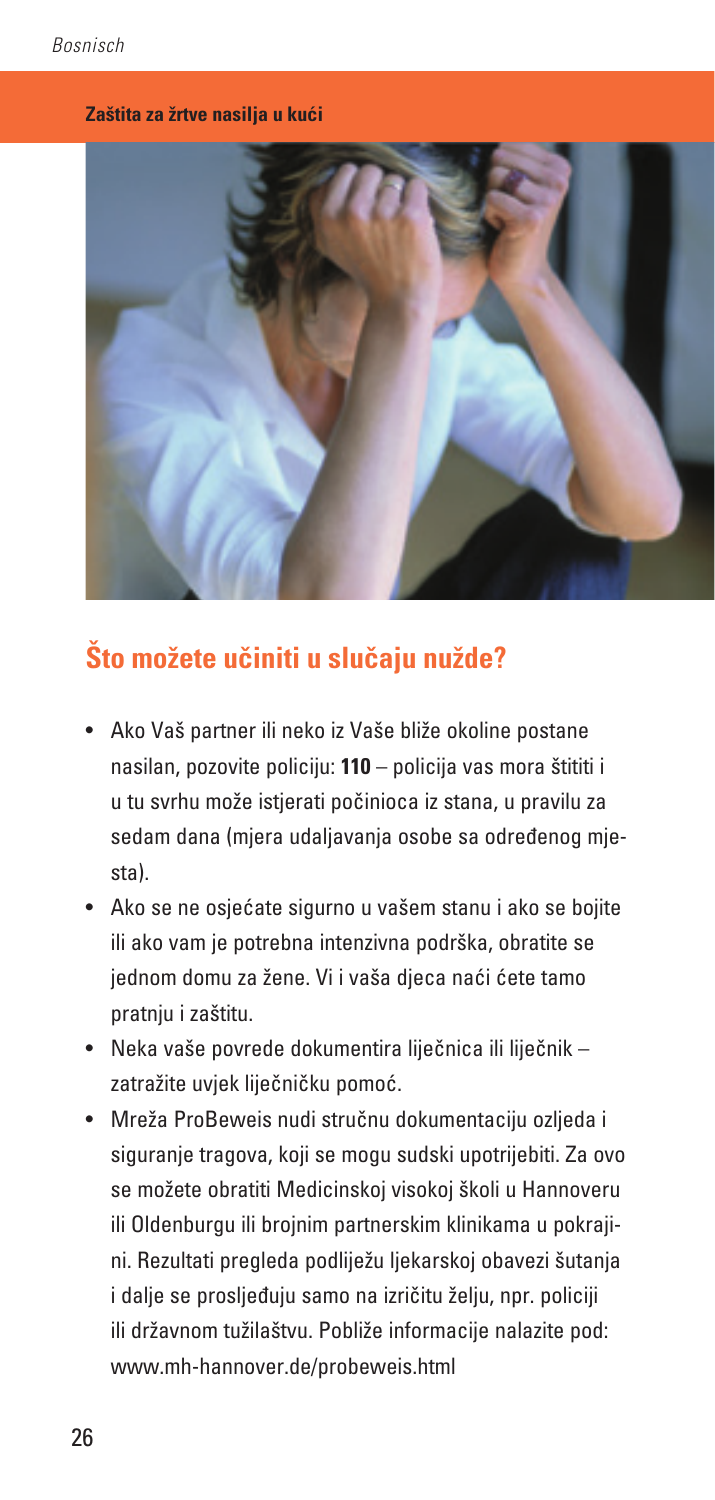Telefonske informacije dobijate pod 0511/532-5533 (ambulanta Hannover) i 0176/1532 4572 (ambulanta Oldenburg).

• Sakupite sve važne dokumente, osigurajte gotovinu za sebe i držite na sigurnom mjestu sve u pripravnosti što je potrebno za pripremu bjekstva koje može eventualno postati nužno. Poduzmite to već kod same prijetnje silom, ali najkasnije nakon događaja kod kojeg je došlo do upotrebe sile.

## **Gdje možete da dobijete podršku?**

Ne čekajte do onog trenutka kada budete pretrpjeli teške ozljede, nasilje se povećava postupno. Zatražite blagovremeno pomoć i podršku kod:

- **• domova (utočišta) za žene, savjetovališta, hitnih službi\***
- **• prijateljica i prijatelja, rođaka, komšinica i komšija**
- **• advokatkinje/advokata ili pravnog savjetovališta**
- **• ureda za pružanje pomoći žrtvama u vašoj blizini.**

# **Što možete učiniti ako je prijateljica, komšinica ili rođakinja u takvoj situaciji?**

### **Ne okrećite glavu! Pomognite!**

Ponudite vašu podršku. Budite strpljivi. Imajte na umu: nije lako razgovarati o zlostavljanju. Pomislite na to što bi za vas bilo dobro da ste vi u sličnoj situaciji.

<sup>\*</sup> Telefonske brojeve možete da nađete u lokalnom dnevnom listu (u pravilu kod telefonskih brojeva za slučajeve nužde) ili u telefonskom imeniku (često puta pod nazivom «Frauen helfen Frauen»)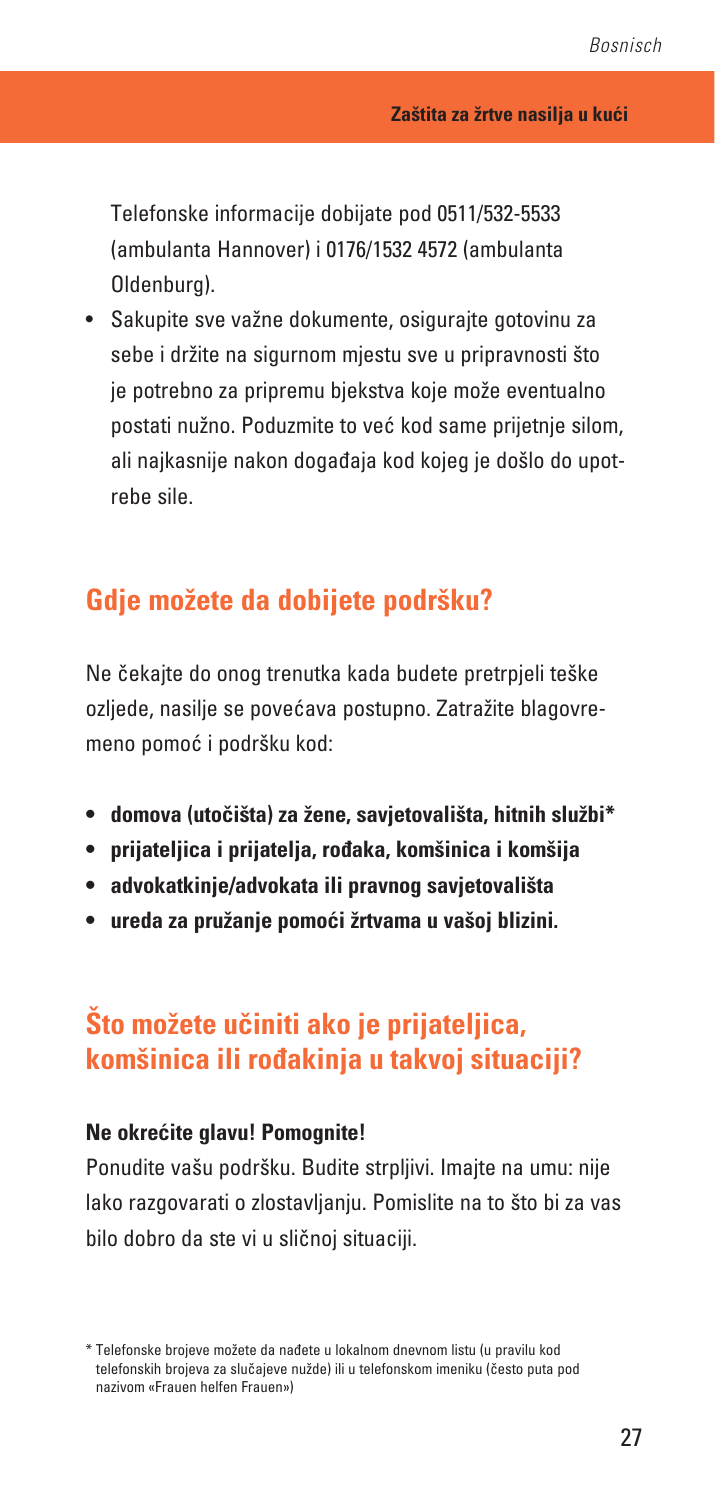# **Ko udara taj mora da ide!**

## **Svaki čovek ima pravo na život bez nasilja.**

**«Svako ima pravo na život i telesnu neoštećenost. Sloboda lica je nepovrediva.»** Ustav, članak 2, stav 2



### To znači:

- pravo na to da kažete Ne čak i u partnerstvu,
- Pravo, da se partner ili neko drugi ophodi prema Vama s poštovanjem i da Vas uzima ozbiljno.
- pravo na to da se rastanete od partnera.

## **Vi ste pogođeni nasiljem od strane životnog partnera ili nekoga iz Vaše bliže okoline?**

Vaš životni partner ili neko drugi…

- vređa vas i ogovara vas kod prijateljica i prijatelja ili članova porodice?
- sprečava da se sastajete sa porodicom ili prijateljicama ili prijateljima?
- ne daje vam da napustite kuću?
- kontroliše vaše finansije?
- pobesni iznenada i izgubi kontrolu nad sobom?
- razbija vaše stvari?
- preti da će da povredi vas, vašu decu, srodnike, prijateljice i prijatelje, vaše domaće životinje ili samoga sebe?
- bije, udara, gura, ujeda vas?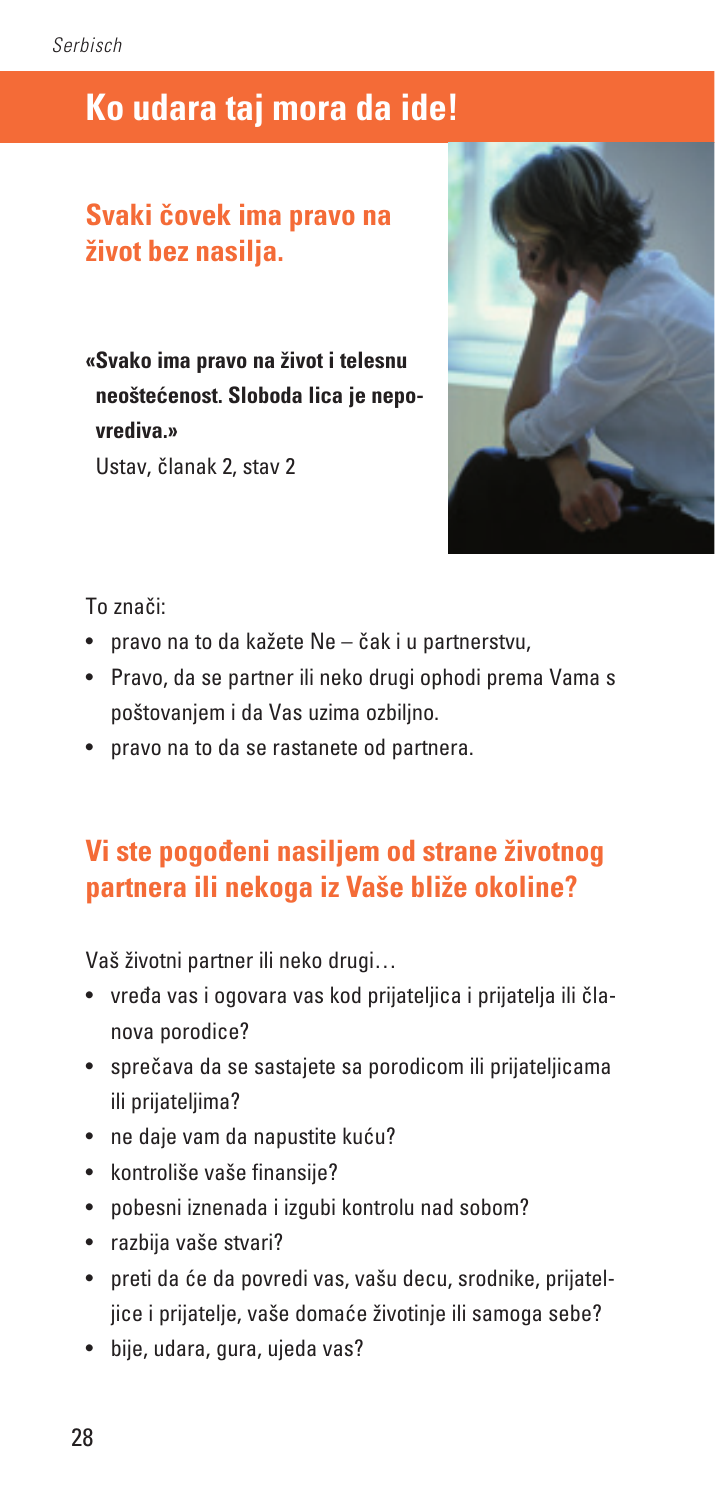- primorava vas na seks?
- ne prihvaća da ste se rastali od njega ili da ga nameravate napustiti i proganja vas, uznemiruje ili terorizuje?

#### **To ne morate da trpite!**

Ne tražite krivicu kod sebe same: Nema opravdanja za to da se preti ženama ili deci ili da ih neko bije. Odgovornost snosi nasilnik, ne vi.

# **Koristite vaše pravo na izdavanje građansko-pravne naredbe za zaštitu lica.**

### **Novi zakon o zaštiti od nasilja jača vaša prava protiv vašeg nasilnog partnera.**

- Na vaš zahtev sud može da istera nasilnika iz zajedničkog stana, u pravilu za **šest meseci**, čak iako je on zakupac tog stana ili vlasnik istoga.
- Zakon vas štiti i u oblasti izvan kuće od toga da vaš partner vreba na vas ili vas uznemiruje. Sud može da izdaje naredbe koje zabranjuju počiniocu da vam se približava protiv vaše volje, da vas nazove, da sa vama stupi u kontakt itd.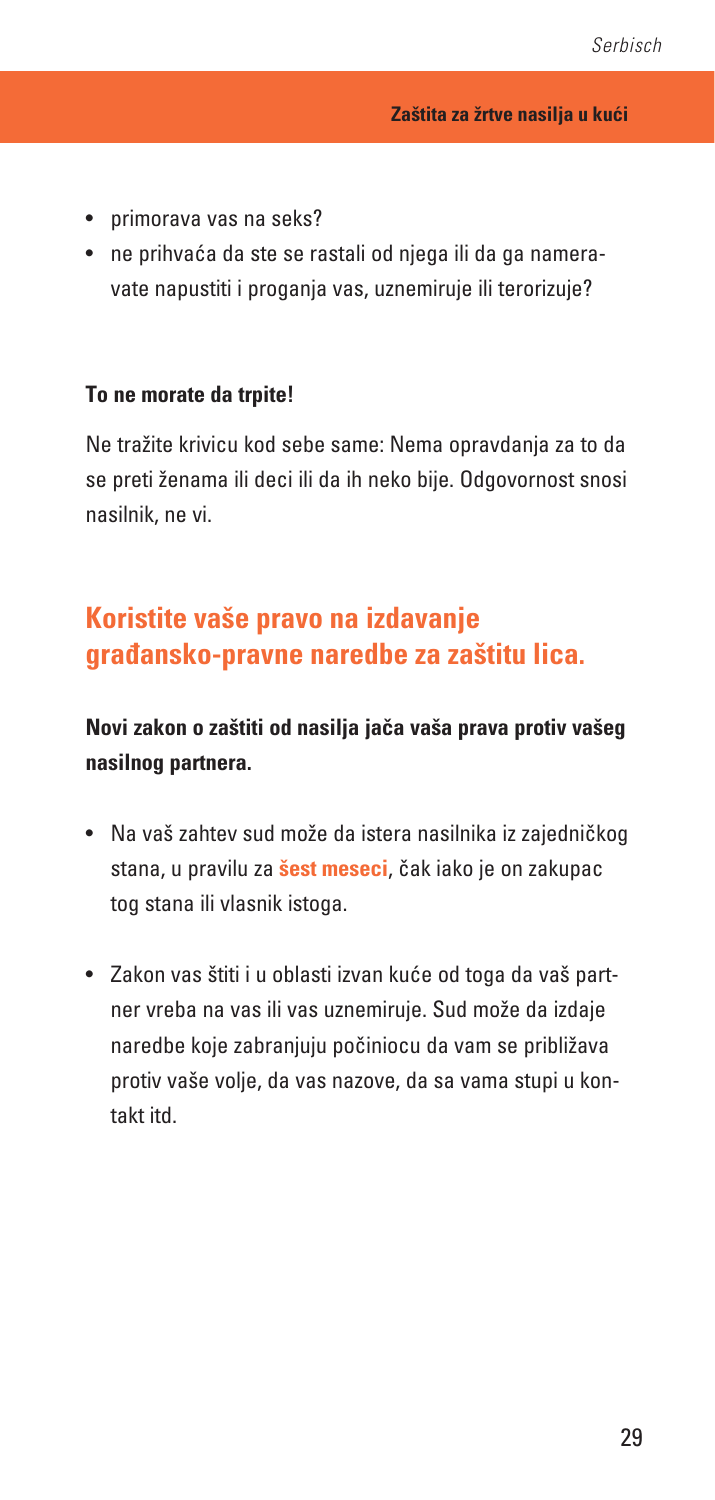### **Zaštita za žrtve nasilja u kući**



# **Šta možete da uradite u slučaju nužde?**

- Ako Vaš partner ili neko iz Vaše bliže okoline postaje nasilan, pozovite policiju: **110** – policija mora da vas štiti i u tu svrhu može da istera počinioca iz stana, u pravilu za sedam dana (mera udaljavanja lica sa određenog mesta).
- Ako se ne osećate bezbedno u vašem stanu i ako se bojite ili ako vam je potrebna intenzivna podrška, obratite se jednom domu za žene. Vi i vaša deca naći ćete tamo pratnju i zaštitu.
- Neka vaše povrede dokumentiše lekarka ili lekar zatražite uvek lekarsku pomoć.
- Mreža ProBeweis nudi stručnu dokumentaciju povreda i osiguravanje tragova, koji se mogu sudski upotrebiti. Za ovo se možete obratiti Medicinskoj visokoj školi u Hannoveru ili Oldenburgu ili brojnim partnerskim klinikama u zemlji. Rezultati pregleda podležu lekarskoj obavezi ćutanja i dalje se prosleđuju samo na izričitu želju, npr. policiji ili državnom tužilaštvu. Više informacije možete naći pod: www.mh-hannover.de/probeweis.html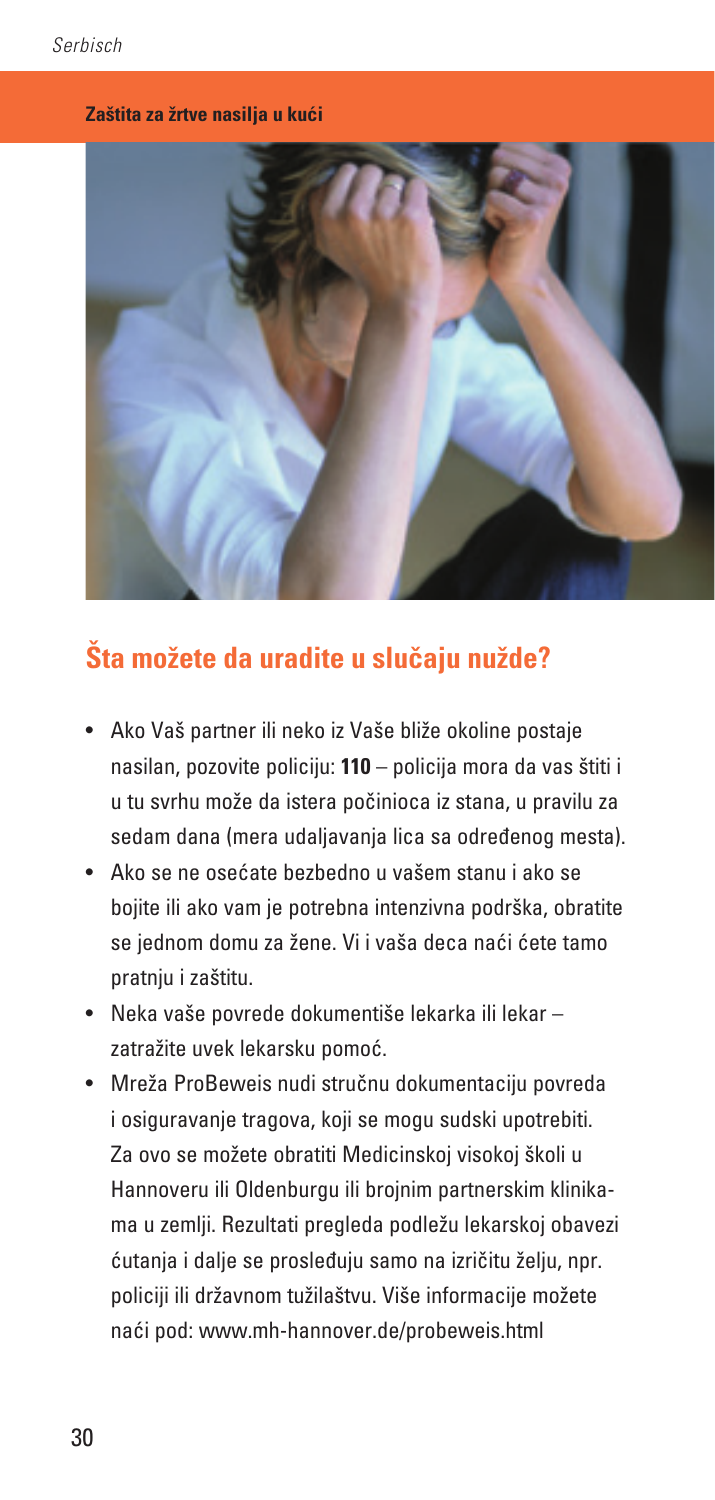Telefonski informacije dobijate pod 0511/532-5533 (ambulanta Hannover) i 0176/1532 4572 (ambulanta Oldenburg).

• Sakupite sve važne dokumente, obezbedite gotovinu za sebe i držite na bezbednom mestu sve u pripravnosti šta je potrebno za pripremu bekstva koje može eventualno da postane nužno. Uradite to već kod same pretnje silom, ali najkasnije posle događaja kod kojeg je došlo do upotrebe sile.

## **Gde možete da dobijete podršku?**

Ne čekajte do onog časa kada budete pretrpeli teške ozlede, nasilje se povećava postupno. Zatražite blagovremeno pomoć i podršku kod:

- **• domova (utočišta) za žene, savetovališta, hitnih službi\***
- **• prijateljica i prijatelja, srodnika, komšinica i komšija**
- **• advokatkinje/advokata ili pravnog savetovališta**
- **• ureda za pružanje pomoći žrtvama u vašoj blizini.**

# **Šta možete da uradite ako je prijateljica, komšinica ili srodnica u takvoj situaciji?**

### **Ne okrećite glavu! Pomognite!**

Ponudite vašu podršku. Budite strpljivi. Imajte na umu: nije lako razgovarati o zlostavljanju. Pomislite na to šta bi za vas bilo dobro da ste vi u sličnoj situaciji.

<sup>\*</sup> Telefonske brojeve možete da nađete u lokalnom dnevnom listu (u pravilu kod telefonskih brojeva za slučajeve nužde) ili u telefonskom imeniku (često puta pod nazivom «Frauen helfen Frauen»)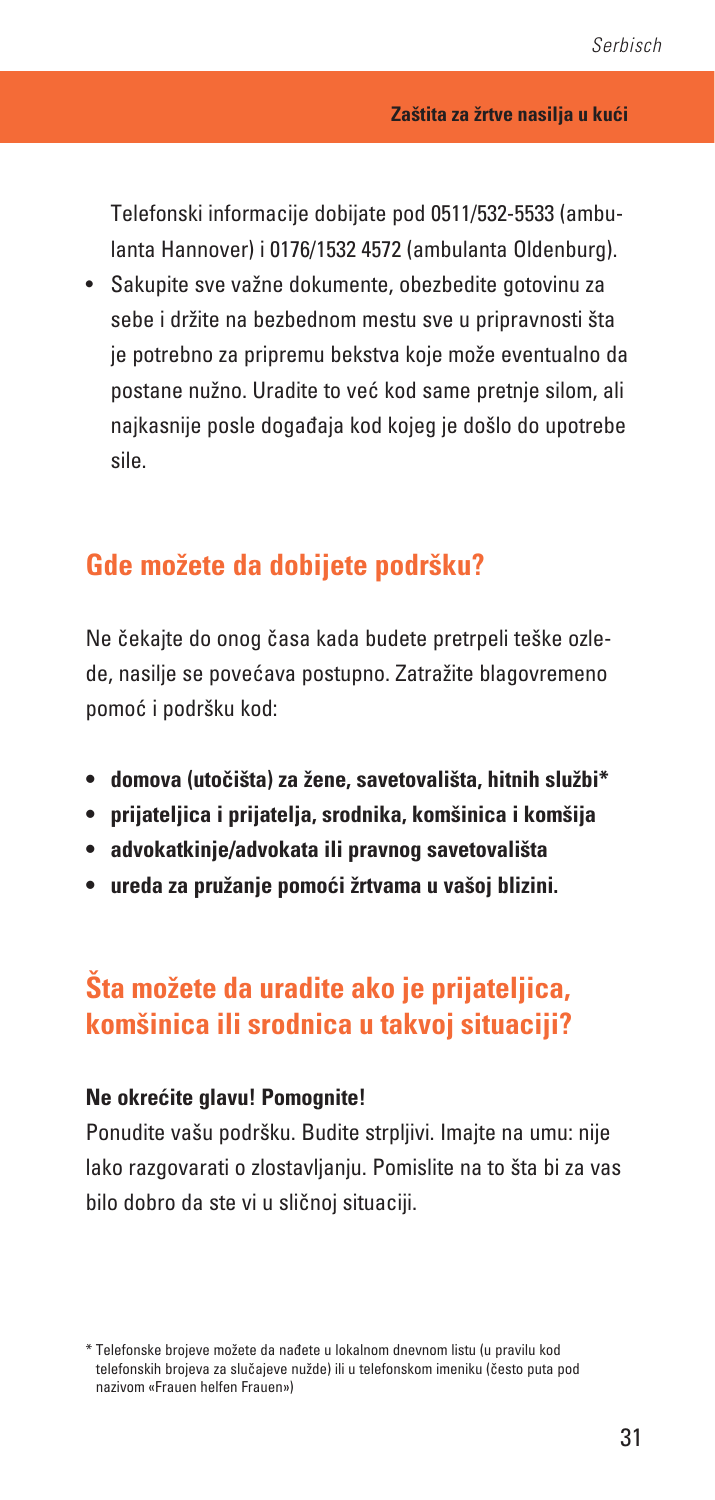# **Ki léxe gerek here**

## **Her mirov xwedî mafé li ser jiyanek bezordesti.**

**«Her kes xwedi mafé ji bo jiyan û bedenek qasidî. Azadiya þexsi bêbirini.»**

Zagona bingehî xal a 2, serxal 2



### Ev ji:

- mafé kanîbe béje na, ji bo hevaltîya jîyane ji
- Mafê rêzgirtin ji hevalekê/î an jî ji kesekî din
- mafé xwe ji hevale jîvane veqitînî.

# **Gelo hûn li rastî şiddet û zora hevsera/ê xwe an jî kesek ji derdora xwe hatin?**

Hevsera/ê we an jî yeke/î din…

- we bi çukdixi û li cem heval anjî le cem malbatewe nebaþdiki?
- nahéle hun bi malbata xwe an jî bi hevalen xwe hevdu bivînin?
- nahelî hun ji malé derkevî?
- aborîya we qontrol diké?
- ji nifska hers dibe u dîsa asdibe?
- eþyaye we xeradike?
- fort diké ku , zaroken we, meroven we, hevalenwe, heyvane we ji malé anjî bixwe we beeþinî?
- li we dixi, dave erde, dafdidi anii we gez diké?
- zor diké jibo sexe?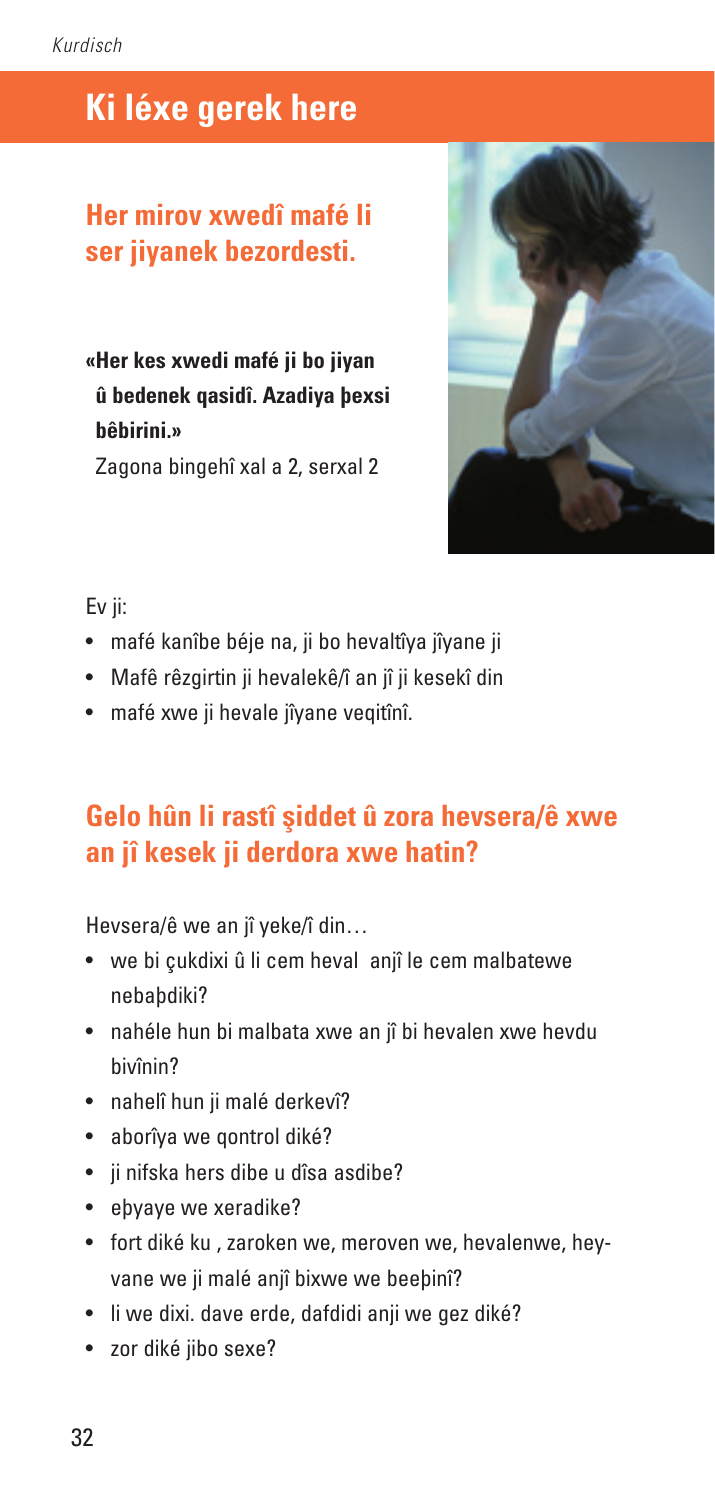• hurmet (qebul) nake ku xwe veqetîyé anjî xwe bixwazi veqetî, þopa ve dimeþini, taciz diké anji we terorize diké?

### **Gerek hun nehelin!**

Suc li cem xwe nebînin; tu maf tuné ku Jin û Zarok be tehdîtkirin û belexistin. Berpirsyaré suç hun ninin, heke zordestî çediké ewe!

## **Mafe xwe yi ewlakrîya sivili bikarbini!**

### **Zagona nû ye li hember zordestiyé mafén we li hember hevalen weyî jiyané zordest xurtdiki.**

- Li ser serlexistina we Dadgeh kanî gorî zagoné, biyar bide ku zordest dihundir **þeþ meha** Xani valabike.
- Zagon ji dervi male evlîkarîya we sazdike. Dadgeh kanî biryar bigre û qedexe bike ki zordest neziké we bibe, telefonî we bike û tekilîyé biwere çika, uwd..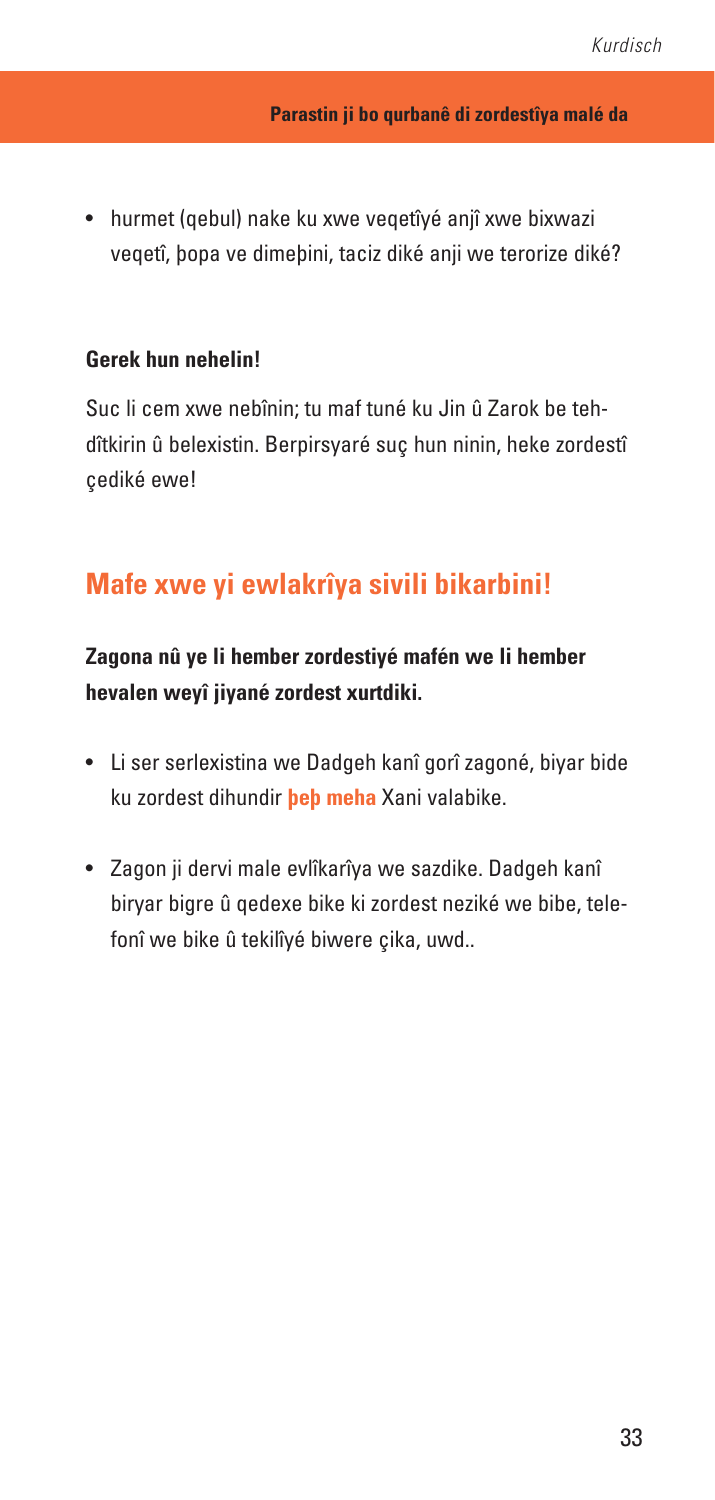#### **Parastin ji bo qurbanê di zordestîya malé da**



## **Hun kann ci di cih xedar bikin?**

- Dema ku hevala/ê we an jî kesek ji derdora we li rastî şiddet û zorê were, ji polîsan re telefon bikin.: **110** – Polis ewlakiriyé we bike û kanî gorî zagona zordest ji malé derxwe (Terknama Cih).
- Hun xwe di mala xwe de emîn hisnakin, hun ditirsin û îhtiyace we ji piþtgirîya zu heyi, herin cem Malé jinan. We li wediriye li we û zarokén xwe xwedî derkivî û be ewlîkar bibin.
- Birenén xwe herdem li cem doktor ki bide belge kirin.
- Tora ProBeweisê, di haletên birîndariyê de ji bo ku ev birîndarî ji hêla mahkemeyan ve were nirxandin, bi awayekî guncaw dike belge û ji bo ku şopên birînan neyê windakirin, xizmetê dide. Ji bo vê yekê hûn dikarin serî li Dibistana Bilind a Tendirustiyê ya Hannoverê, Dibistana Bilind a Tendirustiyê ya Oldenburgê an jî gelek klînîkên şirîk ên li welêt bidin. Encamên muayeneyê tên veşartin û tenê dema ku bi awayekî eşkere were xwestin ji polîs an jî dozgeriyê re tên nîşandan. Ji bo zanyariyên zêdetir hûn dikarin malpera

www.mh-hannover.de/probeweis.html bi kar bînin.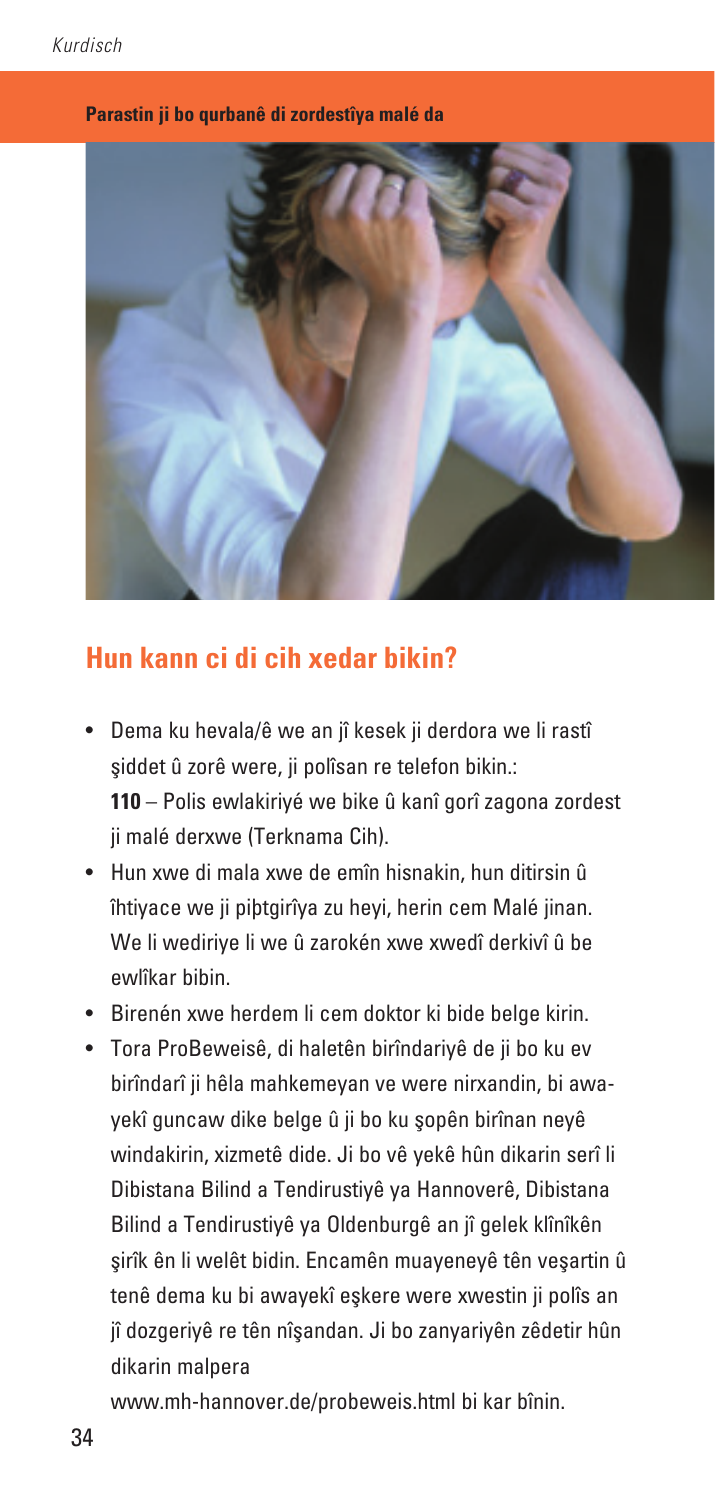Hûn dikarin bi rêya telefonên 0511/532-5533 (Ambulansa Hannoverê) 0176/1532 4572 (Ambulansa Oldenburgê) zanyarî werbigirin.

• Berî zordestîya ke an jî bi derengî piþtî zordestîye li belgé pewist, pere hemu tiþten we, xwe amade bike ji bi reve aniî cihke emîn.

## **Hunî çava ewlikarî bivînin?**

Nesekenin heta ku hun gran brîndarbibin. Zordestî zede dibe. Di dem dé li alîkarîayé û piþtgrîye bigere û li cem:

- **• Malén jinan, cihe Înformasiyonan, servîsa acîl\***
- **• hevalenwe, mirovenwe, cîranenwe,**
- **• parezvanekî /parezvanek an jî cîhe Înformasiyona maf**
- **• buroya qurbana a nezike we**

# **Hun kanî çerbikin ger hevalen we, cîranén we an jî merave we weri seri?**

### **Hun re nabînin!**

Piþtgirî bide wan. Xwedî sebirbin. Û bifikirin jî; mirov nikare liser bipeyvi ger gemarî wer tekilîkirin. Bifikirin bi xwe; halekî ha batana serî ve, hun ba weyî çerbikra? We çi baþ ba.

<sup>\*</sup> Nimaran telefoné hune di rojname heremi (gelek carî li cem telefonén acîl) an jî di Pirtika telofoné de ( bi piranî ji \*jin alîkare jinan\*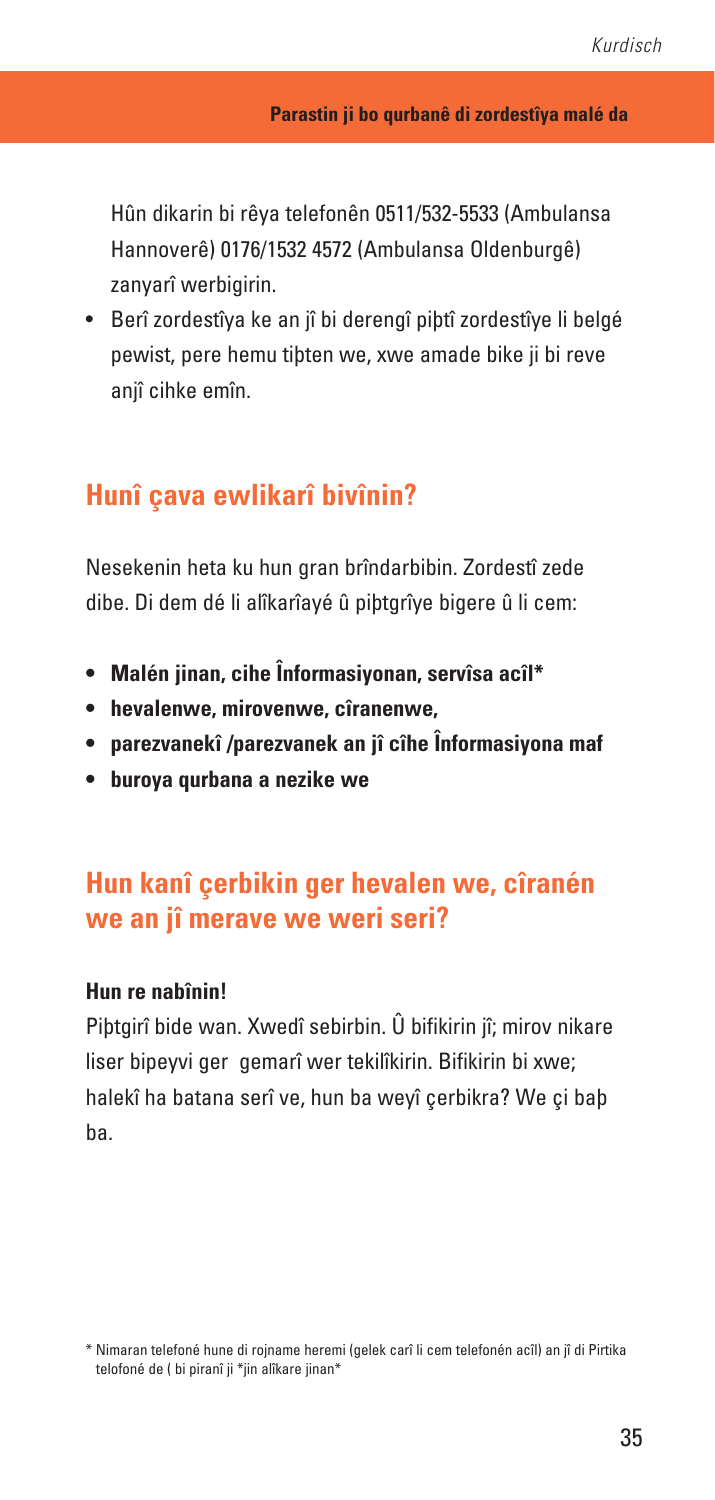معلومات لضحائا العنف بالهنزل

لا يجب أن تقبلس ذلك!

لا تحاولي أن تبحثي عن الذنب لديك، لأنه ليس هناك أي مبرر لتهديد أو تعنيف المرأة أو الأطفال. إن الشخص الذي يمارس العنف هو الذي يجب أن يتحمل مسؤولية أعماله وليس أنت.

# لا تفرطس بحقك فس الأهر القانونس الهدنس الذس ینص علی حمایتک.

يدمم القانون الجديد الهتعلق بالحماية من التعنيف حقك فس مطالبة شریک حیاتک الدٰں بقوم بتعنیفک قانونیا۔

- يمكن للمحكمة إذا قدمت أنت طلبـا في ذلك بـإصدار أمر يقضى بضرورة مغادرة شريك حياتك محل الزوجية لمدة تصل فى العادة إلى ستة أشهر. ويطبق ذلك أيضـا عندمـا يكون هـو الموَّجر للمحل أو مالكه.
- كما يحميك القانون خارج المنزل أيضا ضد المضايقات. يمكن للمحكمة أن تصدر قرارا يلزم شريك حياتك المعنف بعدم الاقتراب منك أو مكالمتك هـاتفيـا أو خلق أي اتصـال مـهمـا كـان نوعه دون رضاك.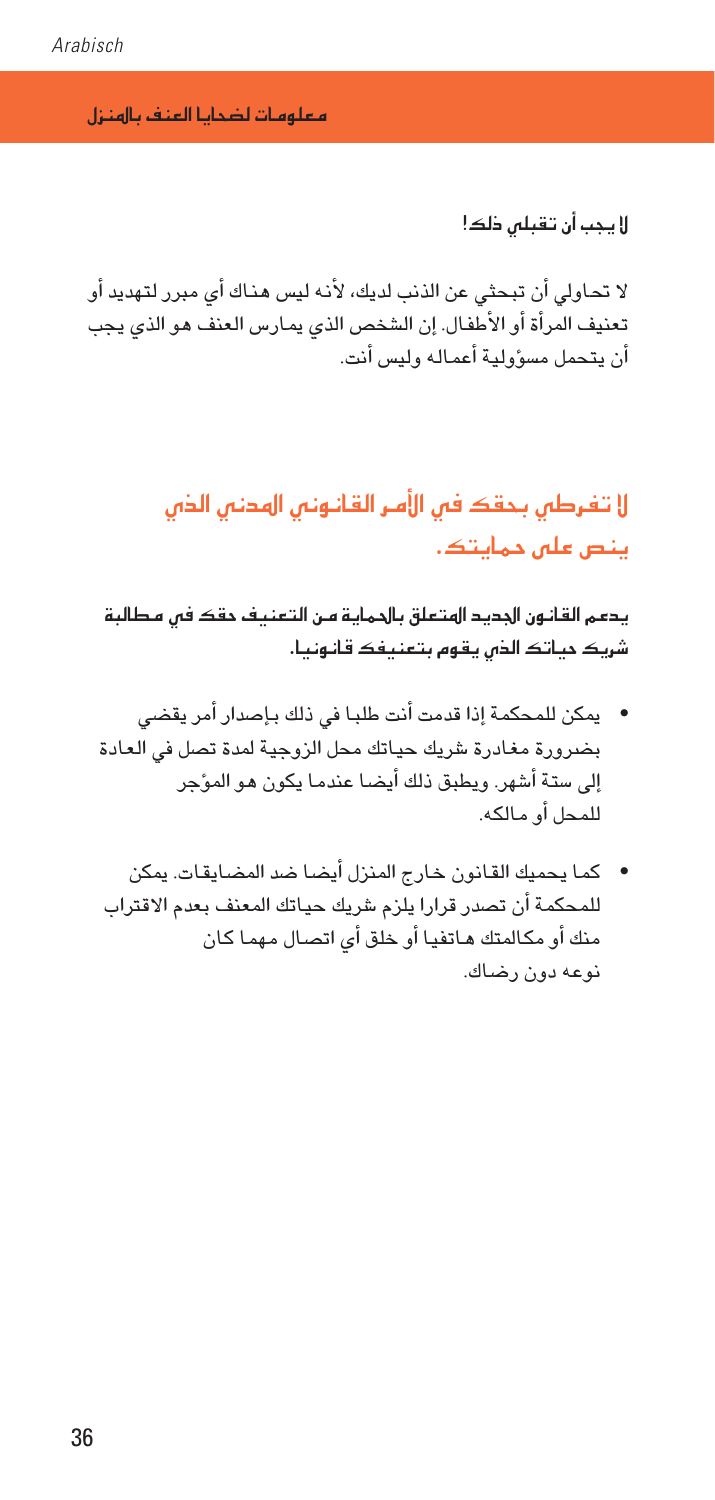# من يضرب يجب أن يرحل!

لكل شخص الحق في العيش دون التعرض البن العنف.

**"**لكل شخص الدق فى الحياة وفى سلامة بدنه. لا يجب التعد*ن علن حري*ة الفرد<mark>"</mark> الدستور، المادة 2، الفقرة 2



أو

وهذا يعنى: التمتـّع بـحق قول كلمـة  $``\chi''$ ، حتى داخل الحيـاة المشتركـة، • الحق في معاملة باحترام وبجدية من قبل شريك أو شخص آخر،

• الحق في الانفصال عن شريك الحياة.

مل تعرّضت للعنف مـن قبل شريك حياتك أو مـن شخص فس محيطك القريب؟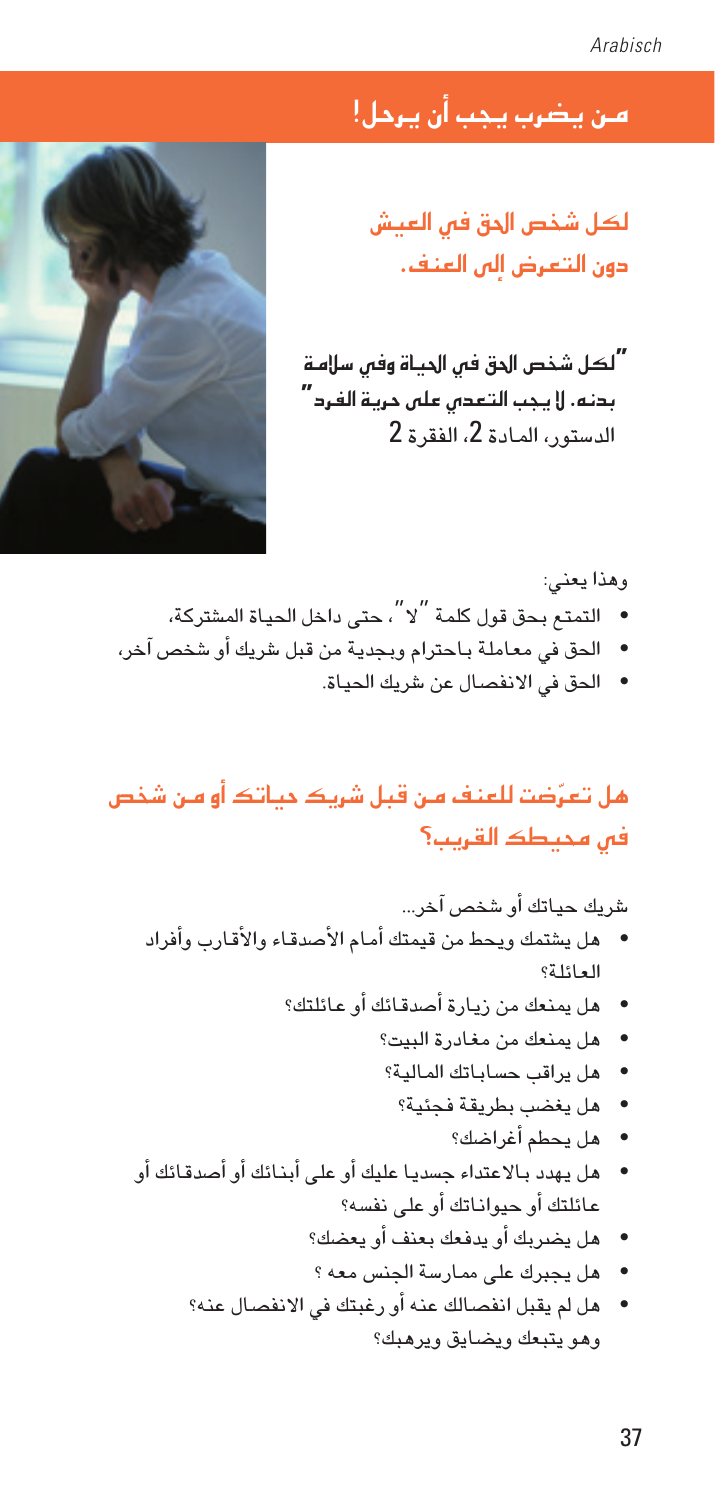هعلههات لضحائا العنف باأهنزل

## أين بمكنك الجصول على الهسامدة؟

لا تنتظري حتى تصابين بجروح خطيرة. إن نسب الاعتداءات تكبر من حين لآخر. يمكنك الحصول على المساعدة من الجهات التالية:

- ده، النساء، هكاتب التهميم والهسامدة، أرقام النحدة\*
	- الأصدقاء والصديقات، الأقارب والحيران،
- الهجامين أو الهجامية أو مكتب للتوجية والنصح القضائين
- مکتب مساعدة ضحايا العنف الهتواجد بالقرب من مسکنک

ماذا بهكنكم فعله مندما تكون أحدان صديقاتكم أوجاراتكم أوقريبتكم هعرضة للخطر؟

لا تولى وجمك عن العنف!

أعرضى على الغير مساعدتك. تسلحى بـالصبر. ويجب أن تعلمى أيضـا بأنه ليس من اليسير أن يتحدث عن حالات سوء المعاملة رء ملاوالعنف ضده. يجب أيضا أن تتصوري ما هو الأفضل بـالنسبـة لك إذا كنتي تعانين من نفس المشكلة.

\* توجد أرقام هواتف النجدة عادة فى الصحف اليومية الصادرة فى مدينتك (وآذلك لدى رقم النجدة) أو بكتاب دليل الهاتف (تحت عنوان "النسوة تساعد النسوة" ("Frauen helfen Frauen"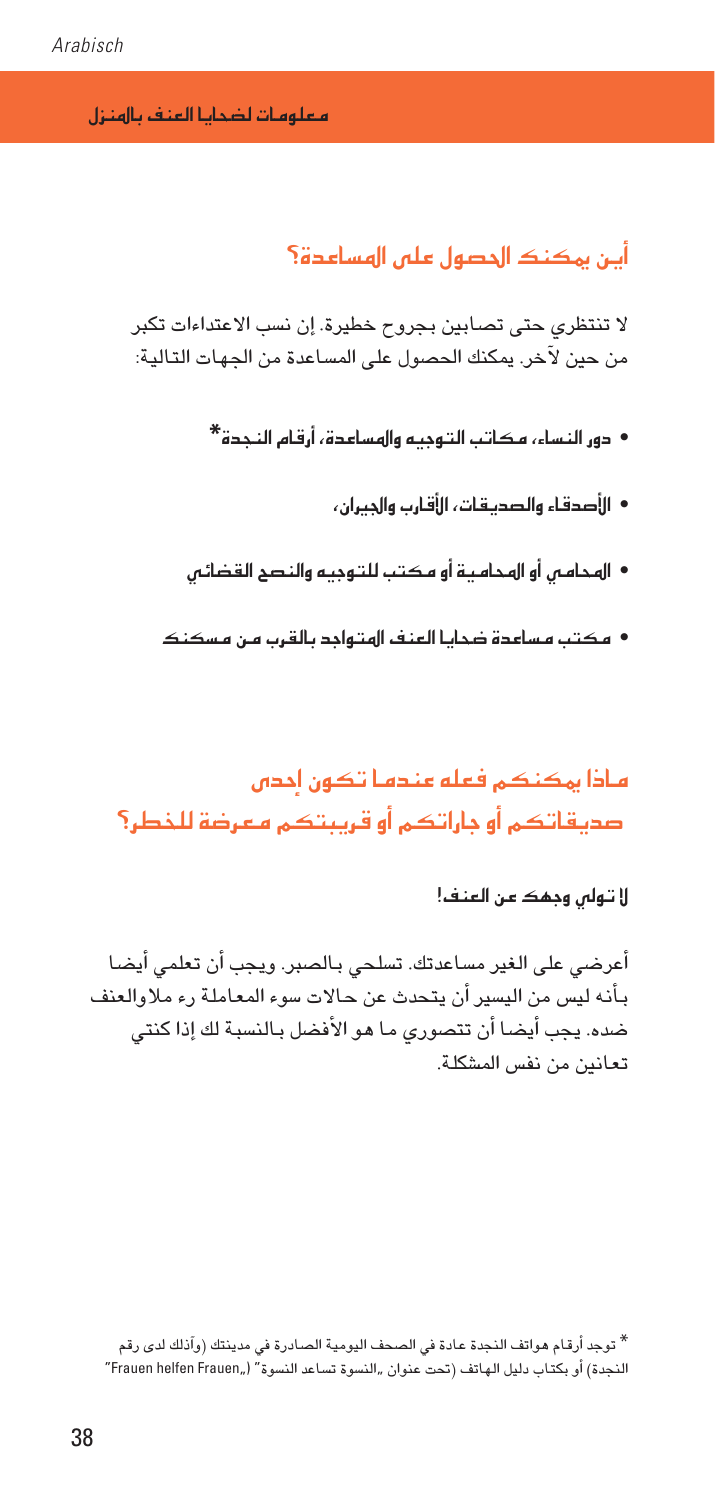معلومات ل�ضحايا العنف باملنزل



### ماذا بمكنك فعله عند الحاجة؟

- **•** اذا أ�صبح �رشيكك أو �شخ�ص آخر من حميطك القريب عنيفا، ات�صل بالبوليس 110. ومن واجب الشرطة حمايتك وهي قادرة على إصدار أمر بـإبعاد المعنف عن البيت لمدة سبع أيام (أمر بـإبعاد عن المكان)
	- **•** إذا كنت ت�شعرين بعدم الأمان ببيتك أو كنت يف حاجة إىل مساعدة، اتصلى بدار نسوة. ستجدين أنت وأبذائك الحماية واملرافقة التي حتتاجانها.
	- **•** يجب أي�ضا ا�ستخراج �شهادات طبية تثبت آثار االعتداءات عليك.
	- **•** تقدم �شبكة "بروبفايز" )ProBeweis )توثيقا مهنيا متخ�ص�صا لال�صابات باجلروح وتق�صي الآثار، قابل لالعتماد من قبل المحاكم. ويمكنكم في هذا الصدد التوجه الى الجامعات الطبية الشريكة في "هـانوفر"، اولدنبورغ" أو إلى العديد من العيـادات الشريكة المنتشرة في البلاد. نتائج الفحوص الطبية تبقى سرية تماما ويمكن تمريرها بناءا على رغبتكم الأكيدة مثلا الى البوليس أو الادعاء العام. لمعلومات اوفى يرجى زيارة الموقع الالكتروني التايل www.mh-hannover.de/probeweis. html "امبولن�س هانوفر" 0511/532-5533 )Hannover Ambulanz)

"امبولن�س اولدنبورغ" )4572 0176/1532 (Oldenburg Ambulanz

**•** إذا أح�س�ست باخلطر عند التهديد بالعنف أو إذا تعر�ضت لالعتداء فعليك بجمع جميع وثائقك الهامة مع النقود للتهي�ؤ إىل فرار محتمل إلى مكان يحميك.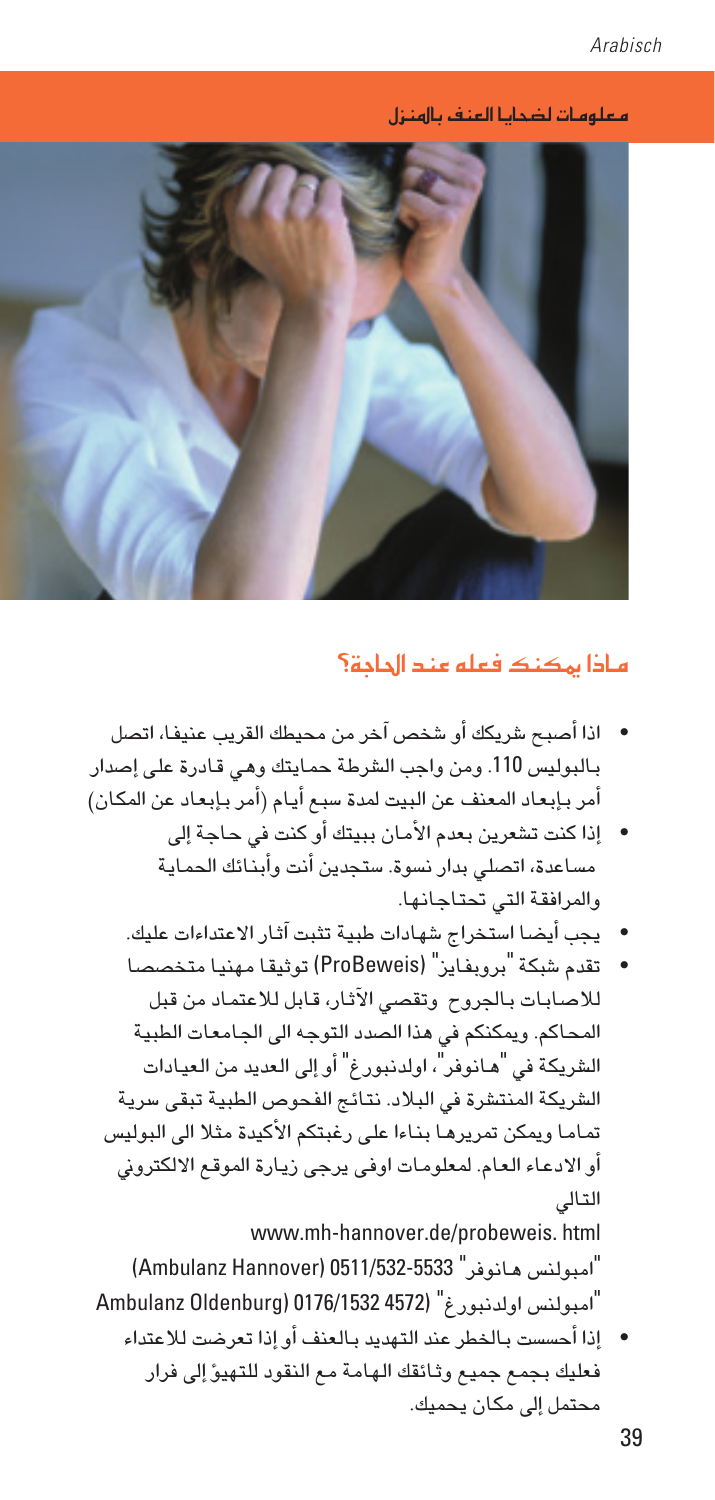# **Който удря, трябва да си отиде!**

# **Всеки човек има право на живот без насилие.**

**"Всеки има право на живот и физическа неприкосновеност. Личната свобода е неприкосновена."** Конституция член 2, параграф 2



Това означава:

- правото да се каже не дори и в партньорство,
- правото да бъдете третирани от партньора или друго лице с уважение и да Ви вземат на сериозно,
- правото да се разделите с партньора си.

# **Вие или някой от близкото Ви обкръжение засегнат ли е от насилие от страна на партньора в живота?**

Вашият партньор в живота или някой друг

- Ви обижда и Ви представя в лоша светлина пред приятелки и приятели или членове на семейството?
- Ви възпрепятства да се срещате с Вашето семейство или приятелки и приятели?
- Ви спира да излизате от къщи?
- контролира Вашите финанси?
- изведнъж се ядосва и избухва?
- поврежда Вашите вещи?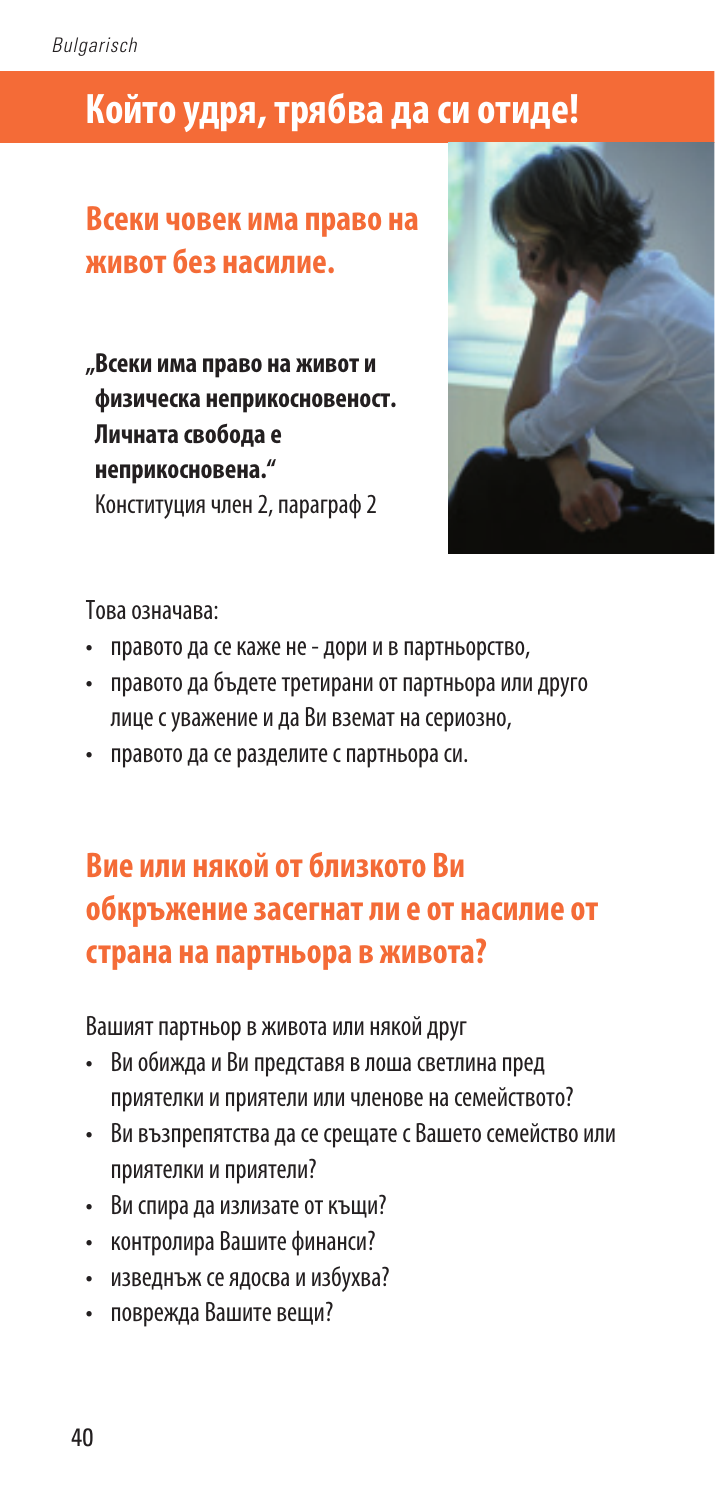- заплашва да нарани Вас, Вашите деца, роднини, приятелки и приятели, Вашите домашни животни или самия себе си?
- удря, блъска, бута, хапе Ви?
- принуждава Ви към секс?
- не приема, че сте се разделили или искате да се разделите и Ви преследва, тормози или тероризира?

### **Не трябва да търпите това!**

Не търсете вината в себе си: Няма оправдание, жени или деца да бъдат заплашвани или бити. Отговорността се носи от насилниците, а не от Вас.

## **Използвайте правото си на гражданска защита.**

## **Законът за защита от насилие укрепва правата Ви срещу Вашия партньор насилник.**

- по ваше искане, съдът може да забрани на насилника по правило за **шест месеца** достъпа до общото жилище, дори ако той е наемателят или собственикът.
- законът също така ви предпазва и извън дома от преследване и тормоз. Съдът може да издава заповеди, които забраняват на извършителя, да Ви доближава против волята Ви, да Ви се обажда по телефона, да влиза в контакт с Вас и т.н.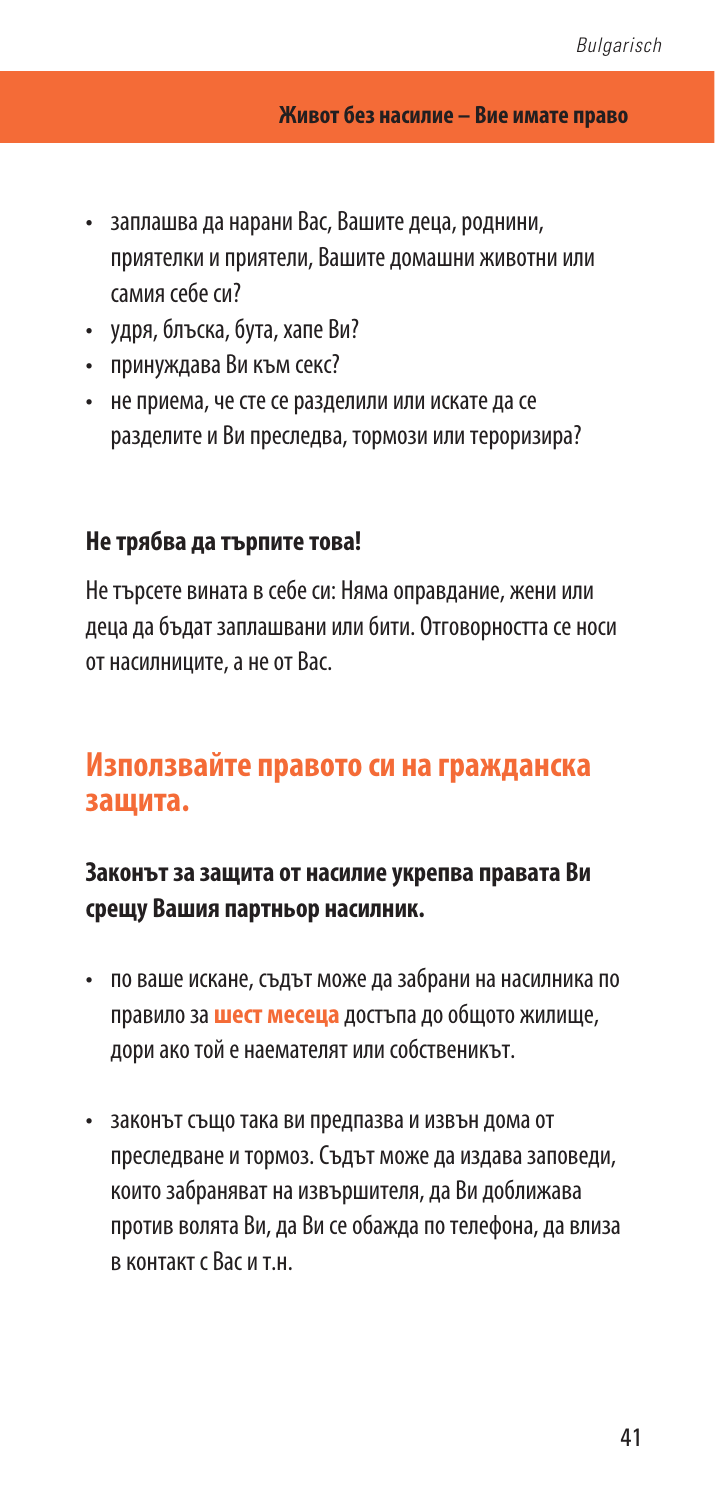### **Живот без насилие – Вие имате право**



# **Какво можете да направите в случай на нужда?**

- Ако Вашият партньор или някой друг от близката Ви среда проявява насилие, се обадете в полицията: **110** - Полицията трябва да Ви защитава и за целта може да изгони извършителя за срок до максимално 14 дни от жилището (забрана за достъп).
- Ако във Вашето жилище не се чувствате в безопасност и се страхувате или се нуждаете от интензивна подкрепа, обърнете се към подслон за жени. Вие и Вашите деца ще намерите там подкрепа и защита.
- Винаги си изваждайте медицинско свидетелство за Вашите наранявания от лекар или лекарка.
- Мрежата ProBeweis предлага компетентно и използваемо в съда документиране на нараняванията и обезпечаване на доказателствените следи. За целта можете да се обърнете към Висшето учебно заведение по медицина в Хановер или Олденбург или към многобройните партньорски клиники в страната. Резултатите от Вашите изследвания подлежат на задължението за опазване на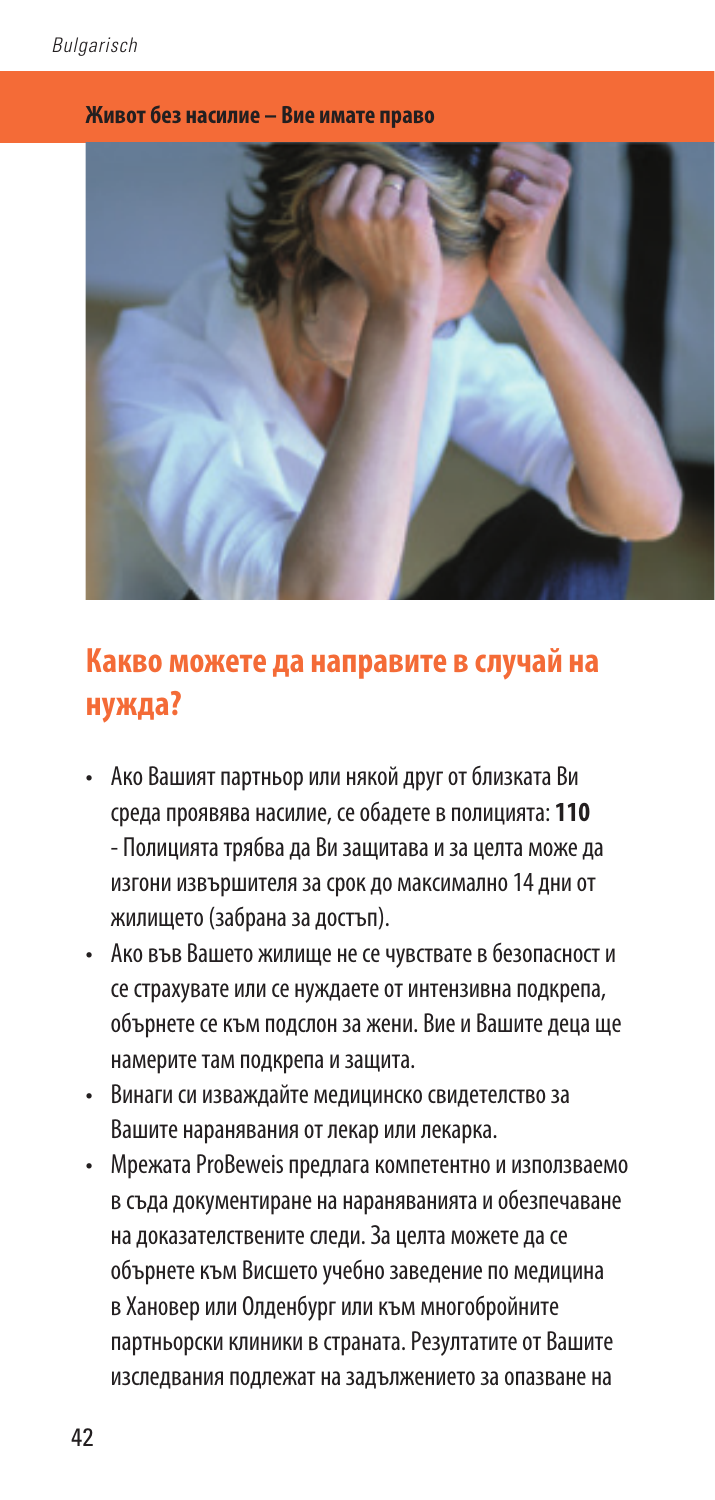лекарската тайна и се предават само по Ваше изрично желание, напр. на полицията или на прокуратурата. Допълнителна информация ще намерите на: www.mh-hannover.de/probeweis.html Информация по телефона ще получите на 0511/532-5533 (амбулатория Хановер) и 0176/1532 4572 (амбулатория Олденбург).

• При заплаха от насилие, най-късно обаче след акт на насилие, съберете всички важни документи, снабдете се с пари в брой и съхранете всичко това – за подготовка за евентуално необходимо бягство – на сигурно място.

# **Къде ще получите подкрепа?**

Не чакайте да получите тежки наранявания, насилието ескалира. Потърсете своевременно помощ и подкрепа при:

- **подслони за жени, консултационни центрове, спешни обаждания\***
- **приятелки и приятели, роднини, съседки и съседи**
- **адвокатка/адвокат или център за правна консултация**
- **бюрата в помощ на жертвите във Ваша близост**

# **Какво можете да направите, ако са засегнати приятелка, съседка или роднина?**

### **Не извръщайте поглед!**

Предложете подкрепа. Имайте търпение. При това помислете: Не е лесно да се говори за малтретирането. Представете си, какво би било полезно за Вас в подобно положение.

<sup>\*</sup> Телефонните номера ще намерите в местния ежедневник (най-често при телефонните номера за спешни обаждания) или в телефонния указател (многократно също и под "Жени помагат на жени").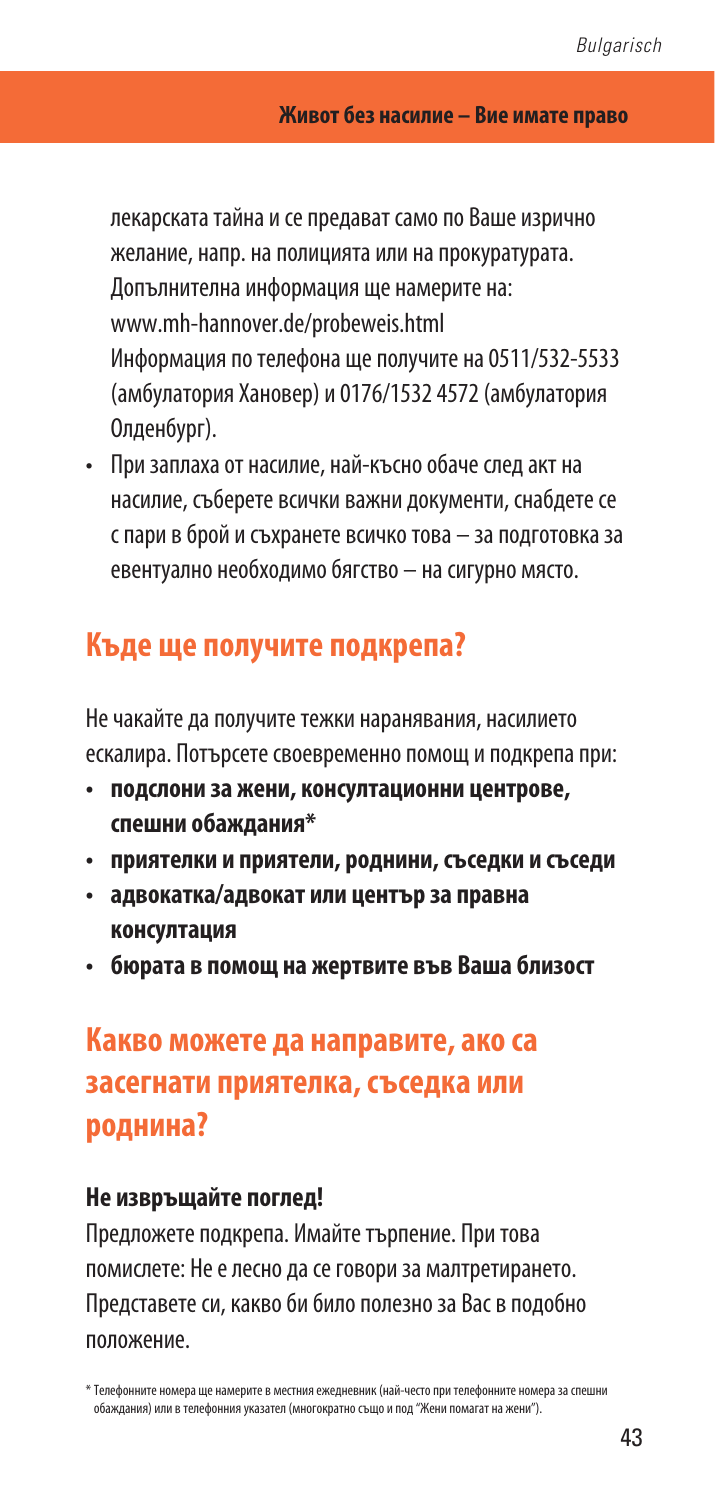# **Cine lovește trebuie să plece!**

# **Orice persoană are dreptul la o viață fără violență**

**"Orice persoană are dreptul la viață și la integritatea corporală. Libertatea persoanelor este inviolabilă."** Constituția, articolul 2, aliniatul 2



Aceasta înseamnă:

- dreptul de a spune nu chiar și într-o relație cu un partener,
- dreptul de a fi tratat cu respect și cu seriozitate de către un partener sau de către oricare altă persoană.
- dreptul de a vă separa de un partener.

# **Sunteți dvs. sau cineva din anturajul imediat al dvs. afectat de violența unui partener de viață?**

Partenerul dvs. sau altcineva

- vă insultă și vă face să vă simțiți desconsiderată față de prietenele dvs. sau membrii familiei
- vă împiedică să vă întâlniți cu familia, cu prietenele sau cu prietenii?
- vă împiedică să ieșiți din casă?
- vă controlează banii?
- devine brusc furios și lipsit de autocontrol?
- vă deteriorează bunurile?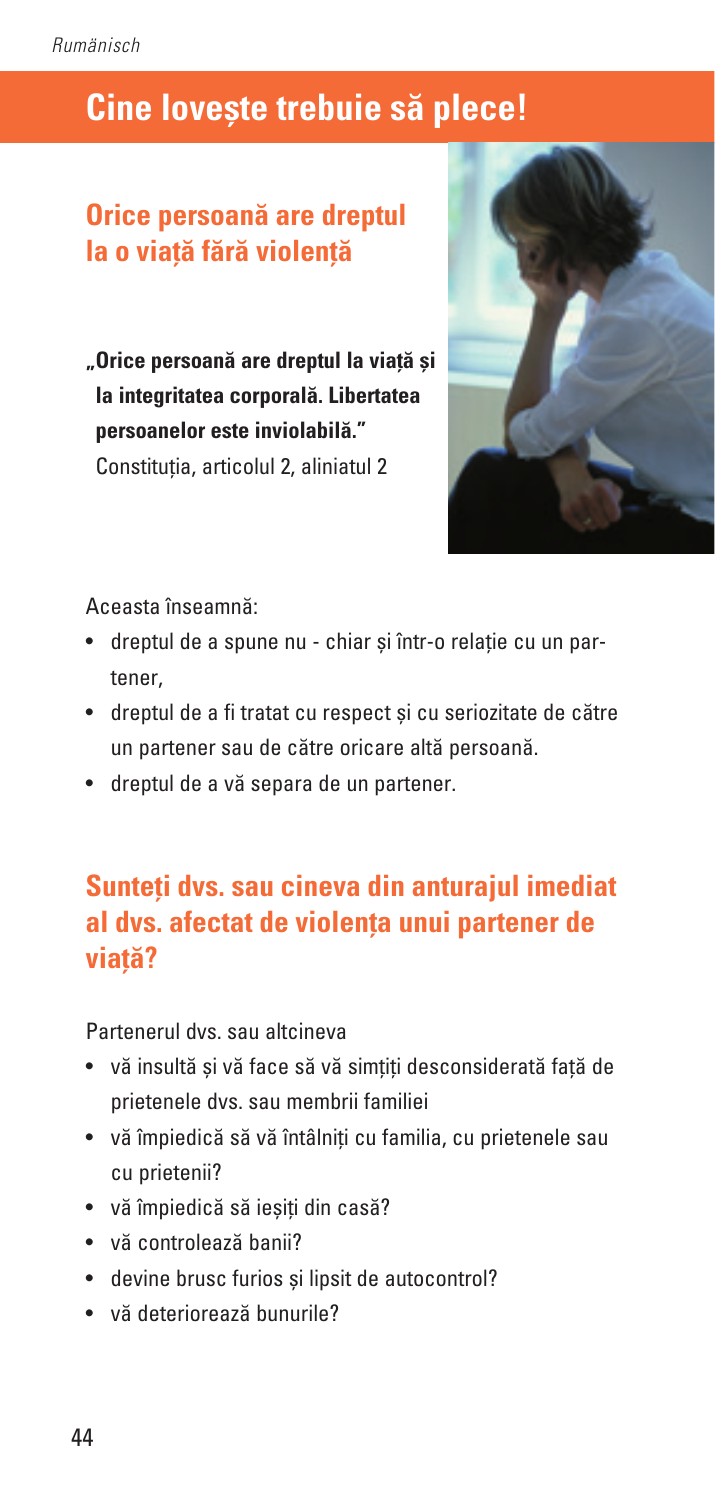- vă amenință că vă va face un rău dvs., copiilor dvs., rudelor, prietenelor sau prietenilor, animalelor de companie sau că își va face un rău lui însuși?
- vă lovește, vă îmbrâncește, vă mușcă?
- vă obligă să faceți sex?
- nu acceptă că v-ați separat sau că doriți să vă separați și vă persecută, vă hărțuiește sau vă terorizează?

### **Nu trebuie să acceptați aceste lucruri!**

Nu vă autoînvinovățiți: Nu există nicio justificare pentru faptul de a lovi o femeie sau un copil sau de a îi amenința. Responsabilitatea este a celor ce comit actele de violență, nu a dvs.

# **Folosiți-vă dreptul de a vi se acorda o decizie de protecție conform dreptului civil.**

**Legea privind prevenirea violenței vă susține drepturile dvs. față de partenerul violent.**

- La cererea dumneavoastră, instanța de judecată poate să emită ordinul de interzicere a accesului persoanei violente în locuința comună, de regulă pe o perioadă de **șase luni**, chiar dacă acesta este chiriașul sau proprietarul.
- De asemenea, legea vă protejează și în afara casei împotriva faptului de a fi urmărită și hărțuită. Instanța poate emite un ordin prin care să îi interzică făptuitorului să se apropie de dvs. împotriva voinței dvs., să vă dea telefon, să ia legătura cu dvs. etc.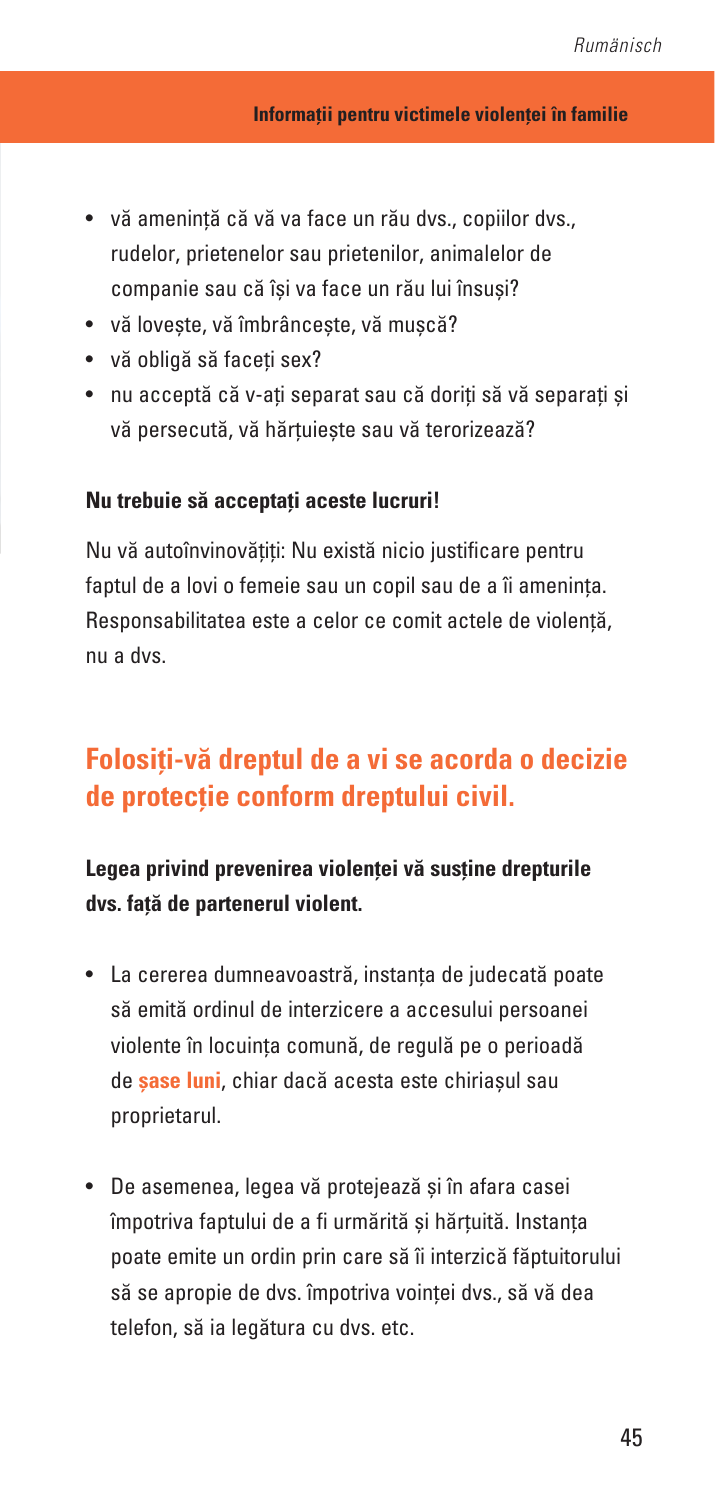

**Informații pentru victimele violenței în familie**

## **Ce puteți face în caz de urgență?**

- În cazul în care partenerul dvs. sau altcineva din anturajul imediat al dvs. devine violent, telefonați la poliție: **110** – poliția trebuie să protejeze și poată să dispună interzicerea a accesului făptuitorului în locuință timp de până la 14 zile (evacuare).
- Dacă nu vă simțiți în siguranță în casa dvs. și vă este teamă, sau aveți nevoie de sprijin intensiv, contactați un cămin pentru femei. Acolo vi se va oferi sprijin și protecție, pentru dvs. și copiii dvs.
- Cereți ca leziunile dvs să fie întotdeauna înregistrate în documente de către un medic.
- Rețeaua ProBeweis vă oferă o documentație profesională pentru dovedirea în instanță a vătămării precum și păstrarea în siguranță a dovezilor. Pentru aceasta, vă puteți adresa Universității Medicale din Hanovra sau Oldenburg sau uneia dintre numeroasele clinici partenere din țară. Rezultatele investigațiilor sunt supuse obligativității păstrării confidențialițății datelor medicale și vor fi prezentate unor instanțe, de exemplu poliției sau procuraturii, numai la cerere expresă a dvs. Mai multe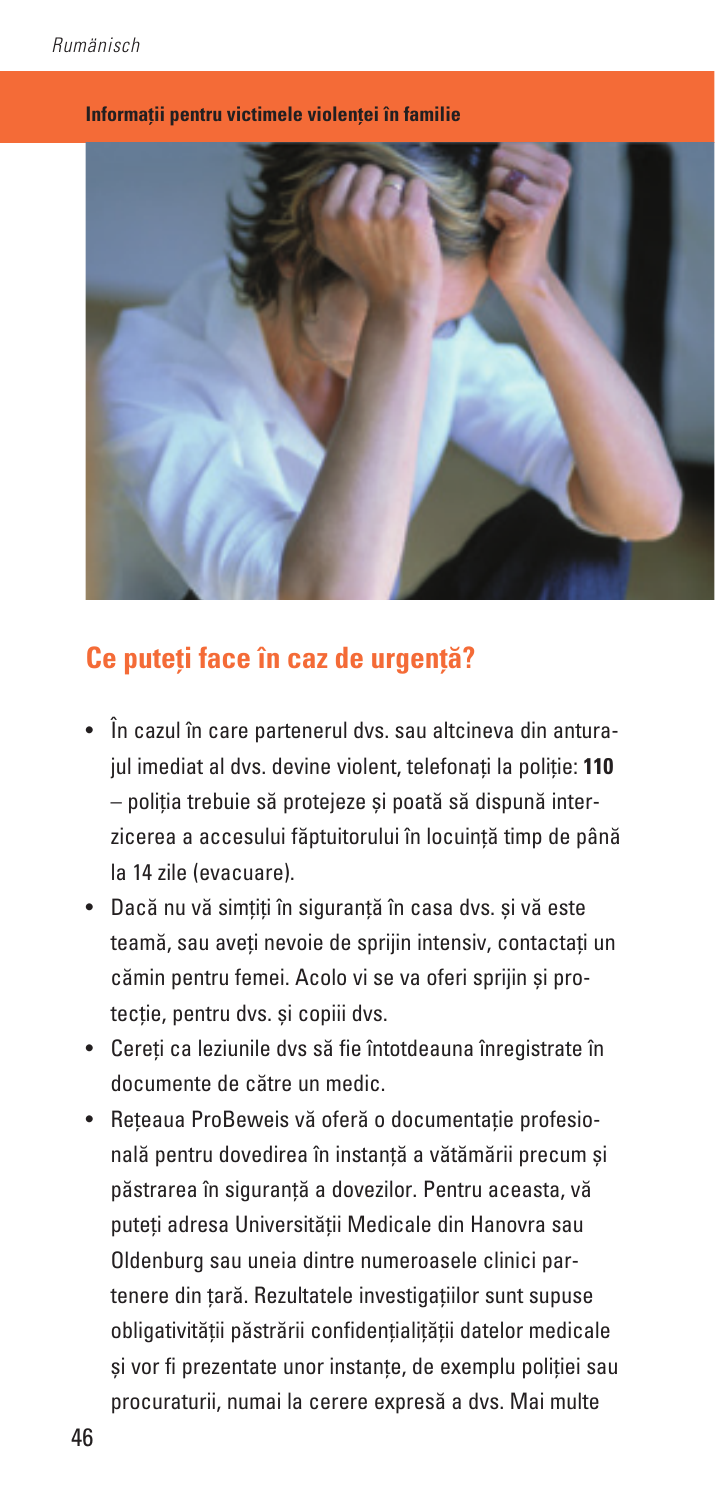informații sunt prezentate pe pagina: www.mh-hannover.de/probeweis.html Puteți primi informații telefonice la numerele de apel 0511/532-5533 (ambulanța Hanovra) și 0176/1532 4572 (ambulanța Oldenburg).

• Chiar și numai în cazul unei amenințări cu violența, dar cel mai târziu după un act de violență, puneți-vă în ordine-vă toate documentele importante, obțineți bani și păstrați toate acestea într-un loc sigur - luând în considerare posibilitatea că va fi necesar să vă refugiați.

## **Unde puteți obține sprijin?**

Nu așteptați să se amplifice violența până când suferiți leziuni grave. Căutați din timp ajutor și sprijin la:

- **• adăposturile pentru femei, centrele de consiliere, centrele de apeluri de urgență \***
- **• prietene și prieteni, rude, vecini**
- **• o avocată / un avocat sau o instituție de consultanță juridică**
- **• birourile de asistență pentru victime din zona dumneavoastră.**

## **Ce puteți face în cazul în care este afectată o prietenă, o vecină sau o rudă?**

### **Nu fiți indiferentă!**

Oferiți-i sprijinul Aveți răbdare. Gândiți-vă: nu este ușor pentru nimeni să vorbească despre faptul că a suferit abuzuri. Căutați să vă imaginați ce anume v-ar putea ajuta pe dvs. dacă ați fi într-o situație similară cu cea persoanei respective.

<sup>\*</sup> Numerele de telefon le găsiți în ziarul local (de obicei, la numerele de telefon de urgență) sau în cartea de telefon (de multe ori acestea sunt prezentate sub titlul "Femeile a ajută alte femei").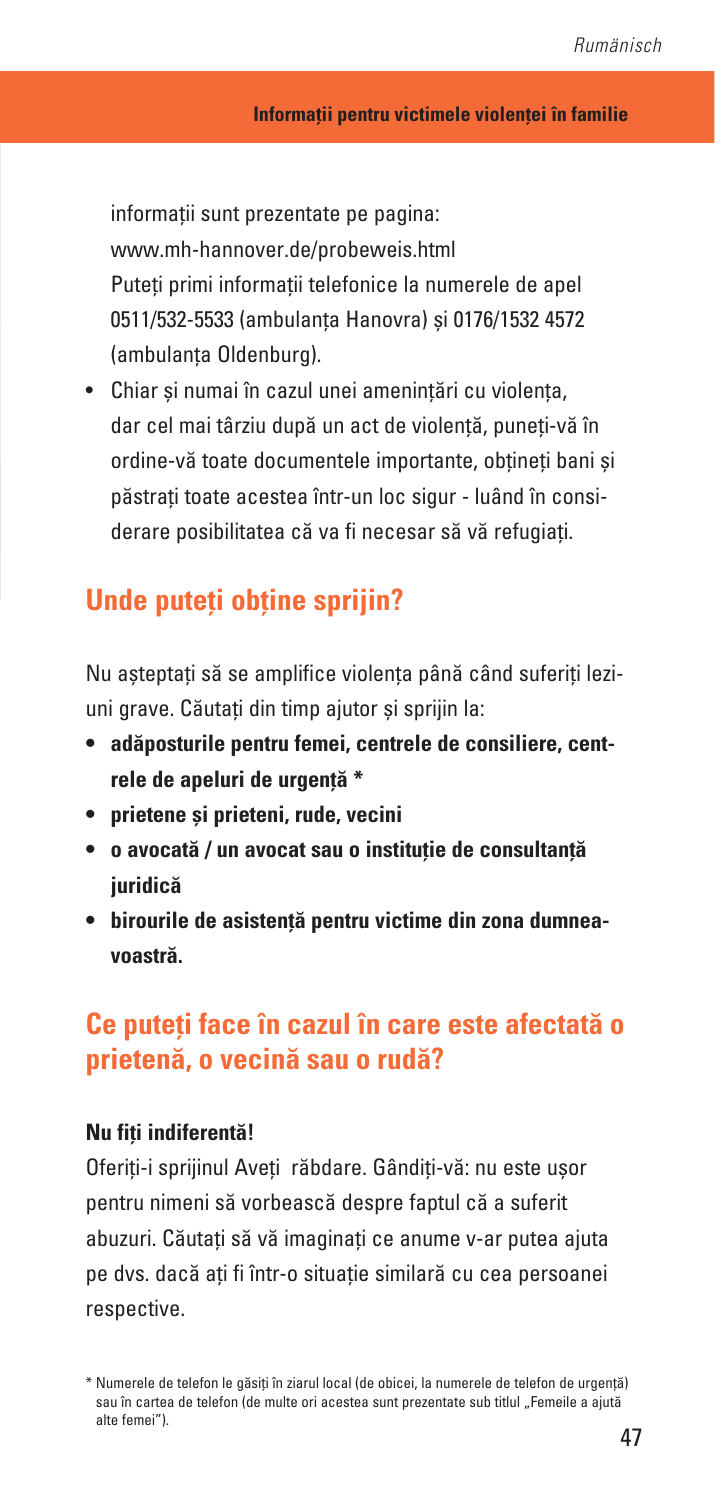# **Kesê destê lêdanê hebe vir ne cîyê wî/wê ye!**

# **Herkesekê maf heye ku bê şidet bijî.**

**"Her mirovek xwedîyê leşê xwe ye û azadîya mirovan nayê jê standin."** Makezagon benda 2, xala 2



Bi gotinek dî:

- mafê gotina ne heta di jîyan jinûmêr bûnê da,
- mafê vê ku ji alîyê hevjînê xwe û her mirovek dî rêz ji we bê girtin û ji we baldar bin,
- mafê weqetîn ji hevjîna/ê xwe.

## **Gelo hûn û yan kesek ji xizmên we ji alîyê hevjîna/ê xwe rastî şidetê hatîye?**

Gelo hevjîna/ê we yan kesek dî

- hûn bêrêz kirine yan berçavê hewalan hûn şikandine?
- nahêle hûn serdana hewal û malbata xwe biken?
- nahêle hûn ji malê derkevin?
- mijarên we yê malî kontrol dike?
- bê hecet nerihet dibe û xwe kontrol nake?
- zirarrê digehîne tiştên we?
- we ditirsîne ji genadina zîvanê ser zarrokan, xizman, hewalan, ajelên ahlî û yan ser xwe?
- li we dixe yan we digeze?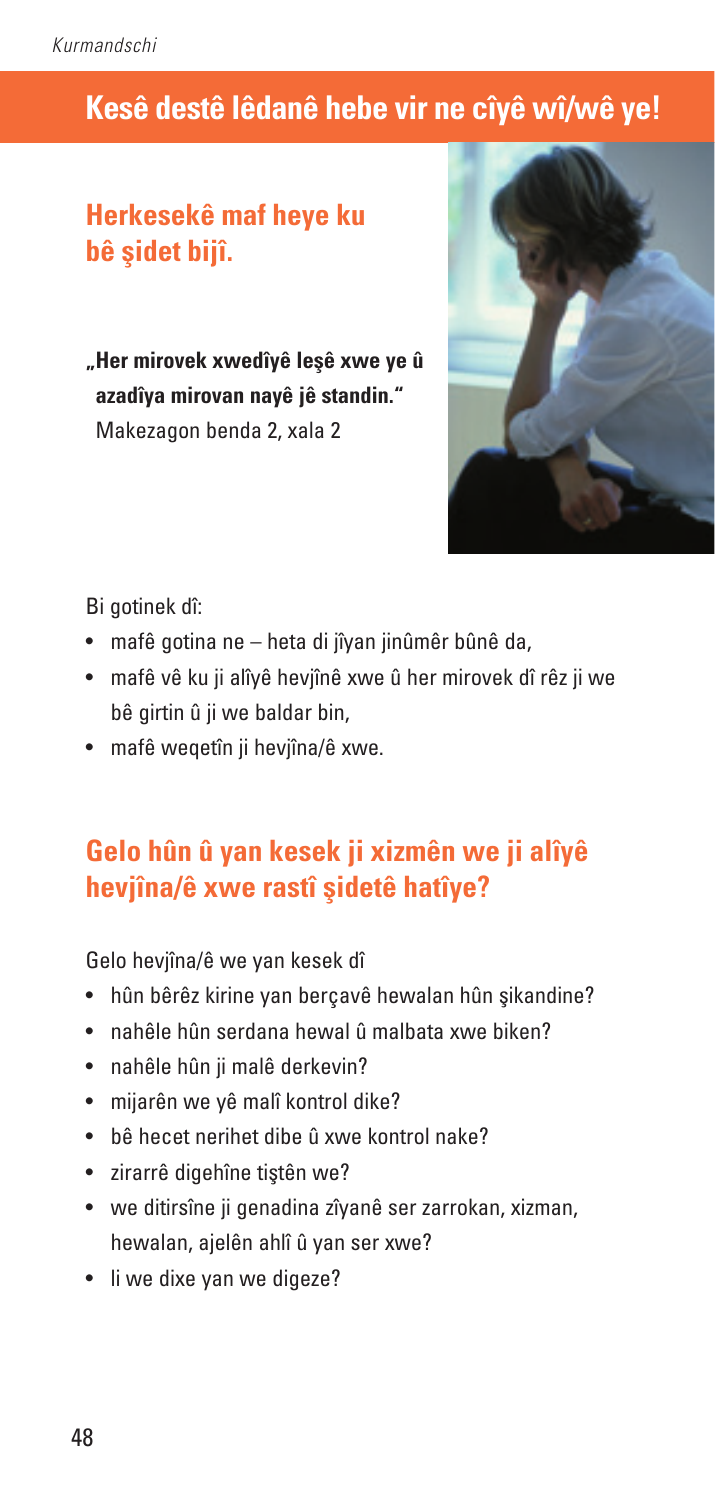- bi zordarî we mecbûrî têkilîya cinsî dike?
- Qebûl nake ku hûn weqetîyane yan dixwazin weqetin û we dişopîne, aciz dike û yan gefa ji we dixwe?

### **Eve nayê qebûl kirin!**

Xwe sûçdar nezanin: Çi zagoneka izina metirsî dan û aciz kirina hevjîn û zarrikan nade. Berpirsî tenê ser milê kesê şidetkere, ne we.

# **Mafê xwe bikar bînin bo Parastina zagonî.**

### **Zagona parastinê we li hemberî şideta hevjîna/ê we diparêze.**

- Bi daxwaza we dozger dikare kesê şidetkar nêzî şeş mehan ji mala we ya hevbeş dûr bêxe Tevî ku ev kese xwedîyê malê yan kirrê girrê malê be.
- Ev zagone heta we li derweyê malê jî li hember zirrar û acizbûnê diparêze. Dadgeh Dikarin kesê sûçdar mecbûr biken ku bê izina we nêzî we nebe, gel we pêwendîyê negire, û hwd.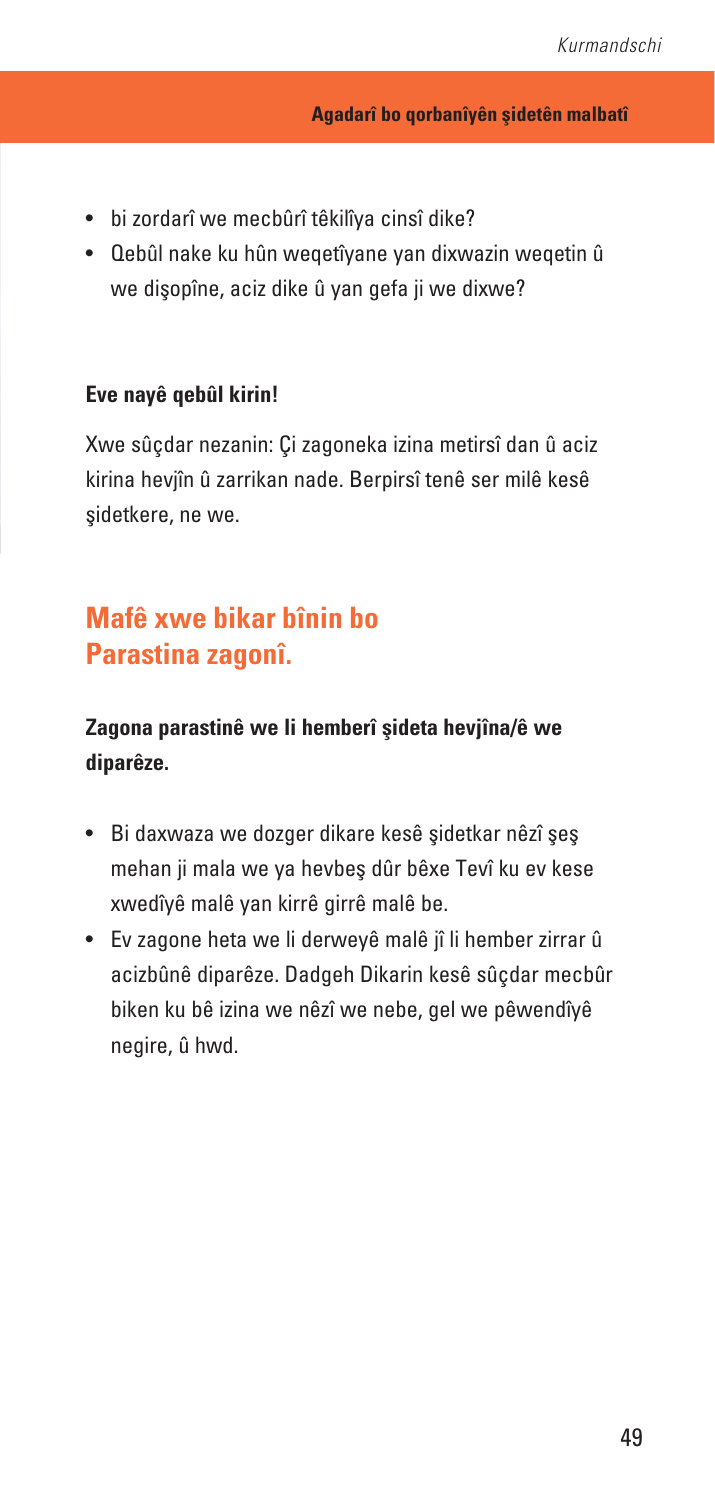#### **Agadarî bo qorbanîyên şidetên malbatî**



## **Di rewşê acil da hûnê çi biken?**

- Eger hevjîn yan kesek dî ji xizmê we hûn aciz kirin gel polîsî pêwendîyê bigire: **110** – Polîs dibe we biparêze û hûn dikarin herîzêde heta 14 rojan kesê şidetkar ji mala xwe derxînin (derxistin ji malê).
- Eger di mala xwe da hesta ewle bûnê nakin û ditirsin û yan pêdivîya we bi parastina taybet heye, gel mala xaniman pêwendîyê bigire. Hûn û zarrokê we tê livir bêne parastin.
- Hertim ji bijîşkê xwe bixwazin ku birrînê we qeyd û tomar bike.
- Tora ProBeweis derfeta qeydkirina deqîqa birrînan bo pêşkêş kirina wan ji dadgehê û qeydkirina belgeyan dabîn dike. Bo wî karî dikarin serdana zanîngeha Hannover yan Oldenburg yan kilînîkê dî yê alîyê girêbestê biken. Encamê lêkolînên bijîşkî li bin zagona nehênî mana bijîşkî da ne û tenê pê daxwaz we ya nivîskî tê ji polîs yan dozgerîyê re bê pêşkêş kirin. Agahîyên bêtir di: www.mh-hannover.de/probeweis.html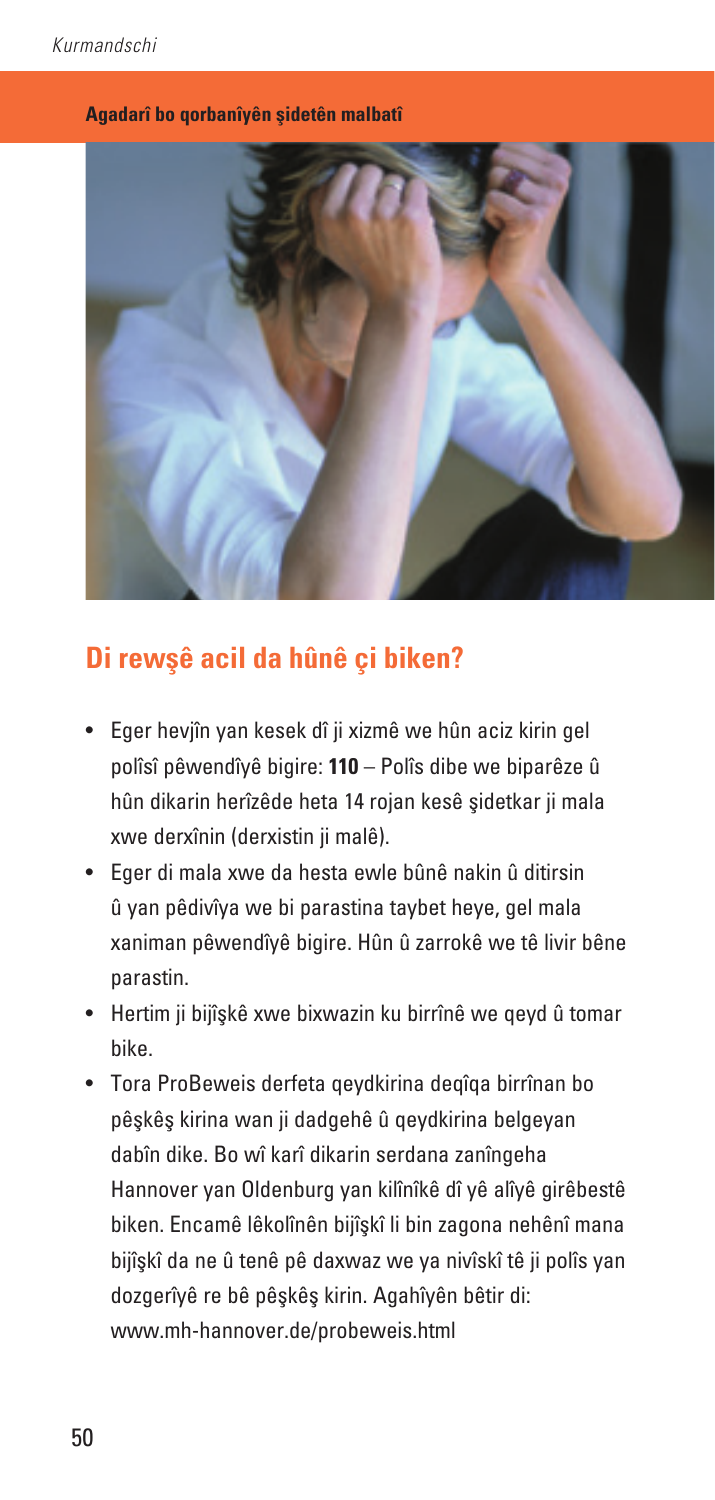Agahîyên bêtir dikarin bi rêya telefonê ji 0511/532-5533 (Acila Hannover) û 0176/1532 4572 (Acila Oldenburg) bipirsin.

• Li dema ku hûn bin metirsîya şidetê da ne û herîzêde paş rastî şidetê hatinê, tevahîya belgeyên giring kom biken, diravê neqid rakin- bo amadebûna bazdana gengazî- û wan di cîyek ewle da weşêrin.

## **Ku we diparêze?**

Nesekinin daku zirarrek cidî bigehîşe we, şidet zêdetir dibe. bilez Daxwaza alîkarîyê biken:

- **• Malên xaniman, navendên rabêjê, telefonên acil\***
- **• hewal, xizm, cîran**
- **• parêzer yan navenda rabêja hiqûqî**
- **• nivîsîngehê alîkarîya qorbanîya di nêzî we.**

# **Dema hewal, cîran û xizmên we rastî şidetê tên dibe hûn çi biken?**

#### **Bê xem derbas nebin!**

Heta hûn bikarin alîkarîya xwe pêşnîyar biken. Sebir biken. Mijarên jêr berçav bigirin: Axaftina ser acizbûnê û şidetê ne hêsane. Xwe dane cihê ew kesî.

<sup>\*</sup> Jimare telefonan dikarin di rojnameyên heremî (bi giştî di beşa jimareyên acil da) û yan di tênivîsa telefonê da çend jimare bi navê "Xanim alîkarîya xanima diken").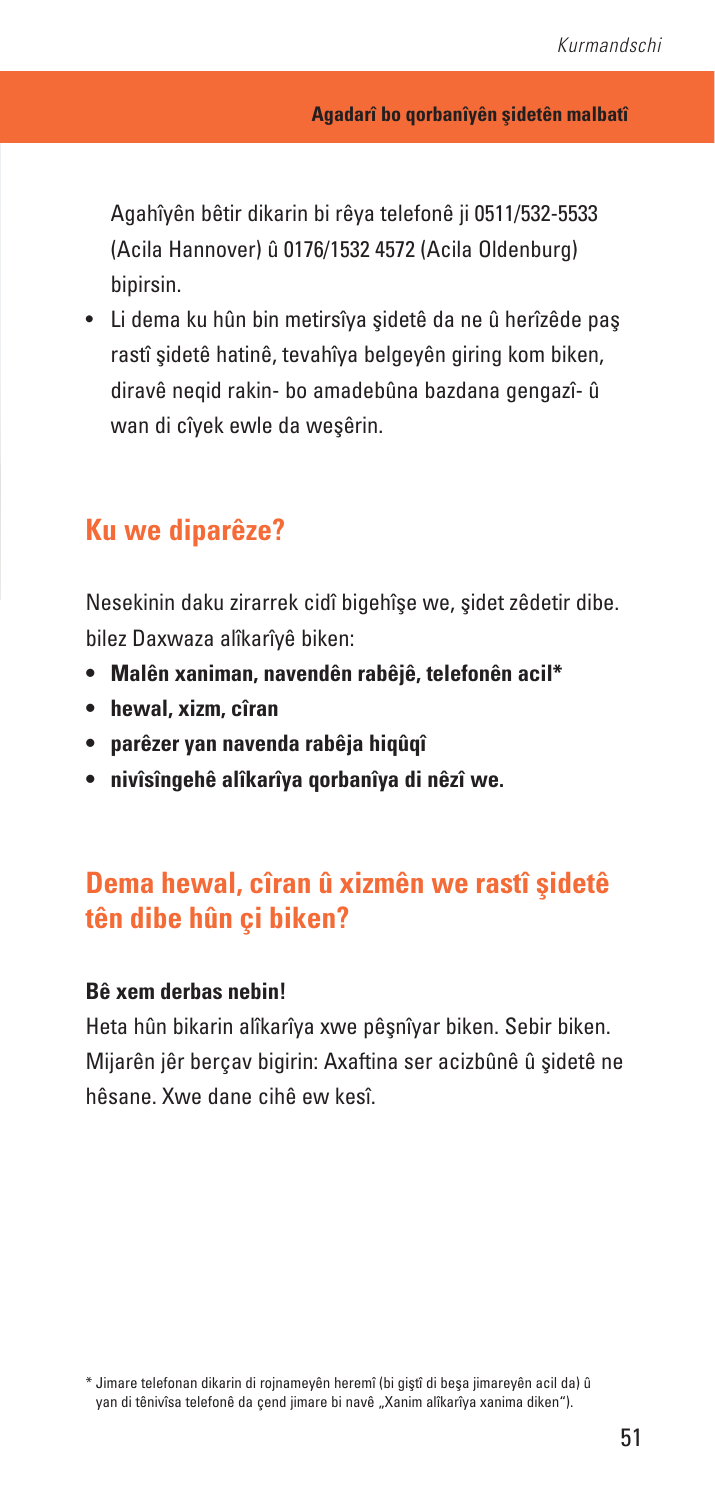# **Qaab xun ku dhaqmaha waa inuu tagaa!**

# **Dhammaan shaqsiyaadka waxay mudanyihiin nolol aan laheyn rabshad.**

**"Qokasta wuxuu xaq leeyahay nolol iyo sharaf. Xuquuqda shaqsiga waa laguma xadgudbaan."** 

Qodobka 2, Qormadiisa. 2 ee Sharciga Aasaasiga ah.



Tani micnaheedu waxay tahay:

- Xaqqa aad ku dhehi karto Maya xittaa Xiriir shaqsiyeedka,
- Xaqqa lagulla dhaqmo lamaanahaaga xushmad iyo lamaanayaal kaleba, sidoo kale xaqqa loo qaadanaayo si dhab ah,
- Xaqqa aad kaga tgi karto lamaanahaaga.

# **Ma tahay ama qof uun deegaankaaga ku leg le rabshad kaga timid lamaane qaab xun u dhaqma?**

Lamaanahaaga ama qof kale maku

- Xadgudbaa kuna naqdiyaa asxaab ama qaraabo xaadir ahaanshahooda?
- Kaa celiyaa aragtida reerkaaga ama asxaabtaada?
- Waaniyaa inaadan ka tegein guriga?
- Maamulaa dhaqaalahaaga?
- Si lama filaan ah u xanaaqaa kuna cabsi geliyaa?
- Waxyeelaa waxyaabahaaga shaqsiyeedka ah ?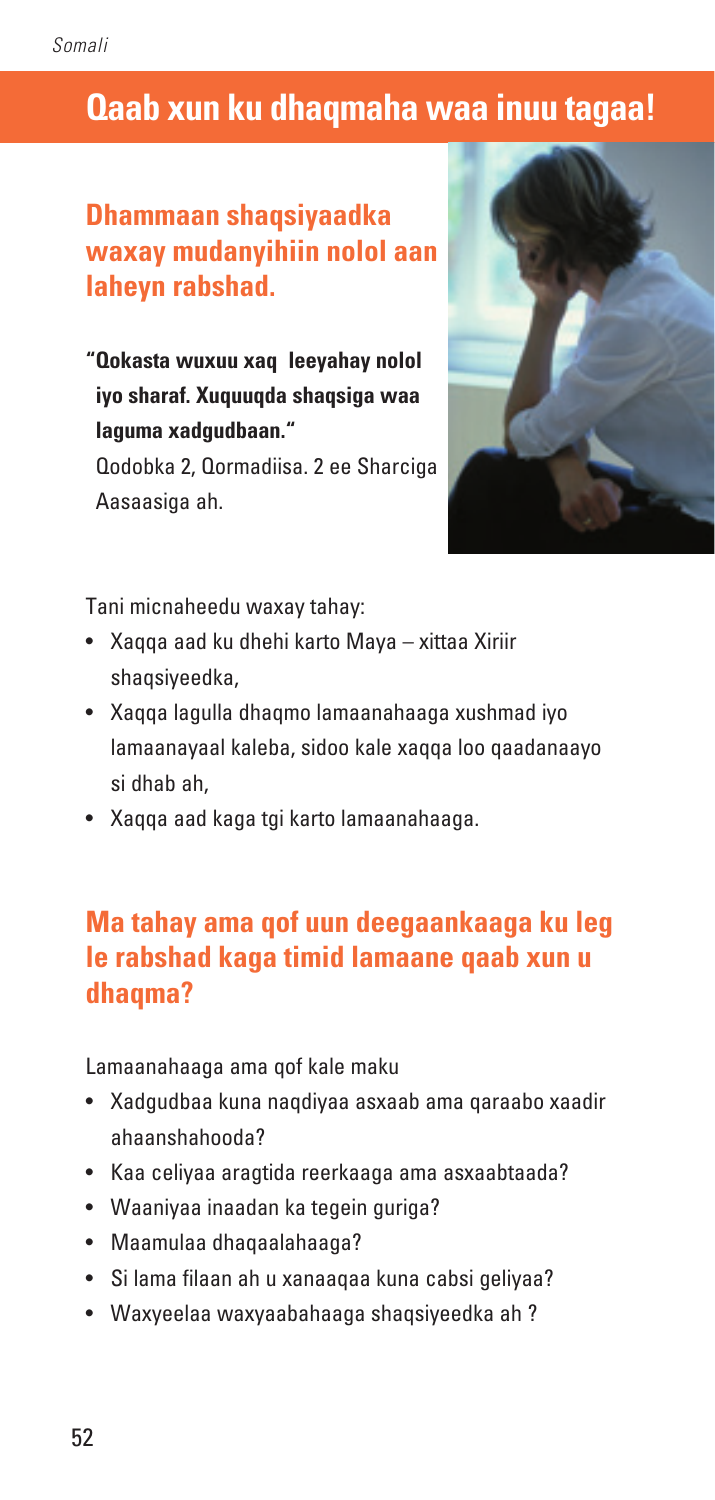- Kuugu caga jugleeyaa inuu waxyeeleynaayo caruurtaadda, qaraabaddaada, saaxibadaa, xoolaha guriga ama nafsadiisa?
- Maku jir dilaa, ku garaacaa, ku tuuraa, qaniinaa?
- Qasbaa inaad la yeelato galmo qasab ah?
- Aan qaadanin inaad kala joogtaan ama aad rabto inaad kala joogtaan, ku cabsisiiyaa, gacan kula yimaadaa ama ku argigixiyaa?

### **Maahin in aad tani ogolaato!**

Ha u maleynin inay tahay waxaad ka masuul tahay: Cagajugleynta ama jir dilista haweenka iyo caruurta maahin wax qiil loo sameyn karo. Qaab xun u dhaqmaha ayaa ka masuul ah, adiga maahin.

# **Isticmaal xuquuqdaada si aad u hesho Amarka Difaac ee Sharciga Raaciyadda**

**Difaaca lidka ku ah Xeerka Rabshad wuxuu xoojinayaa xuquuqdaada iyadoo lo fiirinaayo lamaanayaasha rabshoolayaasha ah.**

- Codsigaaga maxkammadda waxay soo saareysaa amar uu lammaanaha qaab xun u dhaqmaha kaga tagaayo guriga muddo guud oo **Lex bilood ah**, xittaa haddii uu qofkaani yahay kireystaha ama milkiilaha guriga.
- Xittaa guriga bannaankiisa sharciga ayaa ku difaacaaya lid ku ahaanshaha guulguulista iyo gacan ka hadalka. Maxkamadda waxay soo saari kartaa amar kana mamnuuci kartaa lammaanah qaab xun u dhaqmaha inuu ku soo wajaho, kula soo xiriira, iwm. Wixii rabitaankaaga lid ku ah.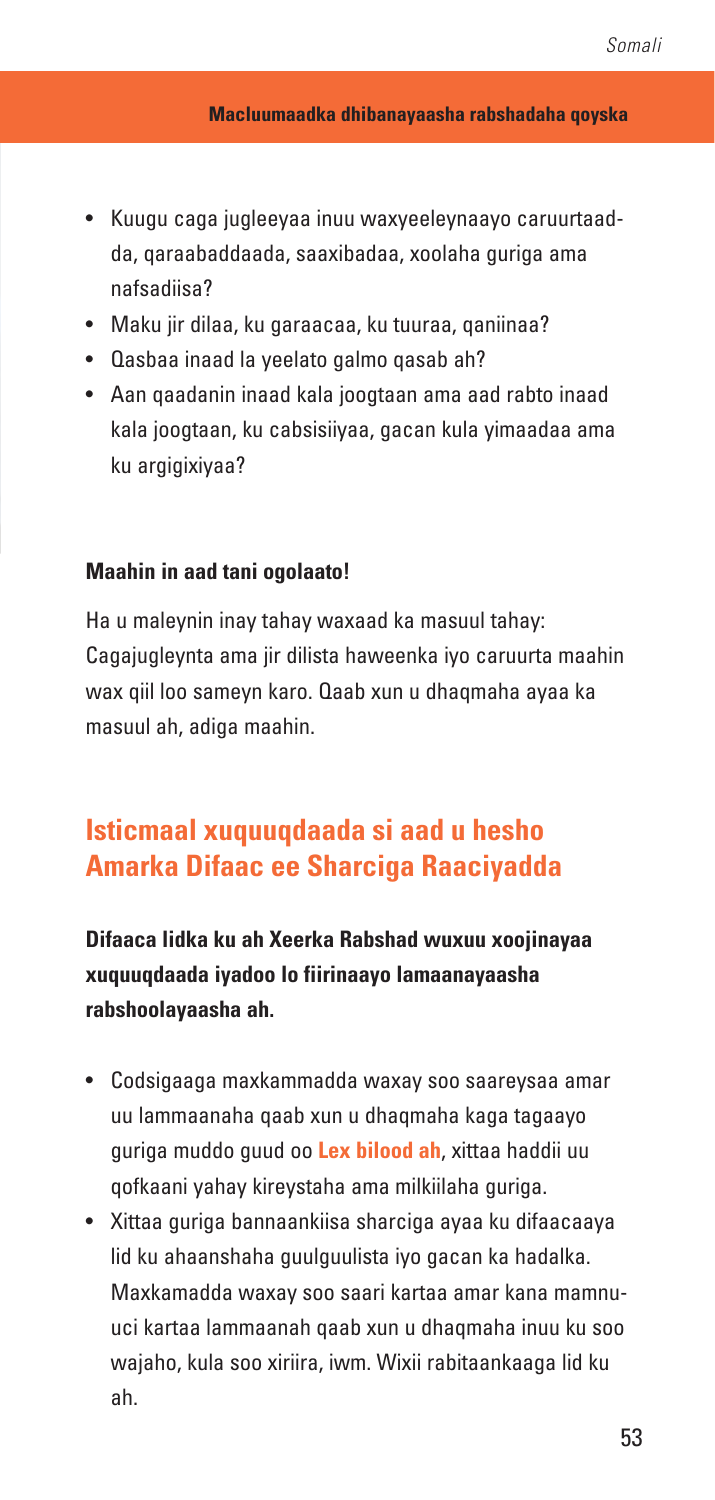

#### **Macluumaadka dhibanayaasha rabshadaha qoyska**

## **WhatMaxaan sameynayaa dhacdo deg-deg ah?**

- Haddii lamaanahaaga ama qofkasta oo kale uu noqdo rabshoole, fadlan wacbooliiska **110** – booliiska waa inay ku difaacaan wayna ka saari karaan qofka qaab xun u dhaqmaha guriga muddo ugu badnaan 14 maalmood (Bannaanka la dhigayaa).
- haddii aadan guriga wanaag ku dareemeynin amaba aad cabsaneyso waxaad u baahan tahay taageero dheeri ah, fadlan booqo guriga haweenka. Halkani waa meel aad adiga iyo caruurtaada ka heleysaan difaac iyo hooy.
- Marwaliba la tasho dhakhtar sidaas awgeeda wuxuu ku siin karaa cadeyn dhaawacyaddaada iyo qoraal sidoo kale ah.
- Dalladda ProBeweis waxay bixineysaa qoraallo xirfadeysan leyskuna haleyn karo oo ay u baahan tahay maxkamadda taasoo la xiriirta dhaawacyadda iyo cadeyn rasmi ah ee arrinkan. Ujeedkani, waxaad la xiriireysaa Daawo Yaqaanka (Medizinische Hochschule) ee Hannover ama Oldenburg. Xittaa waxaad kaloo booqan kartaa xiriir wadaaggayaasha daryeelka caafimaad ee dalka.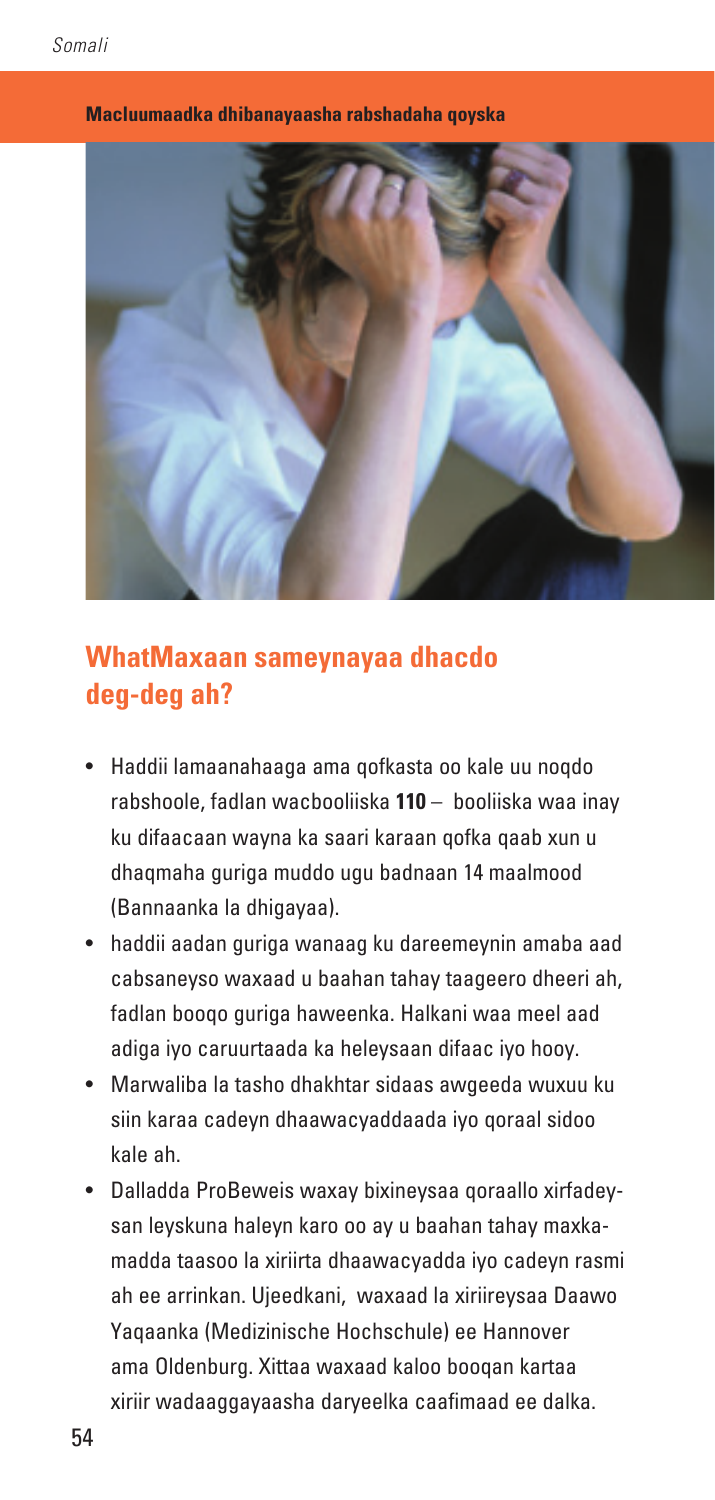#### **Macluumaadka dhibanayaasha rabshadaha qoyska**

Dhammaan natiijooyinka baaritaannadaani waa qarin waajib xirfadeeysan waxaan loo gudbin karaa oo keliya booliiska ama xafiiska xeer illaaliyaha guud waxayna ku xiran tahay qaabka aad u codsato. Macluumaad dheeri ah booqo: www.mh-hannover.de/probeweis.html Macluumaad raadisna waxaad wici kartaa 0511/532-5533 (Ambulance Hannover) and 0176/1532 4572 (Ambulance Oldenburg).

• Haddii ay jirto caga jugleyn abshad, ama ugu yaraan, uu rabo ficil rabshad, aruurso dhammaan dukumentiyadda muhiimka ah lacag kaash ah ee aad haysato wax kastana meel ammaan ah dhigo – sidaas awgeed waxaad diyaar u tahay haddii ay dhacdo inaad baxsato.

## **Xaggeen ka helayaa taageero?**

Ha sugin illaa aad ka gaarto inaad ku dhibtooto dhaawacyo xun xun. Rabshadda mawaliba way sii kordheysaa. Raadi waqto taageero iyo kaalmo:

- **Guryaha haweenka, xaruumaha macluumaadka, xarumaha wicidda deg-deg ah\***
- **Asxaab dhedig iyo lab ah, qaraabo, jiiraan**
- **Qareen ama lataliye sharci**
- **Xafiisyadda taageero dhibanayaasha ee ku yaala deegaankaaga.**

# **Maxaan sameeyaa, haddii saaxib, deris ama qaraabo ay ku lug leeyihiin?**

### **Haka cararin!**

Kaalmadaada u fidi. Dulqaad lahaaw. Tixgeli: ka hadlidda qaab xun u dhaqanka ma aha wax sahlan. Qiyaas wax kuu wanaagsan marxalladahaan.

<sup>\*</sup> Nambarradda taleefoono waa laga heli karaa jaraa'idyadda deegaanka ( guud ahaanba ku hoos yaalaan nambarradda degdegga ah) ama buugga haggaha taleefoonadda (badanaaba .. Haween taageero Haween" hoosteeda).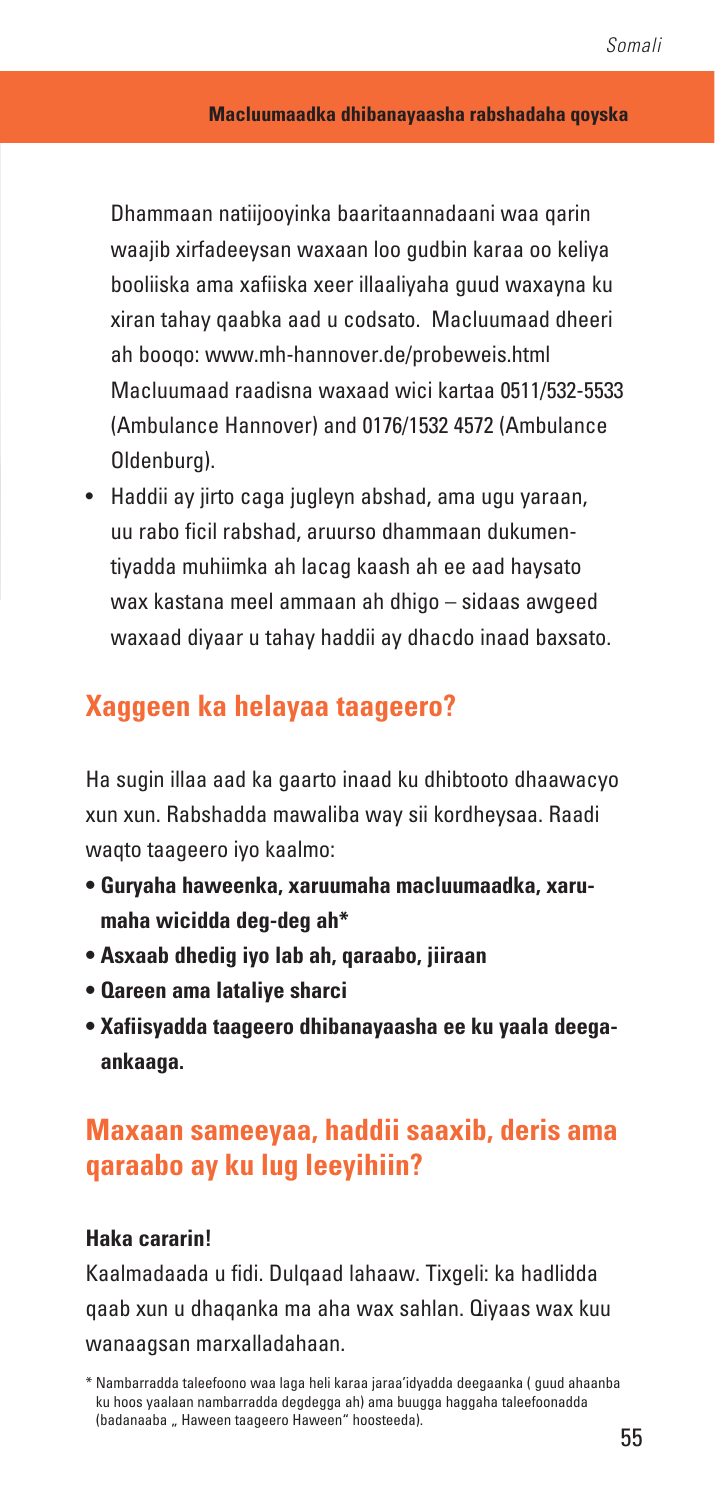**اطالع به قربانیان خشونت های فامیلی** 

**این غیرقابل قبول است!**

خود را مقصر ندانید: هیچ قانون اجازه تهدید و آزار همسر و فرزندان را منیدهید. مسوولیت تهنا با امعال کننده خشونت است، نه مشا.

# **از حقوق خود جهت دریافت حفاظت قانونی استفاده منایید.**

**قانون حمافظت در مقابل خشونت از مشا در مقابل مهرس خشن تان حمافظت میمناید.** 

- به درخواست مشا قاضی میتواند فرد آزاردهنده را حدود شش ماه از خانه مشرتک تان بیرون کند حتی اگر این فرد مالک یا مستاجر خانه باشد.
- این قانون حتی در خارج از خانه در مقابل آزار و اذیت از مشا حمافظت میمناید. حمکمه میتواند فرد خاطی را موظف کند که بدون اجازه شما به شما نزدیک نشود، با شما تماس نگیرد، و غیره.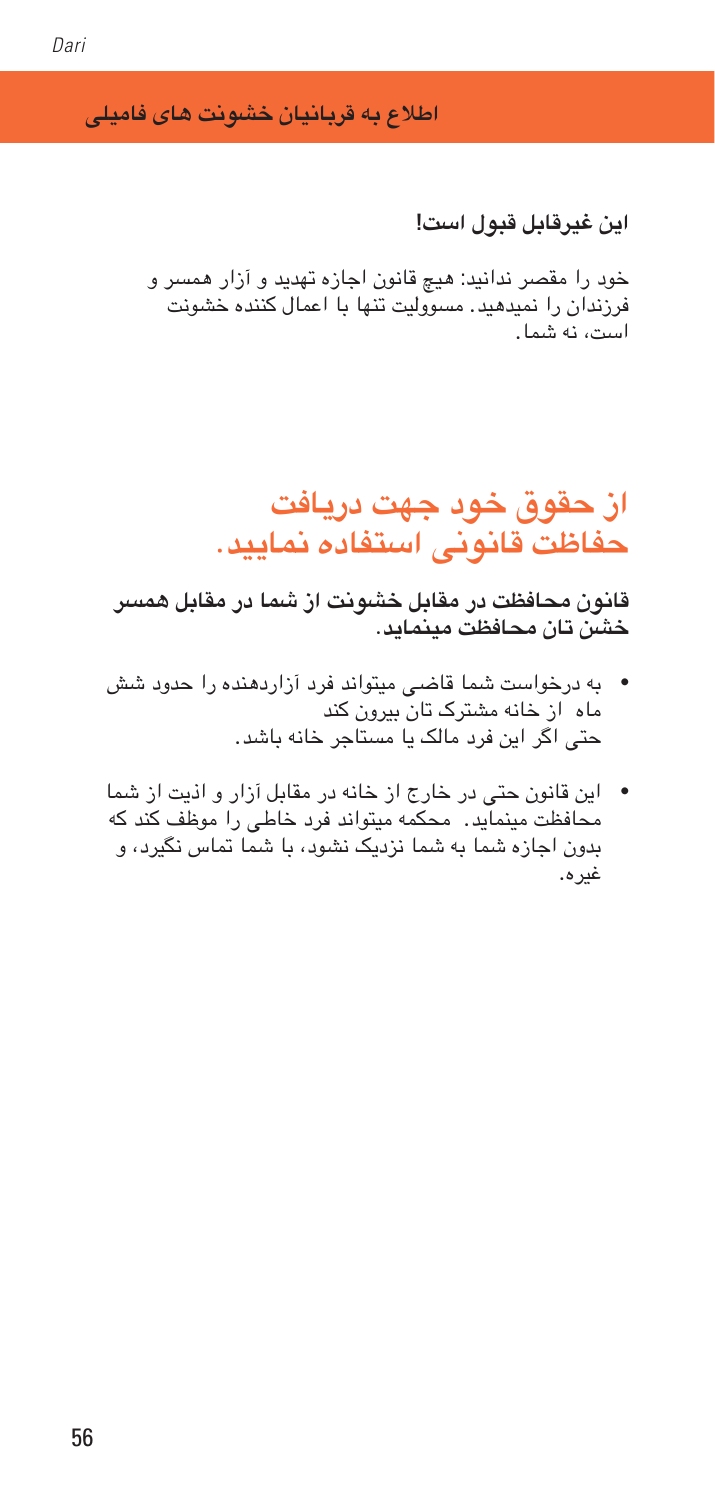# **کسی که لت و کوب میکند این جا جایی ندارد!**



**هر انسان حق زنده گی بدون خشونت را دارد.**

**"هر انسان مالک وجود خود است و آزادی انسان ها قابل صلب نیست"** قانون اساسی ماده 2، پرگراف 2

این یعنی: • حق نه گفنت – حتی در زنده گی زناشویی، • حق این که از طرف رشیک زنده گی خود و هر انسان دیگر احرتام شوید و جدی گرفته شوید، • حق جدا شدن از رشیک زنده گی خود.

# **آیا مشا و یا فرد از نزدیکان تان قربانی خشونت فامیلی از طرف رشیک زنده گی خود هستید؟**

آیا رشیک زنده گی تان و یا فرد دیگر • به مشا توهین منوده و مشا را در مقابل دوستان و خانواده حتقیر میمناید؟ • مشا را از مالقات دوستان و خانواده تان باز میدارد؟ • مشا را از ترک منودن خانه منع میمناید؟ • مسایل مالی مشا را کنرتول میمناید؟ • بی دلیل عصبانی شده و از خشونت استفاده میکند؟ • به وسایل مشا آسیب میرساند؟ • مشا را به آسیب رساندن به اطفال، اقوام، دوستان، حیوانات فامیلی و یا خود هتدید میمناید؟

• مشا را لت میکند و یا دندان میکند؟

• مشا را به رابطه جنسی وادار میمناید؟

• قبول منیمناید که مشا جدا شده اید و یا جدا میشوید و مشا را تعقیب منوده، آزار داده و یا هتدید میکند؟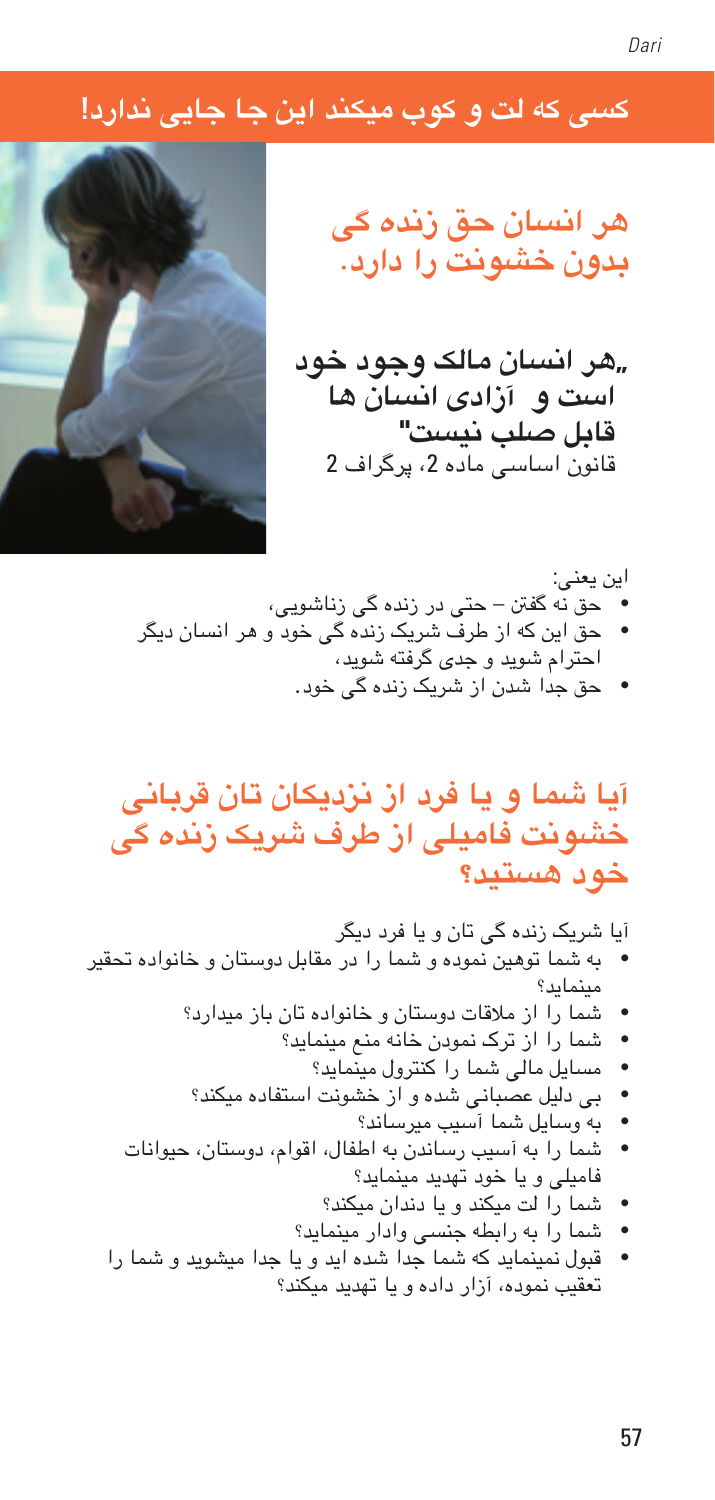**اطالع به قربانیان خشونت های فامیلی** 

# **در کجا از مشا محایت میشود؟**

صرب نکنید تا آسیب جدی به مشا وارد شود، خشونت افزایش مییابد. در ارسع وقت کمک و محایت خبواهید:

- **خانه های زنان، مراکز مشوره، مشاره های اضطراری\***
	- **دوستان، اقوام، مهسایه ها**
	- **وکیل و یا مرکز مشوره حقوقی**
	- **دفاتر کمک به قربانیان در نزدیکی مشا.**

**وقتی که دوستان، مهسایه ها و یا اقوام تان مورد خشونت قرار میگیرند چی باید بکنید؟**

### **بی تفاوت عبور نکنید!**

تا جای ممکن کمک خود را پیشهناد کنید. صبور باشید. موارد ذیل را در نظر داشته باشید: صبحت کردن در مورد آزار و اذیت راحت نیست. خود را به جای این فرد قرار دهید.

\* مشاره های تلیفون را میتوانید در روزنامه حملی ) ً معموال در خبش شماره های اضطراری) و یا در کتابچه تلیفون (چندین شماره به عنوان "زنان به زنان کمک میکنند"(.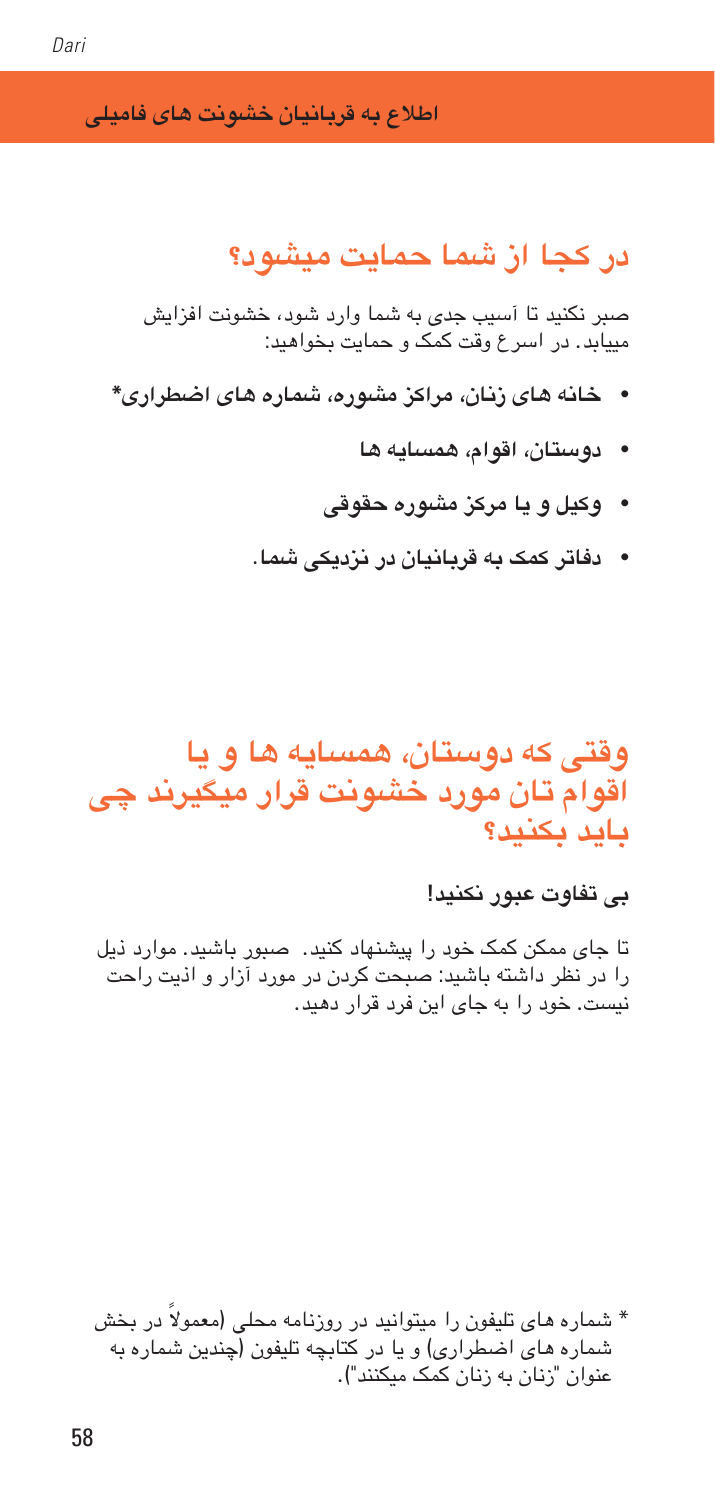59

**اطالع به قربانیان خشونت های فامیلی** 



# **در رشایط اضطراری چی میتوانید اجنام دهید؟**

- اگر رشیک زنده گی مشا و یا فرد نزدیک دیگر مشا را آزار داد با پولیس متاس بگیرید: 110 – پولیس باید از مشا حمافظت کند و لذا میتواند تا حداکرث 14 روز فرد خاطی را از خانه بیرون کند )اخراج از حمل(.
	- اگر در خانه خود احساس امنیت منیکنید و میرتسید و یا نیاز به مراقبت خاص دارید، با خانه زنان متاس بگیرید. از مشا و اطفال تان در آن جا مراقبت خواهد شد.
- از داکرت خود مهیشه خبواهید جراحات مشا را ثبت و یادداشت نماید.
- شبکه ProBeweis امکان ثبت دقیق جراحات برای ارایه به حمکمه و ثبت اسناد را فرامه میکند. برای این کار میتوانید به پوهنتون علوم طبی هانوفر یا اولدنبورگ و یا دیگر کلینیک های طرف قرارداد مراجعه منایید. نتایج معاینات حتت قانون حمرمیت طبی قرار دارند و تهنا با درخواست واحض مشا به پولیس و یا څارنوالی ارایه میشوند. معلومات بیشرت در: www.mh-hannover.de/probeweis.html معلومات بیشرت را میتوانید به صورت تلیفونی از 0511/532-5533 )عاجل هانوفر( و 0176/1532 4572 )عاجل اولدنبورگ(.
- در هنگام تهدید به خشونت و یا حداکثر بعد از اعمال خشونت متام مدارک مهم را مجع آوری منوده، پول نقد را برداشته – جهت آماده گی برای فرار احمتالی – و آن ها را در یک مکان امن نگهداری منایید.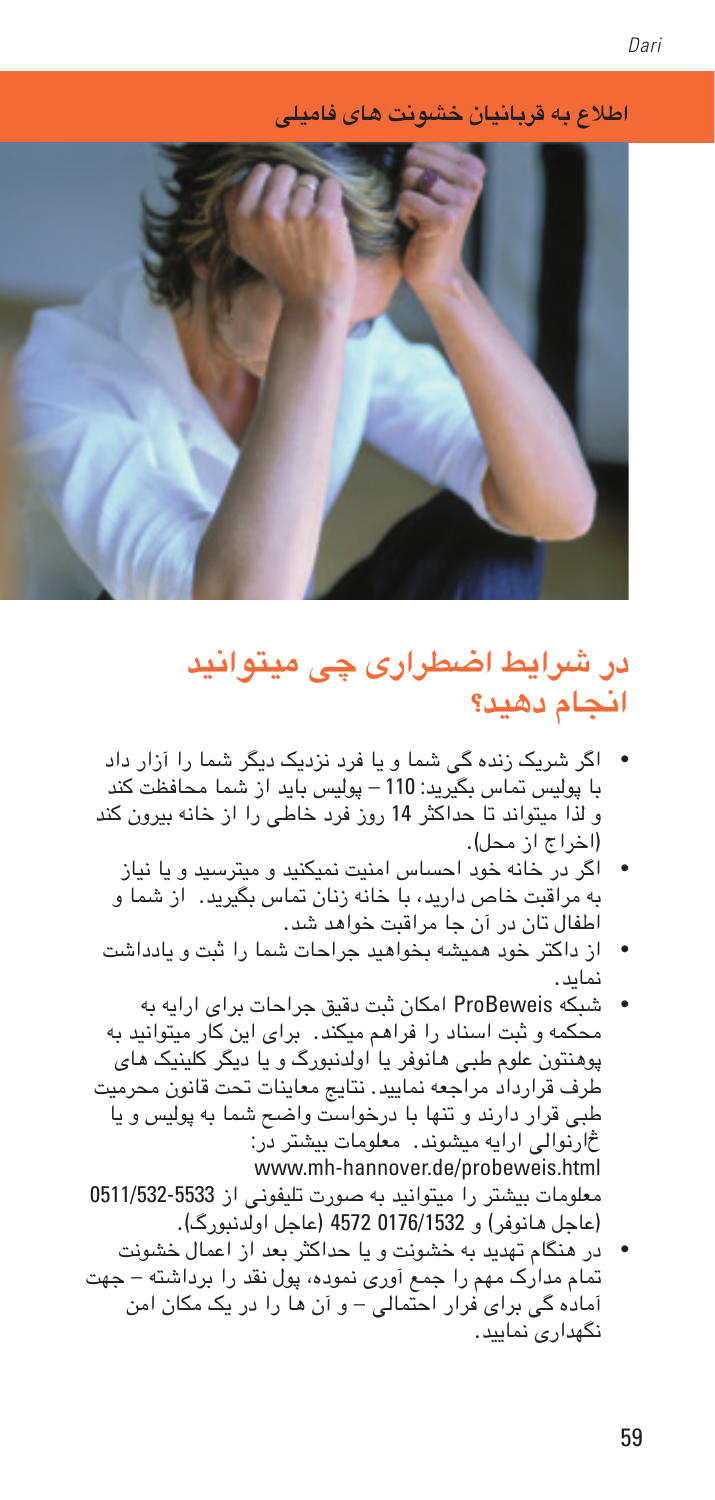**اطالع رسانی به قربانیان خشونت های خانگی** 

**این غیرقابل قبول است!**

خود را مقصر ندانید: هیچ قانونی اجازه تهدید و آزار همسر و فرزندان را منی دهید. مسوولیت تهنا با امعال کننده خشونت است، نه مشا.

# **از حقوق خود جهت دریافت حفاظت قانونی استفاده منایید.**

**قانون حمافظت در برابر خشونت از مشا در مقابل مهرس خشن تان حمافظت می مناید.** 

- به درخواست مشا قاضی می تواند فرد آزاردهنده را حدود شش ماه از خانه مشرتکتان بیرون کند حتی اگر این فرد مالک یا مستاجر خانه باشد.
- این قانون حتی در خارج از خانه در مقابل آزار و اذیت از مشا حمافظت می مناید. دادکاه می تواند فرد خاطی را موظف کند که بدون اجازه مشا به مشا نزدیک نشود، با مشا متاس نگیرد، و غیره.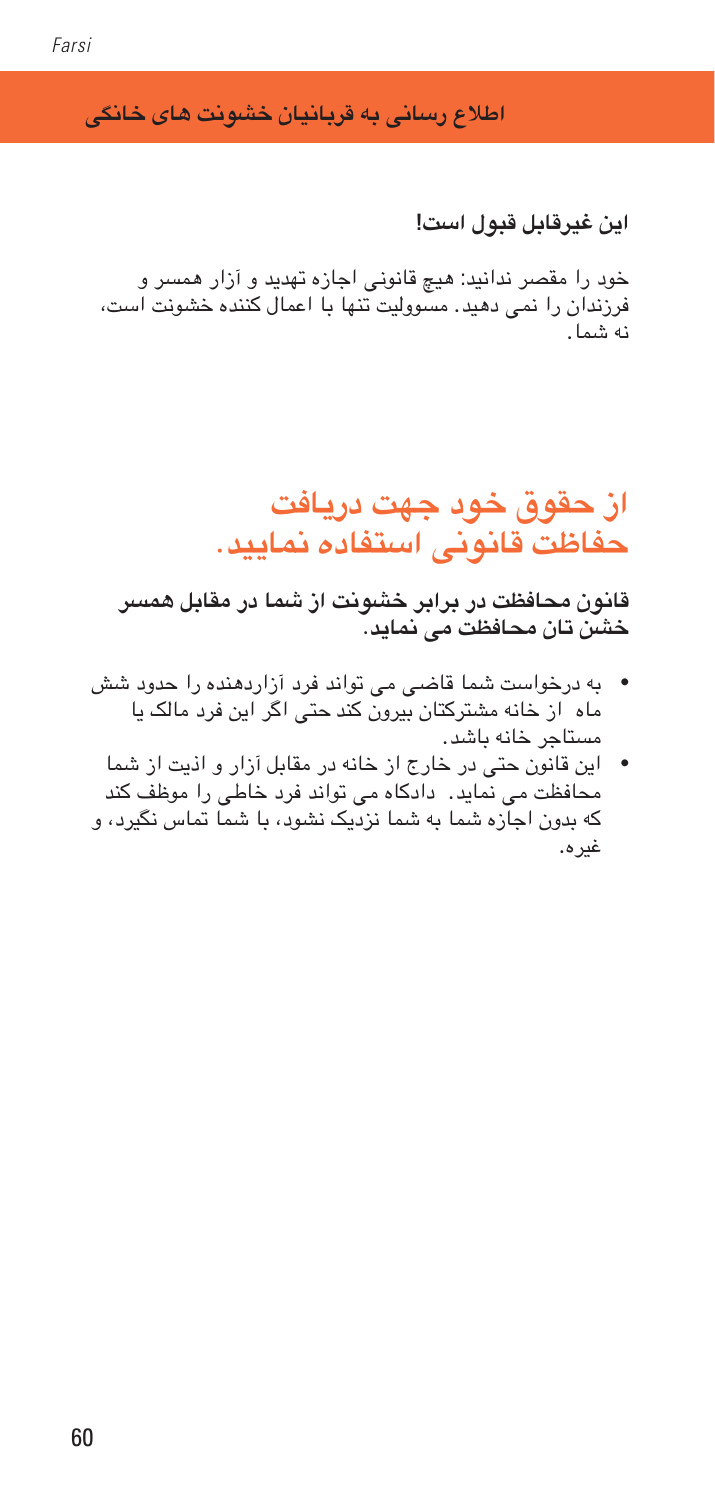# **کسی که دست بزن دارد این جا جایی ندارد!**



**هر انسانی حق زندگی بدون خشونت را دارد.**

**"هر انسان مالک وجود خود است و آزادی انسان ها قابل صلب نیست"** قانون اساسی ماده ،2 پرگراف 2

این یعنی: • حق نه گفنت – حتی در زندگی زناشویی، • حق این که از طرف رشیک زندگی خود و هر انسان دیگری احرتام دریافت منوده و جدی گرفته شوید، • حق جدا شدن از رشیک زندگی خود.

**آیا مشا و یا فردی از نزدیکانتان قربانی خشونت خانگی از طرف رشیک زندگی خود هستید؟**

آیا رشیک زندگیتان و یا فرد دیگری • به مشا توهین منوده و مشا را در مقابل دوستان و خانواده حتقیر می مناید؟ • مشا را از مالقات دوستان و خانواده تان باز می دارد؟ • مشا را از ترک منودن خانه منع می مناید؟ • مسایل مالی مشا را کنرتل می مناید؟ • بی دلیل عصبانی شده و از کوره در می رود؟ • به وسایل مشا آسیب می زند؟ • مشا را به آسیب رساندن به بچه ها، اقوام، دوستان، حیوانات خانگی و یا خود هتدید می مناید؟ • مشا را کتک زده و یا گاز می گیرد؟ • مشا را به رابطه جنسی وادار می مناید؟ • قبول منی مناید که مشا جدا شده اید و یا جدا می شوید و مشا را تعقیب منوده، آزار داده و یا هتدید می کند؟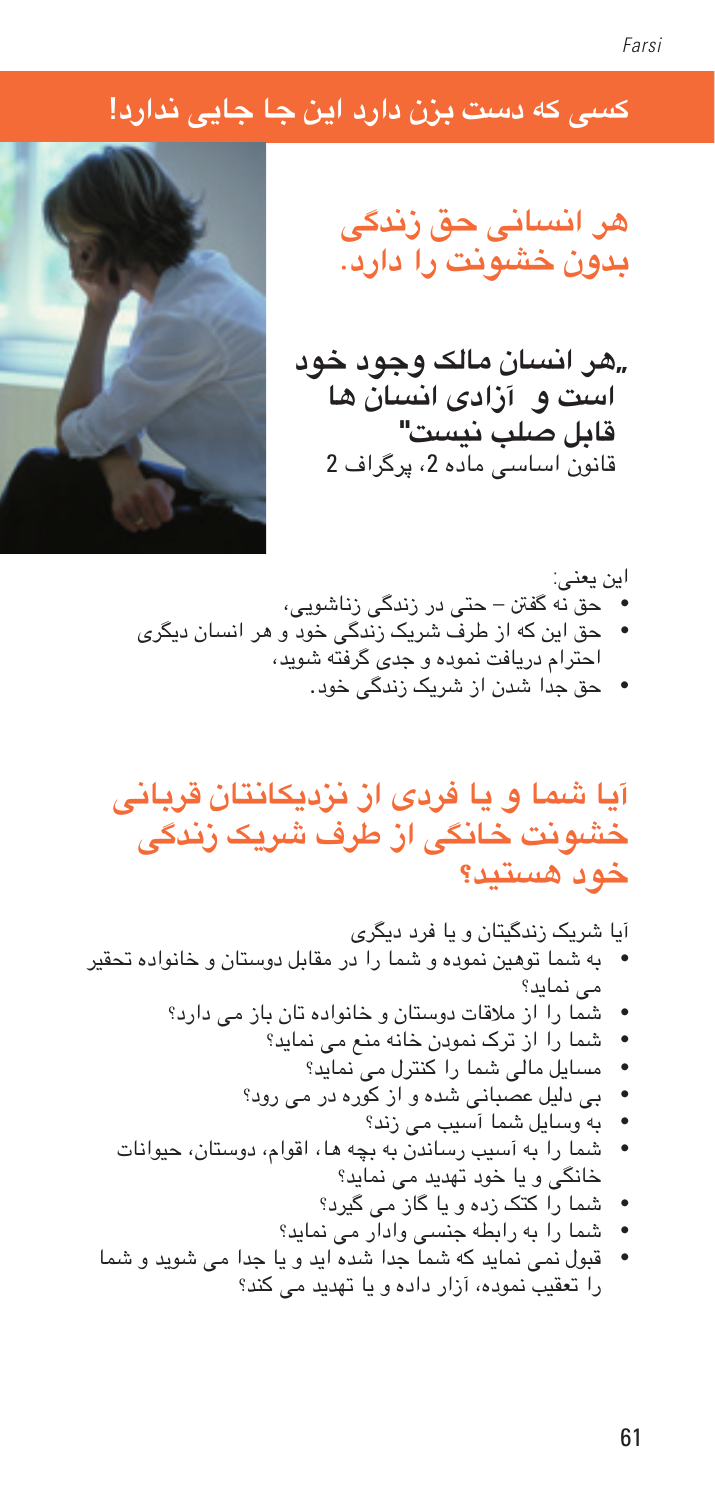**اطالع رسانی به قربانیان خشونت های خانگی** 

# **کجا از مشا پشتیبانی می شود؟**

صرب نکنید تا آسیبی جدی به مشا وارد شود، خشونت افزایش می یابد. در اسرع وقت کمک و پشتیبانی بخواهید:

- **خانه های بانوان، مراکز مشاوره، مشاره های اضطراری\***
	- **دوستان، اقوام، مهسایه ها**
	- **وکیل و یا مرکز مشاوره حقوقی**
	- **دفاتر کمک به قربانیان در نزدیکی مشا.**

**وقتی که دوستان، مهسایه ها و یا اقوامتان مورد خشونت قرار می گیرند چه باید بکنید؟**

### **بی تفاوت عبور نکنید!**

تا جای ممکن کمک خود را پیشهناد کنید. صبور باشید. موارد زیر را در نظر داشته باشید: صبحت کردن در مورد آزار و اذیت راحت نیست. خود را به جای این فرد بگذارید.

\* مشاره های تلفن را می توانید در روزنامه حملی )معموال در خبش شماره های اضطراری) و یا در دفترچه تلفن (چندین شماره به عنوان "بانوان به بانوان کمک می کنند"(.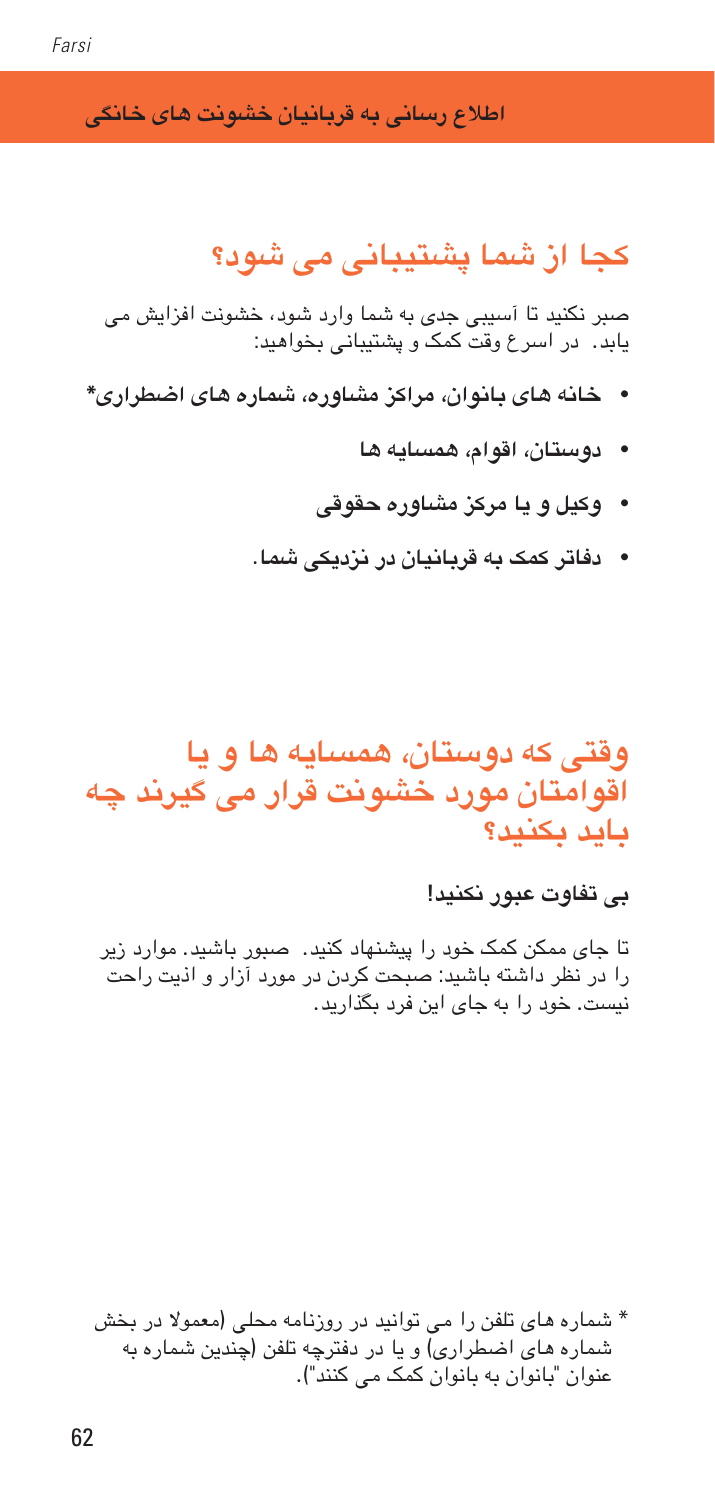**اطالع رسانی به قربانیان خشونت های خانگی** 



# **در رشایط اضطراری چه می توانید بکنید؟**

- اگر رشیک زندگی مشا و یا فرد نزدیک دیگری مشا را آزار داد با پلیس متاس بگیرید: 110 – پلیس باید از مشا حمافظت کند و لذا می تواند تا حداکرث 14 روز فرد خاطی را از خانه بیرون کند )اخراج از حمل(.
- اگر در خانه خود احساس امنیت منی کنید و می ترسید و یا نیاز به مراقبت ویژه دارید، با خانه بانوان متاس بگیرید. مشا و فرزندانتان در آن جا مراقبت خواهید شد.
- از پزشک خود مهیشه خبواهید جراحات مشا را ثبت و یادداشت نماید.
- شبکه ProBeweis امکان ثبت دقیق جراحات برای ارایه به دادگاه و ثبت اسناد را فرامه می آورد. برای این کار می توانید به دانشگاه علوم پزشکی هانوفر یا اولدنبورگ و یا سایر کلینیک های طرف قرارداد مراجعه منایید. نتایج معاینات حتت قانون رازداری پزشکی قرار دارند و تهنا با درخواست واحض مشا به پلیس و یا دادستانی ارایه می شوند. اطالعات بیش تر در: www.mh-hannover.de/probeweis.html اطالعات بیش تر را می توانید به صورت تلفنی از 0511/532-5533 )اورژانس هانوفر( و 0176/1532 4572 )اورژانس اولدنبورگ(. • در هنگام هتدید به خشونت و یا حداکرث پس از امعال خشونت
	- متام مدارک مهم را مجع آوری منوده، پول نقد برداشته جهت آمادگی برای فرار احمتالی – و آن ها را در مکانی امن نگه دار